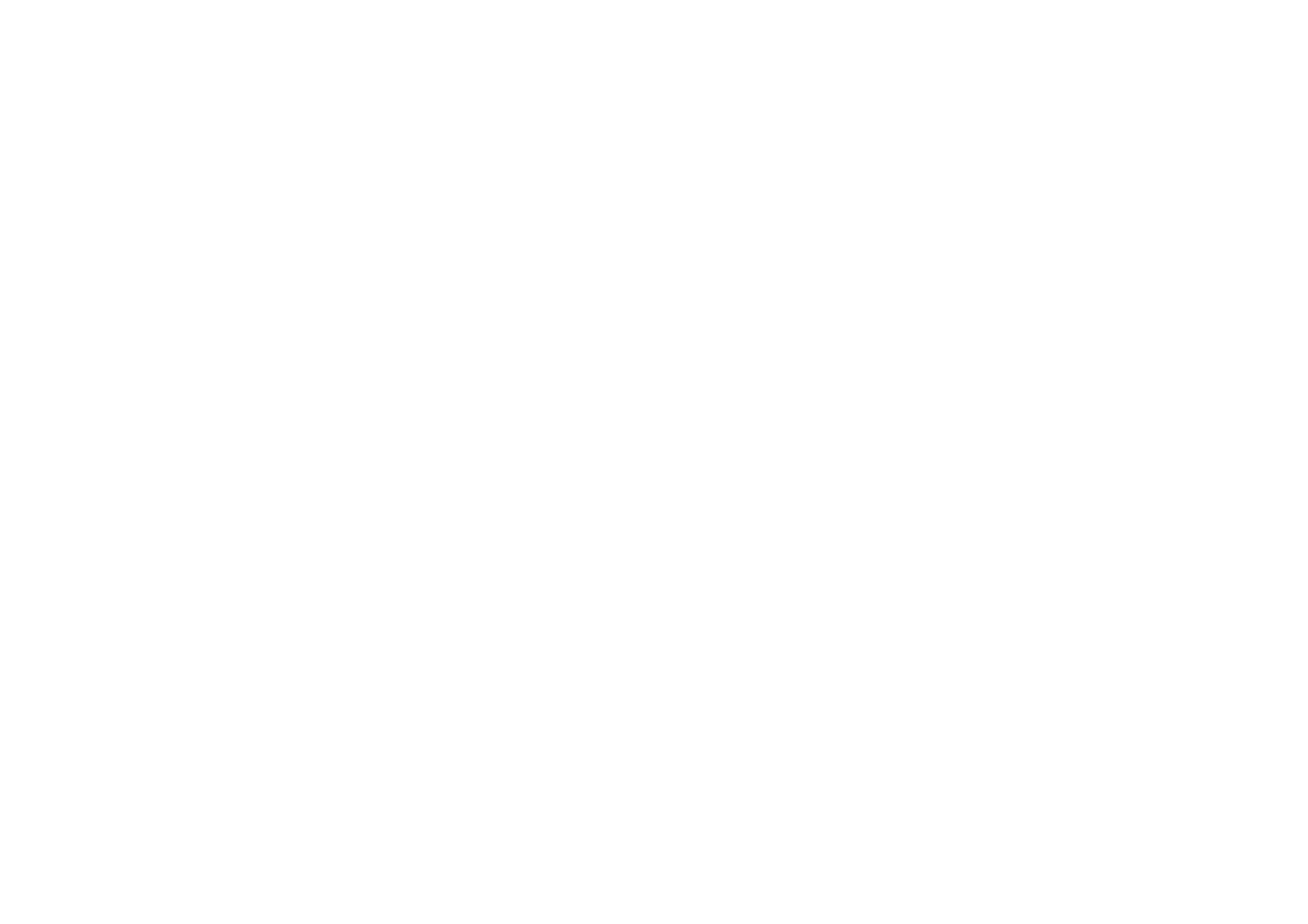### **Aggregate Totals after 100 finalsGroup A - Broadbridge Trophy**1 Surrey 382.00377.00 Essex 3 Kent 265.00248.00 4 London 226.50 5 Hampshire 218.00 6 Middlesex 214.00 7 Hertfordshire 209.00 8 Greater Manchester 203.00 9 Sussex 179.00 10 West Midlands 169.50 11 Berkshire **Group B - Bradford Cup**1 Lancashire 142.00140.00 2 Cheshire 112.00 3 Buckinghamshire 108.50 4 Derbyshire 104.50 5 Leicestershire & Rutland 101.50 6 Nottinghamshire<br>7 South Yorkshire 98.00 South Yorkshire 97.50 8 Devon 86.00 9 West Yorkshire 62.00 10 Merseyside 61.00 11 Avon 50.00 12 North Yorkshire 46.00 13 Staffordshire **Group C - Tonkin Cup**1 Somerset 116.00 110.00 2 Cambridgeshire 92.00 3 Lincolnshire 75.00 4 Humberside 70.50 5 Oxfordshire 68.50 6 Gloucestershire 66.00 7 Bedfordshire & Luton 60.00 8 Durham 60.00 8 Warwickshire 59.00 10 Wiltshire 51.00 11 Norfolk 48.00 12 Dorset 42.00 13 Suffolk **Group D - --**1 Shropshire 82.00 81.50 2 Northamptonshire<br>3 Hereford & Worce 57.00 Hereford & Worcestershire 55.00 4 Cumbria 53.00 5 Cornwall 47.00 6 Northumberland 33.00 7 Cleveland 25.00 8 Channel Islands

9 Isle of Man

|        | Junior Boys 100 metres<br>ES: 11.70 NS: 11.40 BP: 10.84 |              |       |    |
|--------|---------------------------------------------------------|--------------|-------|----|
|        | Round 1<br>Heat 1 (+0.4 m/s)                            |              |       |    |
| 1      | Brandon Rochester                                       | Midd         | 11.30 | ns |
| 2      | Ben Basten                                              | Chesh        | 11.42 | es |
| 3      | Jacob Nelson                                            | Hamp         | 11.52 | es |
| 4      | Jacob Fairhurst                                         | Leics        | 11.64 | es |
| 5      | William Pullan                                          | Derby        | 11.80 |    |
| 6      | James Thackery                                          | WYork        | 11.97 |    |
| 7      | Joshua Horleston                                        | Herts        | 11.98 |    |
| 8      | Antoine Chesney                                         | Chis         | 12.09 |    |
|        | Heat 2 (+0.8 m/s)                                       |              |       |    |
| 1      | Jaleel Roper                                            | Surrey       | 11.18 | ns |
| 2      | <b>Tyreece Rankin</b>                                   | London       | 11.28 | ns |
| 3      | <b>Edward Sesay</b>                                     | London       | 11.47 | es |
| 4      | Nicholas Shaw                                           | Midd         | 11.55 | es |
| 5      | Benjamin To                                             | Manch        | 11.64 | es |
| 6      | <b>Charlie Fisher</b>                                   | Shrop        | 11.69 | es |
| 7      | Jacob Spencer                                           | Warks        | 11.71 |    |
|        | 8 Zak Wimpenny<br>Heat 3 (+0.8 m/s)                     | <b>WYork</b> | 11.90 |    |
| 1      | Andrew Nicolaou                                         | Midd         | 11.23 | ns |
| 2      | Louis Appiah-Kubi                                       | Manch        | 11.37 | ns |
| 3      | Luke Turner                                             | Berks        | 11.56 | es |
| 4      | <b>William Edmunds</b>                                  | Derby        | 11.61 | es |
| 5      | <b>Tyler Thomas</b>                                     | Durham       | 11.65 | es |
| 6      | <b>Emmanuel Fatimehin</b>                               | Herts        | 11.68 | es |
| 7      | Prince Mulamba                                          | London       | 11.93 |    |
|        | Heat 4 (+0.7 m/s)                                       |              |       |    |
| 1      | Graig Anya-Joseph                                       | Essex        | 11.13 | ns |
| 2      | David Adeleye                                           | Kent         | 11.35 | ns |
|        | 3 Loreni Jorge                                          | Notts        | 11.42 | es |
|        | 4 Matthew Houlden                                       | Manch        | 11.49 | es |
| 5      | Olaoluwa Folorunsho                                     | Norf         | 11.57 | es |
| 6      | Ryan Wilson                                             | Cumb         | 11.64 | es |
| 7      | William Kong                                            | Lincs        | 11.95 |    |
|        | Round 2                                                 |              |       |    |
|        | Semi-final A (+1.5 m/s)                                 |              |       |    |
| 1      | Jaleel Roper                                            | Surrey       | 11.04 | ns |
|        | 2 Andrew Nicolaou                                       | Midd         | 11.21 | ns |
| 3      | Louis Appiah-Kubi                                       | Manch        | 11.22 | ns |
| 4      | David Adeleye                                           | Kent         | 11.30 | ns |
| 5      | <b>Edward Sesay</b>                                     | London       | 11.32 | ns |
| 6      | Nicholas Shaw                                           | Midd         | 11.45 | es |
| 7<br>8 | Jacob Nelson                                            | Hamp         | 11.45 | es |
|        | Olaoluwa Folorunsho<br>Semi-final B (+0.0 m/s)          | Norf         | 11.52 | es |
| 1      | Graig Anya-Joseph                                       | Essex        | 11.13 | ns |
| 2      | Ben Basten                                              | Chesh        | 11.22 | ns |
| 3      | Brandon Rochester                                       | Midd         | 11.25 | ns |
| 4      | <b>Tyreece Rankin</b>                                   | London       | 11.31 | ns |
| 5      | Loreni Jorge                                            | <b>Notts</b> | 11.42 | es |
| 6      | <b>Matthew Houlden</b>                                  | Manch        | 11.57 | es |
| 7      | Luke Turner                                             | Berks        | 11.63 | es |
| 8      | <b>William Edmunds</b>                                  | Derby        | 11.86 |    |
|        | Final (+0.7 m/s)                                        |              |       |    |
| 1      | Jaleel Roper                                            | Surrey       | 11.09 | ns |
| 2      | Graig Anya-Joseph                                       | Essex        | 11.17 | ns |
| 3      | Andrew Nicolaou                                         | Midd         | 11.27 | ns |
| 4      | Ben Basten                                              | Chesh        | 11.27 | ns |
| 5      | Louis Appiah-Kubi                                       | Manch        | 11.28 | ns |
| 6      | Brandon Rochester                                       | Midd         | 11.34 | ns |
| 7      | <b>Tyreece Rankin</b>                                   | London       | 11.48 | es |
| 8      | David Adeleye                                           | Kent         | 11.60 | es |
|        |                                                         |              |       |    |
|        |                                                         |              |       |    |

**Junior Boys 200 metres** ES: 24.00 NS: 23.30 BP: 22.03**Round 1 Heat 1 (-0.1 m/s)** 1 Jayden Allarnby-John WMid 23.20 nses 2 Thomas Eccleson Mersey 23.42<br>3 Abraham Fobil Manch 23.43  $es$ 3 Abraham Fobil  $AC$ 4 Anthony Douglas Staff 23.73<br>5 Tyrese Omotove Norf 24.11 5 Tyrese Omotoye Norf<br>6 Cameron Ravner Beds 24.17 6 Cameron Rayner Beds<br>
2 Havdon Topley 1 Incs 25.05 7 Haydon Topley **Heat 2 (-0.1 m/s)** 1 Julian Priest Camb 23.16 nses 2 Josh McKeown Nland 23.32 es 3 Ethan Hall **Avon** 23.35 es 4 Atta Gyedu London 23.57<br>5 Sam Elwood Berks 23.68  $AC$ 5 Sam Elwood es 6 Kit Oliver-Stevens Devon 23.75 7 Ben Wallace Mersey 24.25**Heat 3 (+0.4 m/s)** 1 Jamall Walters Manch 22.75 ns $ns$ 2 Jayden Smith Midd 23.22<br>3 Amir Sultan-Edwards London 23.24  $ns$ 3 Amir Sultan-Edwards es 4 Sam Jones H&Wor 23.52 5 Jared Bailey Notts 24.0324.50 6 Alexander Turnbull-Irving Oxford<br>Oluwatobi Oke WMid  $Ans.$ Oluwatobi Oke **Heat 4 (-0.3 m/s)** 1 Oliver Preest Surrey 23.20 nses 2 Thomas Wood WYork 23.34  $es$ 3 Remi Jokosenumi Midd 23.44 es 4 Tom Gerrard **Herts** 23.57  $ES$ 5 Alex Mortimer Norf 23.97 6 Haziq Hussain Staff 24.16 $dns$ Lewis Cant **Heat 5 (+0.7 m/s)**1 Tariq Wild 1 Herts 22.79 ns<br>2 Brody Hinson 1 Humb 23.03 ns ns 2 Brody Hinson Humb 23.03 nsns 3 Dominic Ariyo-Francis Surrey 23.15<br>4 Luke Frv 1 Leics 23.47 es 4 Luke Fry **Leics** 23.47<br>5 Will Calvert **Cleve** 23.85 es 5 Will Calvert 6 Jack Morrissey Manch 24.04**Round 2 Semi-final A (+0.9 m/s)**1 Tariq Wild  $\frac{1}{2}$  Herts 22.57 ns  $ns$ 2 Julian Priest  $ns$ 3 Brody Hinson Humb 23.18<br>4 Dominic Ariyo-Francis Surrey 23.31 es 4 Dominic Ariyo-Francis Surrey 23.31<br>5 Thomas Eccleson Mersey 23.33 es 5 Thomas Eccleson Mersey 23.33<br>6 Javden Smith Midd 23.44 es 6 Jayden Smith Midd 23.44<br>7 Luke Frv Leics 23.53 es 7 Luke Fry Franch Leics 23.53<br>8 Abraham Fobil – Manch 23.58 es 8 Abraham Fobil **Semi-final B (-1.2 m/s)**1 Jamall Walters Manch 22.96 nsns 2 Jayden Allarnby-John WMid 23.15<br>3 Oliver Preest Surrey 23.20  $ns$ 3 Oliver Preest Surrey 23.20<br>4 Remi Jokosenumi Midd 23.24 ns 4 Remi Jokosenumi es 5 Josh McKeown Nland 23.31  $AC$ 6 Ethan Hall **Avon** 23.34 es 7 Amir Sultan-Edwards London 23.47 Thomas Wood WYork dq **Final (+1.1 m/s)** 1 Jamall Walters Manch 22.48 ns $ns$ 2 Julian Priest Camb 22.49 ns 3 Tariq Wild **Herts** 22.61<br>4 Remi Jokosenumi Midd 22.84 ns 4 Remi Jokosenumi Midd ns 5 Brody Hinson Humb 22.97 ns $ns$ 6 Jayden Allarnby-John Mid 23.08<br>7 Oliver Preest Surrey 23.08 ns 7 Oliver Preest Surrey ns 8 Josh McKeown Nland 23.21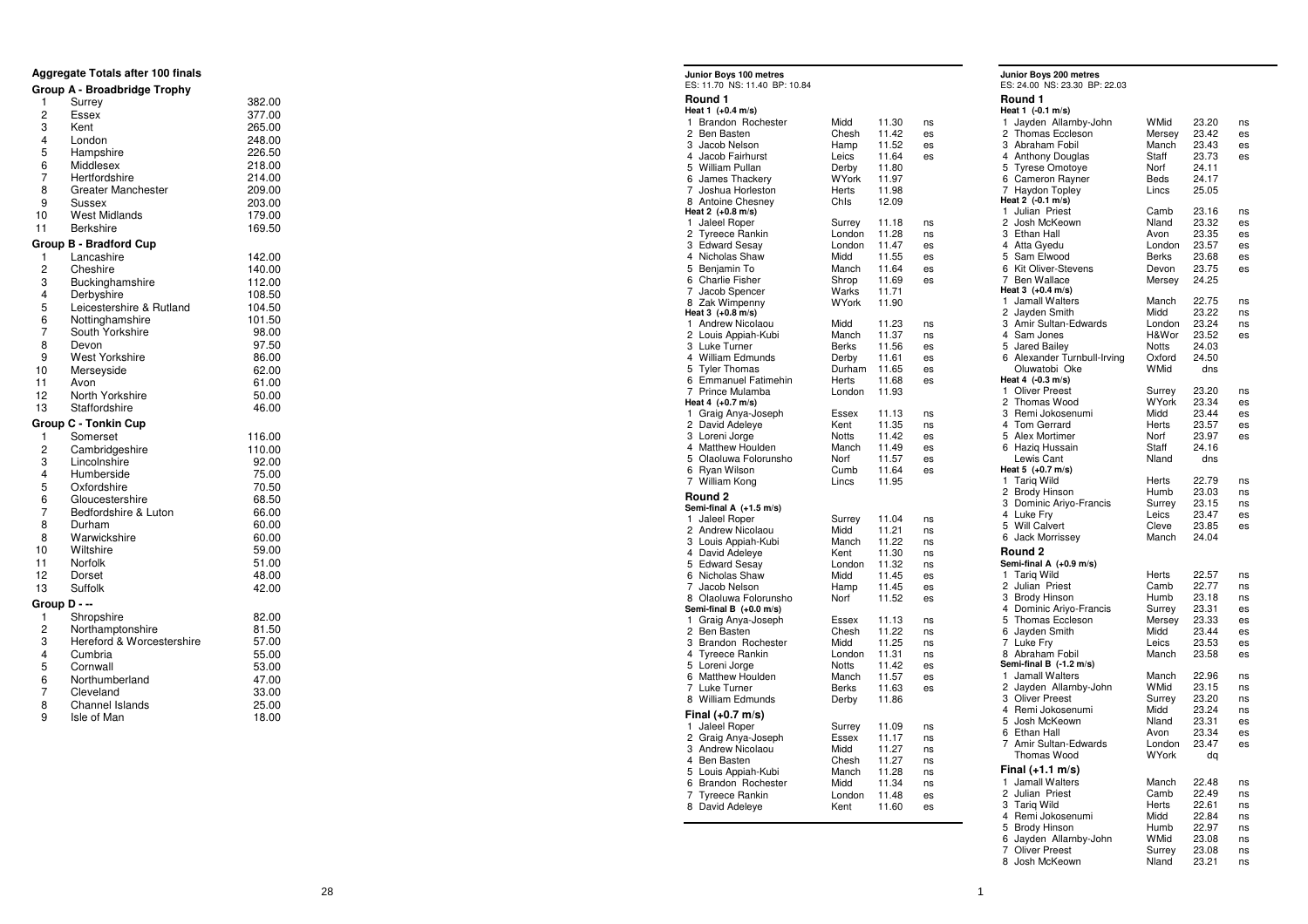| Junior Boys 300 metres<br>ES: 38.00 NS: 36.80 BP: 35.21                                                                                                                                                            |                                                                                             |                                                                                  |                                              |
|--------------------------------------------------------------------------------------------------------------------------------------------------------------------------------------------------------------------|---------------------------------------------------------------------------------------------|----------------------------------------------------------------------------------|----------------------------------------------|
| Round 1<br>Heat 1                                                                                                                                                                                                  |                                                                                             |                                                                                  |                                              |
| Kristian Samwell-Nash<br>1<br>2<br>Oliver Bolland<br>3<br>Joshua Hale<br>4<br>Sam Worthington<br>5<br>Pyers Lockwood<br>6<br><b>Freddy Clark</b><br>7<br>Liam Eastaugh<br><b>Jack Randell</b><br>Heat <sub>2</sub> | Kent<br>SYork<br><b>WMid</b><br>Chesh<br>Sussex<br>WYork<br>Durham<br>Avon                  | 36.16<br>36.93<br>37.02<br>37.25<br>37.28<br>38.56<br>38.98<br>dq                | ns<br>es<br>es<br>es<br>es                   |
| 1<br>George Sudderick<br>2<br>Jack McDonald<br>3<br>Dale Turner<br>4<br>Brandon Morgan<br>5<br>James Nicholas<br>6<br>Joshua Irving<br>Chizu Obu<br>7<br>Josh Roura<br>Heat <sub>3</sub>                           | Surrey<br>Hamp<br>Nland<br>Chesh<br>Lancs<br>Durham<br>Lincs<br>Shrop                       | 36.32<br>36.67<br>37.76<br>37.89<br>38.25<br>38.36<br>38.41<br>dns               | ns<br>ns<br>es<br>es                         |
| Nabil Tezkratt<br>1<br>2 Oliver Briars<br>3 Joseph Thorne<br>Jack Gilland<br>4<br>5 Max Farmer-Beasley<br>6<br>Alex Cooper<br>7<br>Timothy Li<br>8<br>Jonathan Post                                                | Essex<br>Surrey<br>Leics<br>Mersey<br>NYork<br>Notts<br>Staff<br>Dorset                     | 36.80<br>36.82<br>37.47<br>37.61<br>38.03<br>38.30<br>38.32<br>38.59             | ns<br>es<br>es<br>es                         |
| Final                                                                                                                                                                                                              |                                                                                             |                                                                                  |                                              |
| 1<br>George Sudderick<br>2<br>Kristian Samwell-Nash<br>3<br><b>Oliver Briars</b><br>4<br>Jack McDonald<br>5 Sam Worthington<br>Nabil Tezkratt<br>6<br>Joshua Hale<br>7<br>8 Oliver Bolland                         | Surrey<br>Kent<br>Surrey<br>Hamp<br>Chesh<br>Essex<br>WMid<br>SYork                         | 35.98<br>36.18<br>36.26<br>36.81<br>36.82<br>36.83<br>37.14<br>37.39             | ns<br>ns<br>ns<br>es<br>es<br>es<br>es<br>es |
| Junior Boys 800 metres<br>ES: 2:05.00 NS: 2:02.00 BP: 1:56.10                                                                                                                                                      |                                                                                             |                                                                                  |                                              |
| Round 1<br>Heat 1                                                                                                                                                                                                  |                                                                                             |                                                                                  |                                              |
| 1<br>Liam Blackwell<br>2<br>Adam Craig Ord<br>3 Casey Augustin<br>4<br>Alex Aldred<br>5 Sam Heal<br>6<br>Luke Chambers<br>7<br>Dylan King<br>8 Ryan Elston<br>Heat <sub>2</sub>                                    | Lancs<br>Durham 2:02.34<br>London 2:02.54<br><b>Bucks</b><br>Avon<br>Chesh<br>WMid<br>Leics | 2:01.83<br>2:02.92<br>2:03.10<br>2:03.90<br>2:04.08<br>2:04.66                   | ns<br>es<br>es<br>es<br>es<br>es<br>es<br>es |
| Gabriel Gisbourne<br>1<br>2<br><b>Tom Rickards</b><br>3<br>Jolyon Leavesley<br>4<br>George Rees<br>5<br><b>Jack Dutton</b><br>6<br><b>Elliott Morton</b><br><b>Will Morris</b><br>7<br><b>Alexander Maurice</b>    | Derby<br><b>Berks</b><br>Leics<br>Midd<br>Devon<br>SYork<br>Wilts<br>Kent                   | 2:00.07<br>2:03.58<br>2:05.02<br>2:05.36<br>2:05.68<br>2:07.61<br>2:09.21<br>dns | ns<br>es                                     |

| Heat 3                                                   |                               |         |    |
|----------------------------------------------------------|-------------------------------|---------|----|
| 1<br>Daniel Joyce                                        | Durham 2:00.20                |         | ns |
| 2 Sidnie Ward                                            | Essex 2:03.01                 |         | es |
| 3 Liam Dunne                                             | Hamp                          | 2:03.50 | es |
| 4 Aidan Aherne                                           | Midd                          | 2:04.47 | es |
| 5 Dylan Bowley                                           | Nhants 2:05.19                |         |    |
| 6 Mackenzie Woodward                                     | Mersey 2:05.27                |         |    |
| 7<br><b>Adam Firsht</b>                                  | Sussex 2:06.03                |         |    |
| 8 Bradley Mclellan                                       | Corn                          | 2:06.93 |    |
| Heat 4                                                   |                               |         |    |
| 1<br>Joe Martin                                          | WMid                          | 2:03.90 | es |
| 2<br>Harley Norman                                       | Surrey                        | 2:04.16 | es |
| 3<br>Sam Flaherty                                        | Mersey 2:05.26                |         |    |
| 4 Sam Akerman                                            | WYork                         | 2:05.95 |    |
| 5<br>Thomas Job                                          | <b>Bucks</b>                  | 2:06.29 |    |
| 6 Gareth Lee                                             | Lincs                         | 2:06.37 |    |
| 7<br><b>Oscar Parrick</b>                                | Kent                          | 2:06.37 |    |
| 8 Jack Dickson                                           | Midd                          | 2:07.57 |    |
|                                                          |                               |         |    |
| Final                                                    |                               |         |    |
| 1<br>Daniel Joyce                                        | Durham 1:58.89                |         | ns |
| 2<br>Liam Blackwell                                      | Lancs                         | 2:01.39 | ns |
| 3 Gabriel Gisbourne                                      | Derby                         | 2:01.66 | ns |
| 4 Joe Martin                                             | WMid                          |         |    |
|                                                          |                               | 2:03.05 | es |
| 5 Alex Aldred                                            | <b>Bucks</b>                  | 2:03.59 | es |
| Casey Augustin<br>6                                      | London 2:04.07                |         | es |
| 7<br>Sidnie Ward                                         | Essex                         | 2:04.66 | es |
| 8 Adam Craig Ord                                         | Durham 2:05.11                |         |    |
| ES: 4:22.00 NS: 4:13.00 BP: 4:03.60<br>Round 1<br>Heat 1 |                               |         |    |
| 1<br><b>Ethan Hussey</b>                                 | NYork                         | 4:11.25 | ns |
| 2 Henry Johnson                                          | Durham 4:11.28                |         | ns |
| 3 Will Barnicoat                                         | Surrey 4:11.42                |         | ns |
| 4 Aaron Samuel                                           | Essex                         | 4:11.86 | ns |
| 5 Angus Williams                                         | Bucks                         | 4:12.22 | ns |
| 6<br><b>Brandon Quinton</b>                              | Manch                         | 4:13.25 | es |
| 7<br>Olle-Joseph Parmenter                               |                               |         | es |
| 8 Scott Nutter                                           | Camb 4:15.47<br>SYork 4:15.85 |         | es |
| 9 Jaden Kennedy                                          | London 4:16.43                |         | es |
| 10 Archie Lowe                                           | Cleve                         | 4:17.72 |    |
| 11 Alex Moyse                                            |                               |         | es |
|                                                          |                               | 4:20.31 | es |
|                                                          | Devon                         |         | es |
| 12 Alex Parsons                                          | Avon                          | 4:20.99 |    |
| 13 Fergus Scott<br>14                                    | Nhants 4:22.20                | 4:23.31 |    |
| 15 Ethan McGlen                                          | Manch<br>Nland                | 4:24.46 |    |
| Heat 2                                                   |                               |         |    |
| 1<br>Oliver Bright                                       | London 4:12.56                |         | ns |
| 2 Mohamed Ali                                            | Midd                          | 4:12.62 | ns |
|                                                          |                               |         | ns |
| 3 Liam Rawlings<br>4 Archie Parkinson                    | Shrop 4:12.73<br>Nhants       | 4:12.76 | ns |
| 5 Daniel Payne                                           | Cleve                         | 4:12.89 | ns |
| 6 Fraser Gordon                                          | Kent                          | 4:14.22 | es |
| 7<br>Ryan Shields                                        | WMid                          | 4:15.97 | es |
|                                                          | Devon                         | 4:17.12 | es |
| 8 Oliver Smart<br>9 Callum Stone                         | Sussex 4:20.60                |         | es |
| 10 Sam Almond                                            | Cumb                          | 4:21.07 | es |
| 11 Will Bellamy                                          | Durham 4:21.75                |         | es |
|                                                          |                               |         |    |
| 12 Louis Johnston                                        | Mersey 4:23.63<br>Somer       | 4:25.82 |    |
| 13 Oscar Lee<br>14 Alexander Thompson                    | NYork                         | 4:26.50 |    |

15 Hugh Dow Camb 4:29.91

es

es

es

 $\overline{es}$ 

ns

ns

es

es

es

es

ns

8 Cornwall

ns

ns

ns

es

es

es

es

es

es

es

 $ns$ 

ns

ns

ns

es

es

es

es

 $es$ 

es

|    | Inter Girls : group A - after 18 finals |       | S6           |
|----|-----------------------------------------|-------|--------------|
|    | <b>Hendon Business Men's Trophy</b>     |       | Jc           |
| 1  | Essex                                   | 79.00 |              |
| 2  | <b>Greater Manchester</b>               | 72.00 |              |
| 3  | London                                  | 63.00 |              |
| 4  | Kent                                    | 58.00 |              |
| 4  | Surrey                                  | 58.00 |              |
| 6  | Hampshire                               | 49.00 |              |
| 7  | Hertfordshire                           | 40.50 |              |
| 8  | <b>Berkshire</b>                        | 38.00 |              |
| 9  | Sussex                                  | 32.00 |              |
| 10 | <b>West Midlands</b>                    | 19.00 | 1            |
| 11 | Middlesex                               | 16.00 | 1            |
|    | Inter Girls: group B - after 18 finals  |       | Sс           |
|    | <b>Goodwill Cup</b>                     |       | R٥           |
| 1  | Devon                                   | 50.00 |              |
| 2  | <b>West Yorkshire</b>                   | 34.00 |              |
| 3  | Derbyshire                              | 27.00 |              |
| 4  | Nottinghamshire                         | 26.50 |              |
| 5  | Merseyside                              | 23.00 |              |
| 6  | Buckinghamshire                         | 21.00 |              |
| 7  | Lancashire                              | 20.00 |              |
| 8  | Cheshire                                | 19.00 |              |
| 9  | South Yorkshire                         | 14.00 |              |
| 10 | Staffordshire                           | 12.00 | $\mathbf{1}$ |
| 11 | Leicestershire & Rutland                | 11.00 | 1            |
| 12 | Avon                                    | 8.00  | $\mathbf{1}$ |
|    | Inter Girls: group C - after 18 finals  |       | $\mathbf{1}$ |
|    | <b>Buckinghamshire Cup</b>              |       | Sс           |
| 1  | Lincolnshire                            | 30.00 | C.           |
| 1  | Somerset                                | 30.00 |              |
| 3  | Bedfordshire & Luton                    | 28.00 |              |
| 4  | Oxfordshire                             | 17.00 |              |
| 5  | Humberside                              | 11.00 |              |
| 6  | Cambridgeshire                          | 8.00  |              |
| 7  | Dorset                                  | 7.00  |              |
| 7  | <b>Suffolk</b>                          | 7.00  |              |
| 9  | Gloucestershire                         | 5.00  |              |
| 10 | Durham                                  | 4.00  |              |
| 10 | Wiltshire                               | 4.00  | 1            |
| 12 | Norfolk                                 | 2.00  | Sс           |
|    | Inter Girls : group D - after 18 finals |       |              |
|    |                                         |       |              |
| 1  | Cumbria                                 | 28.00 |              |
| 2  | Hereford & Worcestershire               | 13.00 |              |
| 3  | Northamptonshire                        | 11.00 |              |
| 4  | Shropshire                              | 10.00 |              |
| 5  | Cleveland                               | 5.00  |              |
| 6  | Northumberland                          | 3.00  |              |
| 7  | Channel Islands                         | 2.00  |              |
|    |                                         |       |              |

**Senior Girls : group A - after 18 finalsJoan Hayward Cup**1 Surrey 1 89.00<br>2 Kent 55.00 2 Kent 55.0050.00 3 London 50.00 3 West Midlands 41.00 5 Greater Manchester 39.50 6 Hertfordshire 39.00 7 Hampshire<br>8 Sussex 36.00 Sussex 28.00 9 Essex 24.00 10 Berkshire 8.00 11 Middlesex **Senior Girls : group B - after 18 finalsRotary (Northwich) Cup**1 Lancashire 30.00 25.00 2 Derbyshire<br>2 Leicestersh  $25.00$ Leicestershire & Rutland 24.00 4 South Yorkshire 22.00 5 Avon 21.00 6 Staffordshire 20.00 7 Cheshire 20.00 7 Nottinghamshire<br>9 Buckinghamshire 17.00 9 Buckinghamshire<br>10 West Yorkshire 13.00 West Yorkshire 12.50 11 Devon 7.00 12 Merseyside<br>13 North Yorksl 3.00 North Yorkshire **Senior Girls : group C - after 18 finalsC.F. Gosling Trophy**<br>1 Oxfordshire 1 Oxfordshire 40.50 32.00 2 Cambridgeshire<br>3 Gloucestershire 21.50 Gloucestershire 21.00 4 Dorset  $20.00$ 5 Somerset 20.00 5 Lincolnshire 17.00 7 Warwickshire 15.00 8 Durham 14.00 9 Suffolk 11.00 10 Humberside **Senior Girls : group D - after 18 finals** $\overline{1}$ Northamptonshire 21.50 13.00 2 Hereford & Worcestershire 13.00 2 Shropshire 11.00 4 Cornwall 6.00 5 Northumberland 2.00 6 Channel Islands 1.00 7 Isle of Man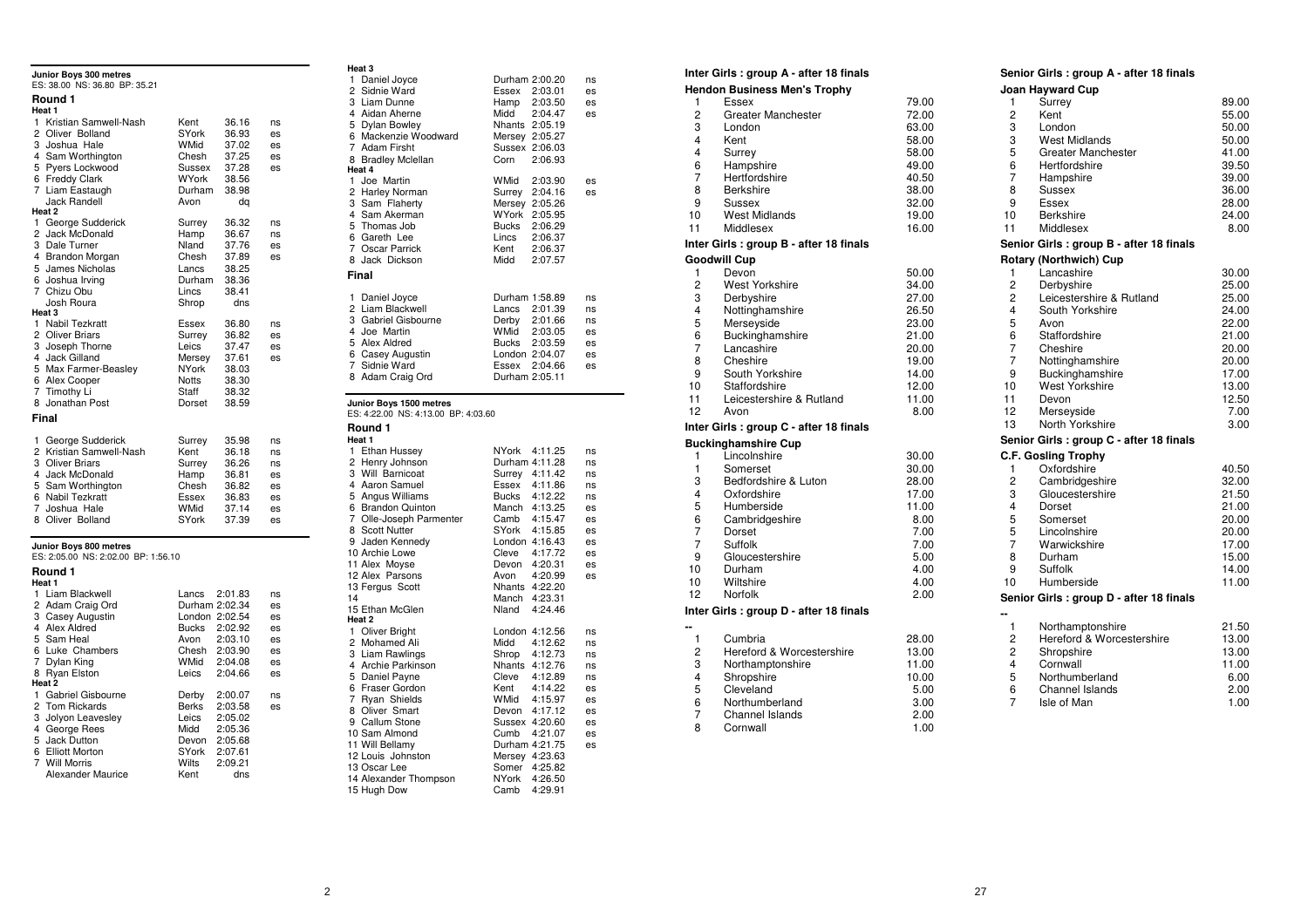|                | Senior Boys: group A - after 18 finals |       |                | Junior Girls : group A - after 13 finals |              |
|----------------|----------------------------------------|-------|----------------|------------------------------------------|--------------|
|                | E.W. Haley Trophy                      |       |                | <b>Championship Shield</b>               |              |
| 1              | Surrey                                 | 69.00 | 1              | Essex                                    | 57.00        |
| 2              | Kent                                   | 63.00 | $\overline{c}$ | London                                   | 54.00        |
| 3              | <b>Essex</b>                           | 55.00 | 3              | Middlesex                                | 45.00        |
| 4              | Middlesex                              | 49.00 | 4              | Hampshire                                | 37.50        |
| 5              | <b>Berkshire</b>                       | 36.00 | 5              | <b>West Midlands</b>                     | 36.00        |
| 6              | <b>Sussex</b>                          | 35.00 | 6              | <b>Sussex</b>                            | 35.00        |
| 7              | <b>Greater Manchester</b>              | 32.00 | $\overline{7}$ | Hertfordshire                            | 25.00        |
| 8              | Hertfordshire                          | 28.00 | $\overline{7}$ | Kent                                     | 25.00        |
| 9              | <b>West Midlands</b>                   | 26.00 | 9              | <b>Greater Manchester</b>                | 24.00        |
| 10             | Hampshire                              | 25.00 | 10             | Surrey                                   | 22.00        |
|                | Senior Boys: group B - after 18 finals |       | 11             | <b>Berkshire</b>                         | 19.00        |
|                | <b>Cheshire Trophy</b>                 |       |                | Junior Girls : group B - after 13 finals |              |
| 1              | Lancashire                             | 43.00 |                | <b>Forrester Trophy</b>                  |              |
| $\overline{2}$ | South Yorkshire                        | 33.00 | $\mathbf{1}$   | Cheshire                                 | 37.00        |
| 3              | Leicestershire & Rutland               | 27.00 | $\overline{c}$ | Derbyshire                               | 23.00        |
| 4              | Buckinghamshire                        | 15.00 | 3              | Buckinghamshire                          | 21.00        |
| 5              | Derbyshire                             | 10.00 | 4              | Nottinghamshire                          | 20.00        |
| 5              |                                        |       | 5              | Lancashire                               |              |
| 7              | Merseyside                             | 10.00 | 6              |                                          | 19.00        |
| 8              | <b>West Yorkshire</b><br>Avon          | 8.00  | $\overline{7}$ | South Yorkshire                          | 16.00        |
|                |                                        | 6.00  |                | Merseyside                               | 10.00        |
| 8              | Staffordshire                          | 6.00  | 8              | North Yorkshire                          | 8.00         |
| 10             | Nottinghamshire                        | 4.00  | 9              | Leicestershire & Rutland                 | 7.50         |
| 11             | Cheshire                               | 2.00  | 10             | Avon                                     | 3.00         |
| 11             | North Yorkshire                        | 2.00  | 10             | <b>West Yorkshire</b>                    | 3.00         |
| 13             | Devon                                  | 1.00  | 12<br>13       | Devon<br>Staffordshire                   | 2.00<br>1.00 |
|                | Senior Boys: group C - after 18 finals |       |                | Junior Girls : group C - after 13 finals |              |
|                | <b>Ernest Campion Trophy</b>           |       |                |                                          |              |
| 1              | <b>Norfolk</b>                         | 27.00 |                | A.F. Joseph Trophy                       |              |
| 2              | Somerset                               | 19.00 | 1              | Wiltshire                                | 21.00        |
| 3              | Cambridgeshire                         | 17.00 | $\overline{c}$ | Somerset                                 | 20.00        |
| 3              | Gloucestershire                        | 17.00 | 3              | Cambridgeshire                           | 18.00        |
| 5              | Wiltshire                              | 14.00 | 4              | <b>Norfolk</b>                           | 11.00        |
| 6              | Dorset                                 | 11.00 | 5              | Suffolk                                  | 10.00        |
| $\overline{7}$ | Humberside                             | 10.00 | 6              | Bedfordshire & Luton                     | 9.00         |
| 8              | Durham                                 | 9.00  | $\overline{7}$ | Dorset                                   | 8.00         |
| 8              | Oxfordshire                            | 9.00  | 8              | Durham                                   | 2.00         |
| 10             | Warwickshire                           | 8.00  | 8              | Humberside                               | 2.00         |
| 11             | Bedfordshire & Luton                   | 7.00  | 8              | Lincolnshire                             | 2.00         |
|                | Senior Boys: group D - after 18 finals |       |                | Junior Girls : group D - after 13 finals |              |
| --             |                                        |       |                |                                          |              |
| 1              | Hereford & Worcestershire              | 23.00 | $\mathbf{1}$   | Northamptonshire                         | 18.00        |
| 2              | Shropshire                             | 13.00 | 2              | Cornwall                                 | 11.00        |
| 3              | Cleveland                              | 9.00  | 3              | Shropshire                               | 10.00        |
| 3              | Cornwall                               | 9.00  | 4              | Channel Islands                          | 2.00         |
| 3              | Northumberland                         | 9.00  | 5              | Cleveland                                | 1.00         |
| 3              | Channel Islands                        | 9.00  | 5              | Cumbria                                  | 1.00         |
| 7              | Cumbria                                | 8.00  | 5              | Hereford & Worcestershire                | 1.00         |
| $\overline{7}$ | Northamptonshire                       | 8.00  | 5              | Northumberland                           | 1.00         |
| 9              | Isle of Man                            | 7.00  | 5              | Isle of Man                              | 1.00         |

| Final                                                                                                                                                                                                                                                                                                                                                                                                                                           |                                                                                                                                                           |                                                                                                                                                       |                                                                            |  |
|-------------------------------------------------------------------------------------------------------------------------------------------------------------------------------------------------------------------------------------------------------------------------------------------------------------------------------------------------------------------------------------------------------------------------------------------------|-----------------------------------------------------------------------------------------------------------------------------------------------------------|-------------------------------------------------------------------------------------------------------------------------------------------------------|----------------------------------------------------------------------------|--|
| 1<br><b>Ethan Hussey</b><br>2<br>Henry Johnson<br>3 Mohamed Ali<br>4 Daniel Payne<br>5 Liam Rawlings<br>6 Oliver Bright<br>7 Angus Williams<br>8 Aaron Samuel<br>9 Brandon Quinton<br>10 Will Barnicoat<br>11 Archie Parkinson<br>12 Fraser Gordon                                                                                                                                                                                              | NYork<br>Durham 4:09.05<br>Midd<br>Cleve<br>Shrop<br>London 4:12.70<br>Bucks 4:12.92<br>Essex<br>Manch 4:13.32<br>Surrey 4:13.50<br>Nhants<br>Kent        | 4:07.63<br>4:09.43<br>4:10.83<br>4:11.99<br>4:13.17<br>4:13.63<br>4:24.64                                                                             | ns<br>ns<br>ns<br>ns<br>ns<br>ns<br>ns<br>es<br>es<br>es<br>es             |  |
| Junior Boys 80 metres Hurdles<br>ES: 12.00 NS: 11.60 BP: 10.73                                                                                                                                                                                                                                                                                                                                                                                  |                                                                                                                                                           |                                                                                                                                                       |                                                                            |  |
| Round 1<br>Heat 1 (-0.4 m/s)<br>Joseph Harding<br>1<br>2 Freddie Fraser<br>3 Wilfred McKenzie<br>4 Matthew Griffin<br>Oliver D'Rozario<br>5<br>Ethan Flaherty<br>6<br>Heat 2 (+0.7 m/s)<br>1<br>Jami Schlueter<br>2<br>Cole Williams<br>3 Joel Pascall<br>4 Elliott Evans<br>5 Xander Collins<br>6 Sebastian Horlock<br>Heat $3 (+0.4 m/s)$<br>1<br>Stephen Simmons<br>2 Elliott Harris<br>3 Joe Purbrick<br>Joel Evans<br>4<br>5 Peter Adeosun | Essex<br>Lincs<br>Hamp<br>H&Wor<br>Somer<br>Mersey<br>Somer<br>Warks<br>Essex<br>Hamp<br>London<br>Wilts<br><b>Beds</b><br>WMid<br>Camb<br>Herts<br>Wilts | 10.92<br>11.47<br>11.54<br>11.84<br>12.13<br>12.76<br>11.24<br>11.59<br>11.61<br>11.82<br>11.85<br>12.14<br>11.34<br>11.42<br>11.93<br>11.94<br>12.02 | ns<br>ns<br>ns<br>es<br>ns<br>ns<br>es<br>es<br>es<br>ns<br>ns<br>es<br>es |  |
| Joseph Turnbull<br>6<br>Aaron Dubois<br>7                                                                                                                                                                                                                                                                                                                                                                                                       | Mersey<br>Norf                                                                                                                                            | 13.32<br>17.09                                                                                                                                        |                                                                            |  |
| Final (+0.7 m/s)<br>Joseph Harding<br>1<br>2<br>Jami Schlueter<br>3 Elliott Harris<br>4 Wilfred McKenzie<br>5 Freddie Fraser<br>6 Cole Williams<br>7<br>Stephen Simmons<br>Joel Pascall                                                                                                                                                                                                                                                         | Essex<br>Somer<br>WMid<br>Hamp<br>Lincs<br>Warks<br>Beds<br>Essex                                                                                         | 10.50<br>11.27<br>11.51<br>11.54<br>11.56<br>11.77<br>24.38<br>da                                                                                     | bp<br>ns<br>ns<br>ns<br>ns<br>es                                           |  |
| Junior Boys 4x100 metres Relay<br>ES: 47.50 NS: 45.60 BP: 43.46                                                                                                                                                                                                                                                                                                                                                                                 |                                                                                                                                                           |                                                                                                                                                       |                                                                            |  |
| Round 1<br>Heat 1<br>1<br>Surrey<br>2 Middlesex<br>3 Humberside<br>4 Hertfordshire<br>5 Cheshire<br>6<br>Merseyside<br>7<br>Sussex<br>8<br>Staffordshire<br>Heat <sub>2</sub>                                                                                                                                                                                                                                                                   | Surrey<br>Midd<br>Humb<br>Herts<br>Chesh<br>Mersey<br>Sussex<br>Staff                                                                                     | 44.44<br>44.89<br>46.11<br>46.63<br>46.80<br>47.22<br>48.20<br>48.21                                                                                  | ns<br>ns<br>es<br>es<br>es<br>es                                           |  |
| 1 Essex<br>2 Greater Manchester<br>3 Lincolnshire<br>4 West Yorkshire<br>5 West Midlands<br>6 Leicestershire & Rutland<br>7<br>North Yorkshire                                                                                                                                                                                                                                                                                                  | Essex<br>Manch<br>Lincs<br>WYork<br>WMid<br>Leics<br>NYork                                                                                                | 44.40<br>45.64<br>45.85<br>46.10<br>46.19<br>46.94<br>47.24                                                                                           | ns<br>es<br>es<br>es<br>es<br>es<br>es                                     |  |

| Heat 3<br>1 Hampshire<br>2 London<br>3<br>Somerset<br>4<br>Wiltshire<br>5 Norfolk<br>6 Durham<br>Warwickshire<br>Kent<br>Final                                                                                                                                                                                                                                                                                  | Hamp<br>London<br>Somer<br>Wilts<br>Norf<br>Durham<br>Warks<br>Kent                                                                                                                                           | 44.69<br>45.25<br>47.49<br>47.51<br>47.75<br>47.78<br>dnf<br>dnf                                                                                                     | ns<br>ns<br>es                                                                                                                                                                                                                                                     |
|-----------------------------------------------------------------------------------------------------------------------------------------------------------------------------------------------------------------------------------------------------------------------------------------------------------------------------------------------------------------------------------------------------------------|---------------------------------------------------------------------------------------------------------------------------------------------------------------------------------------------------------------|----------------------------------------------------------------------------------------------------------------------------------------------------------------------|--------------------------------------------------------------------------------------------------------------------------------------------------------------------------------------------------------------------------------------------------------------------|
| 1<br>Surrey<br>2 Middlesex<br>3 Essex<br>4 London<br>5 Hampshire<br><b>West Yorkshire</b><br>6<br><b>Greater Manchester</b><br>Lincolnshire                                                                                                                                                                                                                                                                     | Surrey<br>Midd<br><b>Essex</b><br>London<br>Hamp<br><b>WYork</b><br>Manch<br>Lincs                                                                                                                            | 44.01<br>44.24<br>44.26<br>44.33<br>45.16<br>46.02<br>dnf<br>da                                                                                                      | ns<br>ns<br>ns<br>ns<br>ns<br>es                                                                                                                                                                                                                                   |
| Junior Boys High Jump<br>ES: 1.72 NS: 1.78 BP: 1.96<br>Final                                                                                                                                                                                                                                                                                                                                                    |                                                                                                                                                                                                               |                                                                                                                                                                      |                                                                                                                                                                                                                                                                    |
| 1<br>Sam Brereton<br>2 Callum Gregson<br>Jacob Thompson<br>3<br>4 William Bose<br>5.<br>Augustas Slavinskas<br>Tom Foreman<br>6<br>Adam Robinson<br>7.<br>8 Patrick Amon<br>9 Memphis Ayoade<br>= Jamal Thomas<br>11 Harry Hall<br>12 Tomiwa Oni<br>= Quinn Matthews<br>14 Charlie Knott<br>= Lionel Owona<br>16 Luke Phillips<br>17 Daniel Stevens                                                             | Corn<br>Hamp<br>Chesh<br>Essex<br>Essex<br>Surrey<br>Hamp<br>London<br>Surrey<br>Essex<br>Durham<br>Herts<br>Hamp<br>Camb<br>Berks<br>Lincs<br>Glouc                                                          | 1.87<br>1.84<br>1.84<br>1.84<br>1.75<br>1.75<br>1.72<br>1.72<br>1.69<br>1.69<br>1.69<br>1.64<br>1.64<br>1.64<br>1.64<br>1.64<br>1.59                                 | ns<br>ns<br>ns<br>ns<br>es<br>es<br>es<br>es                                                                                                                                                                                                                       |
| Junior Boys Long Jump<br>ES: 5.75 NS: 5.95 BP: 6.70<br>Final                                                                                                                                                                                                                                                                                                                                                    |                                                                                                                                                                                                               |                                                                                                                                                                      |                                                                                                                                                                                                                                                                    |
| 1<br>Adam Lindo<br>2 Archie Yeo<br>3 Ransford Ako'nai<br>4 Morgan Frith<br>5 Kyle Boden<br>6<br>Joseph Fischer<br>Niall Maloney<br>7<br>8 Freddie Hunter<br>9 Jerel Livingston<br>10 Callum Sherry<br>11 Logan Page<br>12 Jordan Ford<br>13 Seb Wallace<br>14 Toby Hiller<br>15 David Udeagbara<br>16 Callum Hay<br>17 William Scammell<br>18 Jacob Booth<br>19 Lui Natui<br>20 Neo-Chay Rodney<br>21 Ben Pitts | <b>Sussex</b><br>Humb<br>Wilts<br>Chesh<br>WMid<br>Essex<br>Lancs<br>Herts<br>Manch<br><b>IOM</b><br>Dorset<br>Hamp<br><b>Sussex</b><br>Dorset<br>Kent<br>SYork<br>Wilts<br>Staff<br>NYork<br>London<br>Devon | 6.35<br>6.32<br>6.10<br>5.99<br>5.97<br>5.91<br>5.89<br>5.81<br>5.76<br>5.71<br>5.69<br>5.68<br>5.66<br>5.64<br>5.62<br>5.58<br>5.51<br>5.45<br>5.38<br>5.21<br>5.19 | $+0.5$<br>ns<br>$+0.0$<br>ns<br>$-1.3$<br>ns<br>$-0.5$<br>ns<br>$-0.1$<br>ns<br>$+1.0$<br>es<br>$-0.3$<br>es<br>$+0.0$<br>es<br>$-1.7$<br>es<br>$-0.8$<br>$-0.8$<br>$+0.0$<br>$+0.0$<br>$-0.8$<br>$-0.8$<br>$+0.3$<br>$-0.5$<br>+0.0<br>$+0.0$<br>$+0.0$<br>$-1.3$ |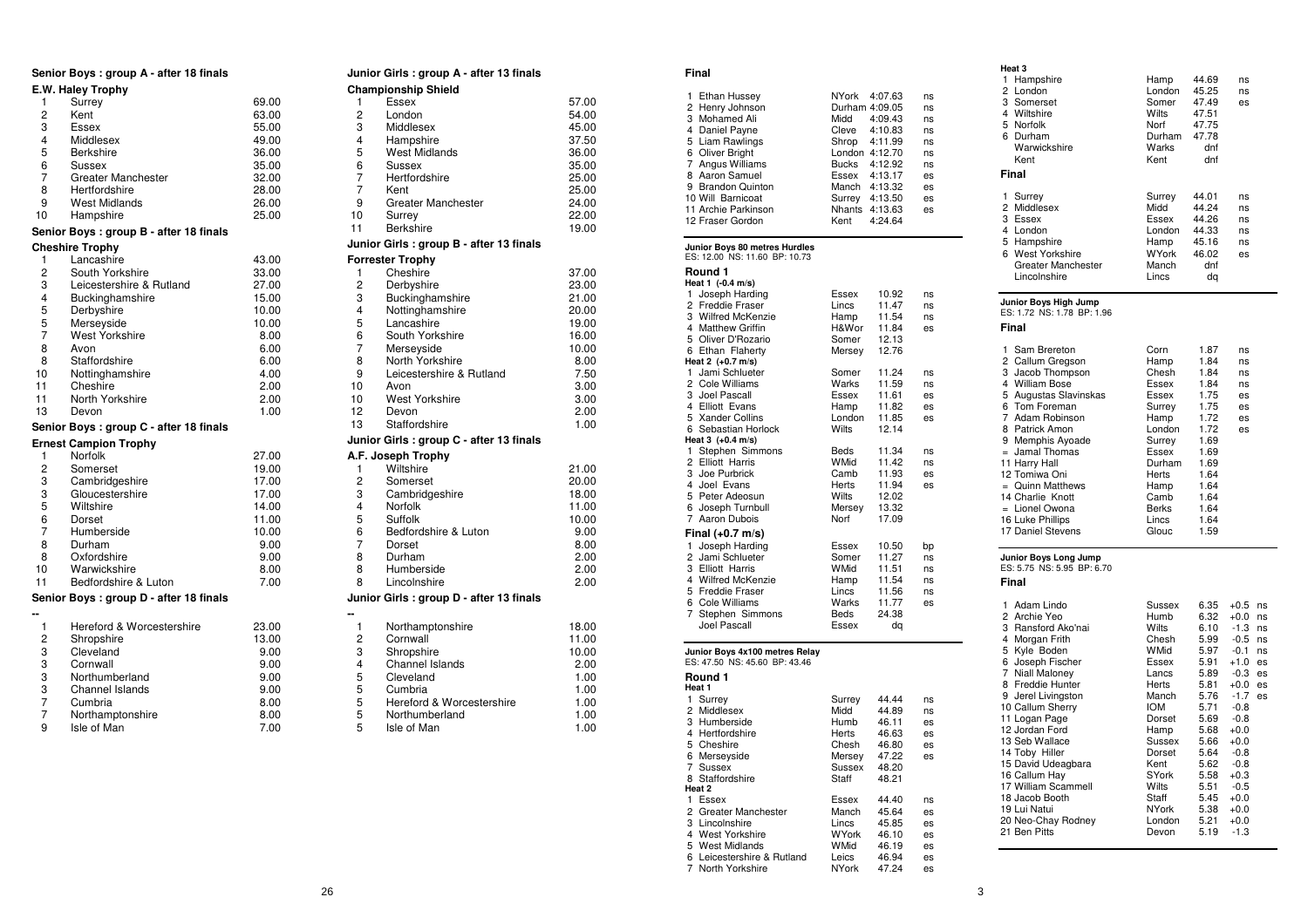| Junior Boys Triple Jump<br>ES: 12.00 NS: 12.40 BP: 13.92                                                                                                                                                                                                                                                                                                       |                                                                                                                                                      |                                                                                                                                              |                                                                                                                                                                              |                      |  |
|----------------------------------------------------------------------------------------------------------------------------------------------------------------------------------------------------------------------------------------------------------------------------------------------------------------------------------------------------------------|------------------------------------------------------------------------------------------------------------------------------------------------------|----------------------------------------------------------------------------------------------------------------------------------------------|------------------------------------------------------------------------------------------------------------------------------------------------------------------------------|----------------------|--|
| Final                                                                                                                                                                                                                                                                                                                                                          |                                                                                                                                                      |                                                                                                                                              |                                                                                                                                                                              |                      |  |
| 1<br>Josiah Wilson-Kepple<br>2 Daniel Onochie-Williams<br>3 Nahbi Odeh<br>4 Jeff Hagan<br>5 Deshawn Lascelles<br>6 Dvontae Augustus<br>7 Oyare Aneju<br>8 Cameron Williams-Stein<br>9 Michael Anderson<br>10 Jovel Jackson-Davis<br>11 Brooklyn Cooper<br>12 Pawel Grab<br>13 Patrick Tolan<br>14 Oliver Keitley<br>15 Emmanuel Oke<br>16 Thomas Clarke        | Midd<br>Herts<br>Leics<br>Midd<br>Camb<br>Nhants<br>Oxford<br>Warks<br>Surrey<br>London<br>Somer<br>Lincs<br>NYork<br>Glouc<br>Essex<br>Shrop        | 13.18<br>12.82<br>12.78<br>12.56<br>12.55<br>12.44<br>12.43<br>12.34<br>12.12<br>12.04<br>11.94<br>11.76<br>11.74<br>11.73<br>11.62<br>11.61 | $+1.5$<br>$+0.0$<br>$+0.0$ ns<br>$+0.0$ ns<br>$+0.7$ ns<br>$-1.1$ ns<br>$+0.0$ ns<br>$+0.5$ es<br>$+0.0$<br>-0.9<br>$+0.0$<br>$-0.9$<br>$+0.0$<br>$+0.0$<br>$+0.0$<br>$+0.0$ | ns<br>ns<br>es<br>es |  |
| Junior Boys Pole Vault<br>ES: 3.05 NS: 3.35 BP: 4.30                                                                                                                                                                                                                                                                                                           |                                                                                                                                                      |                                                                                                                                              |                                                                                                                                                                              |                      |  |
| Final                                                                                                                                                                                                                                                                                                                                                          |                                                                                                                                                      |                                                                                                                                              |                                                                                                                                                                              |                      |  |
| 1<br>Jonathan Rugg<br>2 William Snashall<br>3 Bryce Breen<br>4 George Hopkins<br>5 Sam Tremelling<br>6 Will Foot<br>Toby Irving<br>$=$                                                                                                                                                                                                                         | Herts<br>Sussex<br>Herts<br>Surrey<br>Essex<br>Derby<br><b>Berks</b>                                                                                 | 3.90<br>3.45<br>3.45<br>3.35<br>3.25<br>3.15<br>3.15                                                                                         | ns<br>ns<br>ns<br>ns<br>es<br>es<br>es                                                                                                                                       |                      |  |
| Junior Boys Shot<br>ES: 12.30 NS: 13.30 BP: 18.29                                                                                                                                                                                                                                                                                                              |                                                                                                                                                      |                                                                                                                                              |                                                                                                                                                                              |                      |  |
| Final                                                                                                                                                                                                                                                                                                                                                          |                                                                                                                                                      |                                                                                                                                              |                                                                                                                                                                              |                      |  |
| 1<br>Andre Parker<br>2 Michael Burfoot<br>3 Ricky White<br>4 Jack Halpin<br>5 Charlie Finnie<br>6 Nathan Wright<br>7 Nathan Bushnell<br>8 Chris Dyrmishi<br>9 Isaac Pfaender<br>10 Christiaan Cavalli-Warby<br>11 Tunde Ajidagba<br>12 Jerome Henry<br>13 James Frith<br>14 Christian Archer<br>15 Alfie Williams<br>16 Guy White<br><b>Junior Boys Discus</b> | London<br>Kent<br>Midd<br>Durham<br>Sussex<br>Derby<br>Essex<br>Nhants<br>Camb<br>Herts<br>London<br>London<br><b>Bucks</b><br>Notts<br>Norf<br>Midd | 13.93<br>13.65<br>13.49<br>13.22<br>13.11<br>12.99<br>12.80<br>12.58<br>12.53<br>12.51<br>12.33<br>12.09<br>12.05<br>11.63<br>11.60<br>10.97 | ns<br>ns<br>ns<br>es<br>es<br>es<br>es<br>es<br>es<br>es<br>es                                                                                                               |                      |  |
| ES: 34.00 NS: 38.00 BP: 54.54<br>Final                                                                                                                                                                                                                                                                                                                         |                                                                                                                                                      |                                                                                                                                              |                                                                                                                                                                              |                      |  |
| 1<br><b>Ben Copley</b><br>2 Aaron Worgan<br>3 Kyle Thornton<br>4 James Wordsworth<br>5 Lukas Bradshaw<br>6 Harry Booker<br>7<br>Craig Moncur<br>8 Dillon Claydon<br>9 Shay Tarbit<br>10 Matthew Taylor<br>11 Ben Campion                                                                                                                                       | Humb<br>Corn<br>Essex<br>Nland<br>Humb<br>Berks<br>Devon<br>Kent<br>Derby<br>Mersey<br>Glouc                                                         | 48.84<br>42.06<br>39.74<br>39.71<br>38.95<br>38.18<br>37.01<br>36.46<br>36.31<br>35.63<br>35.36                                              | ns<br>ns<br>ns<br>ns<br>ns<br>ns<br>es<br>es<br>es<br>es<br>es                                                                                                               |                      |  |

| 12 Innes Hill<br>13 Owen Timms-Shaw<br>14 George Nixon<br>15 Ruaridh Morgan<br>16 Oliver Thatcher<br>17 Marcus Naidoo<br>18 Oliver Webb<br>19 Kai Tunstall<br>20 George Bardell<br>21 Harry-Jack Cowie<br>22 Will Jones                                                                                                                                                                                                                                      | NYork<br>Leics<br>Cumb<br>Chesh<br>Hamp<br>Manch<br>Herts<br><b>Herts</b><br>Staff<br>Kent<br>Hamp                                                                                                                                                              | 34.01<br>33.75<br>33.70<br>32.09<br>31.98<br>31.03<br>30.05<br>30.04<br>28.58<br>28.40<br>24.08                                                                                                    | es                                                                                                    |    |
|--------------------------------------------------------------------------------------------------------------------------------------------------------------------------------------------------------------------------------------------------------------------------------------------------------------------------------------------------------------------------------------------------------------------------------------------------------------|-----------------------------------------------------------------------------------------------------------------------------------------------------------------------------------------------------------------------------------------------------------------|----------------------------------------------------------------------------------------------------------------------------------------------------------------------------------------------------|-------------------------------------------------------------------------------------------------------|----|
| Junior Boys Javelin<br>ES: 43.00 NS: 46.00 BP: 61.28<br>Final                                                                                                                                                                                                                                                                                                                                                                                                |                                                                                                                                                                                                                                                                 |                                                                                                                                                                                                    |                                                                                                       |    |
| 1<br><b>Thomas Holmes</b><br>2 Charlie Davison<br>3 Elliot Odunaiya<br>4<br>Archie Goodliff<br>5 Joshua Miller<br>6 Ben East<br>7<br>8 Bradley Jenvey<br>9 Luke Robinson<br>10 Charlie McCaig<br>11 Adam Lloyd<br>12 Cameron Harris<br>13 Michael Graham<br>14 Jonah McCafferty<br>15 Bradley James<br>16 Kody Johnson<br>17 Ben Graves<br>18 Milan Traikovic<br>19 Kai Alland<br>20 Tom D'Souza<br>21 Louie Holzman<br>22 Marcus Kirby<br>23 Fraser Rafique | Wilts<br>Glouc<br>Chesh<br><b>Bucks</b><br>Devon<br><b>Berks</b><br>ivo Pitts Sussex<br>Hamp<br><b>NYork</b><br>Dorset<br>Shrop<br>Lancs<br>Durham<br><b>Berks</b><br>Essex<br>Nhants<br>Norf<br>Midd<br><b>Herts</b><br>Warks<br><b>Berks</b><br>Derby<br>Midd | 53.42<br>53.19<br>51.94<br>51.46<br>50.39<br>48.60<br>46.82<br>46.75<br>45.93<br>45.90<br>45.54<br>45.21<br>45.13<br>44.44<br>43.90<br>43.48<br>42.46<br>41.75<br>39.21<br>38.48<br>37.87<br>35.51 | ns<br>ns<br>ns<br>ns<br>ns<br>ns<br>48.56<br>ns<br>ns<br>es<br>es<br>es<br>es<br>es<br>es<br>es<br>es | ns |
| Junior Boys Hammer<br>ES: 38.00 NS: 45.00 BP: 70.78<br>Final                                                                                                                                                                                                                                                                                                                                                                                                 |                                                                                                                                                                                                                                                                 |                                                                                                                                                                                                    |                                                                                                       |    |
| 1<br>Kenneth Ikeji<br>2 Toby Conibear<br>3 Alex Bernstein<br>4 Anton Joseph<br>5 Ben Cotton<br>6 Edward Fileman<br>7<br>Jamie Bonella-Duke<br>8 Mackenzie Laban<br>9 Joe Adams<br>10 Alex Ringshall<br>11 Joe Beal<br>12 Samuel Clifton<br>13 Owen Merrett                                                                                                                                                                                                   | Essex<br>Avon<br>Lancs<br>Surrey<br>Essex<br>Devon<br>Berks<br>London<br>Herts<br>Kent<br>Sussex<br>Hamp<br>Wilts                                                                                                                                               | 56.26<br>49.88<br>49.48<br>48.04<br>47.09<br>46.33<br>44.00<br>41.90<br>38.47<br>38.28<br>36.41<br>33.58<br>33.19                                                                                  | ns<br>ns<br>ns<br>ns<br>ns<br>ns<br>es<br>es<br>es<br>es                                              |    |

|    | <b>Team Points</b>                     |       |                         | Inter Boys: group A - after 18 finals |
|----|----------------------------------------|-------|-------------------------|---------------------------------------|
|    | Junior Boys: group A - after 15 finals |       |                         | <b>Hendon Council Trophy</b>          |
|    | <b>Championship Shield</b>             |       | 1                       | Surrey                                |
|    | 1<br>Essex                             | 88.00 | $\overline{c}$          | Essex                                 |
|    | 2<br>Middlesex                         | 66.00 | 3                       | Kent                                  |
|    | $\overline{2}$<br>Surrey               | 66.00 | 4                       | Hampshire                             |
|    | Hertfordshire<br>4                     | 43.00 | 4                       | Hertfordshire                         |
|    | London<br>4                            | 43.00 | $\overline{\mathbf{4}}$ | London                                |
|    | Hampshire<br>6                         | 38.00 | $\overline{7}$          | <b>Sussex</b>                         |
|    | 7<br><b>West Midlands</b>              | 31.00 | 8                       | Middlesex                             |
|    | 8<br>Sussex                            | 30.00 | 9                       | <b>Berkshire</b>                      |
|    | 9<br>Kent                              | 25.00 | 10                      | <b>Greater Manchester</b>             |
| 10 | <b>Berkshire</b>                       | 22.50 | 11                      | <b>West Midlands</b>                  |
| 11 | Greater Manchester                     | 22.00 |                         | Inter Boys: group B - after 18 finals |
|    | Junior Boys: group B - after 15 finals |       |                         | <b>Goodwill Cup</b>                   |
|    | Durham Cup                             |       | 1                       | Nottinghamshire                       |
|    | $\mathbf{1}$<br>Cheshire               | 38.00 | $\overline{2}$          | Cheshire                              |
|    | 2<br>Lancashire                        | 21.00 | 3                       | North Yorkshire                       |
|    | 3<br>Derbyshire                        | 17.50 | 3                       | <b>West Yorkshire</b>                 |
|    | 4<br>Devon                             | 17.00 | 5                       | Buckinghamshire                       |
|    | 5<br>Buckinghamshire                   | 16.00 | 6                       | Leicestershire & Rutland              |
|    | North Yorkshire<br>6                   | 14.00 | $\overline{7}$          | Devon                                 |
|    | 7<br>Leicestershire & Rutland          | 13.00 | 8                       | Avon                                  |
|    | 8<br>Avon                              | 12.00 | 9                       | Lancashire                            |
|    | 9<br><b>West Yorkshire</b>             | 5.00  | 10                      | Merseyside                            |
| 10 | Merseyside                             | 4.00  | 10                      | South Yorkshire                       |
| 11 | South Yorkshire                        | 3.00  | 12                      | Derbyshire                            |
| 12 | Nottinghamshire                        | 1.00  | 13                      | Staffordshire                         |
| 12 | Staffordshire                          | 1.00  |                         | Inter Boys: group C - after 18 finals |
|    | Junior Boys: group C - after 15 finals |       |                         | Rotary (Slough) Shield                |
|    | <b>Watford Council Trophy</b>          |       | 1                       | Lincolnshire                          |
|    | 1<br>Humberside                        | 32.00 | 2                       | Warwickshire                          |
|    | 2<br>Durham                            | 30.00 | 3                       | Bedfordshire & Luton                  |
|    | 3<br>Cambridgeshire                    | 18.00 | $\overline{\mathbf{4}}$ | Cambridgeshire                        |
|    | 3<br>Wiltshire                         | 18.00 | $\overline{\mathbf{4}}$ | Somerset                              |
|    | 5<br>Gloucestershire                   | 10.00 | 6                       | Gloucestershire                       |
|    | 5<br>Somerset                          | 10.00 | $\overline{7}$          | Suffolk                               |
|    | 7<br>Lincolnshire                      | 7.00  | 8                       | Humberside                            |
|    | $\overline{7}$<br>Warwickshire         | 7.00  | 9                       | Norfolk                               |
|    | 9<br>Bedfordshire & Luton              | 4.00  | 10                      | Wiltshire                             |
|    | 9<br>Oxfordshire                       | 4.00  |                         | Inter Boys: group D - after 18 finals |
| 11 | <b>Norfolk</b>                         | 3.00  |                         |                                       |
| 12 | Dorset                                 | 1.00  | 1                       | Shropshire                            |
|    | Junior Boys: group D - after 15 finals |       | $\overline{c}$          | Northumberland                        |
|    |                                        |       | 3                       | Cumbria                               |
|    | 1<br>Cornwall                          | 19.00 | 4                       | Northamptonshire                      |
|    | 2<br>Northumberland                    | 11.00 | 5                       | Channel Islands                       |
|    | 3<br>Northamptonshire                  | 10.00 | 6                       | Cleveland                             |
|    | 4<br>Cleveland                         | 9.00  | 6                       | Isle of Man                           |
|    | 5<br>Shropshire                        | 8.00  | 8                       | Hereford & Worcestershire             |
|    | 6<br>Cumbria                           | 2.00  | 9                       | Cornwall                              |

 $2.00$ 

 $6\phantom{a}$ 

Hereford & Worcestershire

78.00

70.00 39.00 38.00 38.00

38.00

 $35.00$ 

34.00

30.00

18.00

17.00

30.00

24.00

23.00

23.00  $22.00$ 

21.00 15.00 10.00 9.00 8.00

8.00

6.00

5.00

33.00

28.00

18.00

17.00

17.00

15.00

11.00

9.00

8.00 2.00

28.00

17.00 16.00

13.00

10.00  $9.00$ 9.00

5.00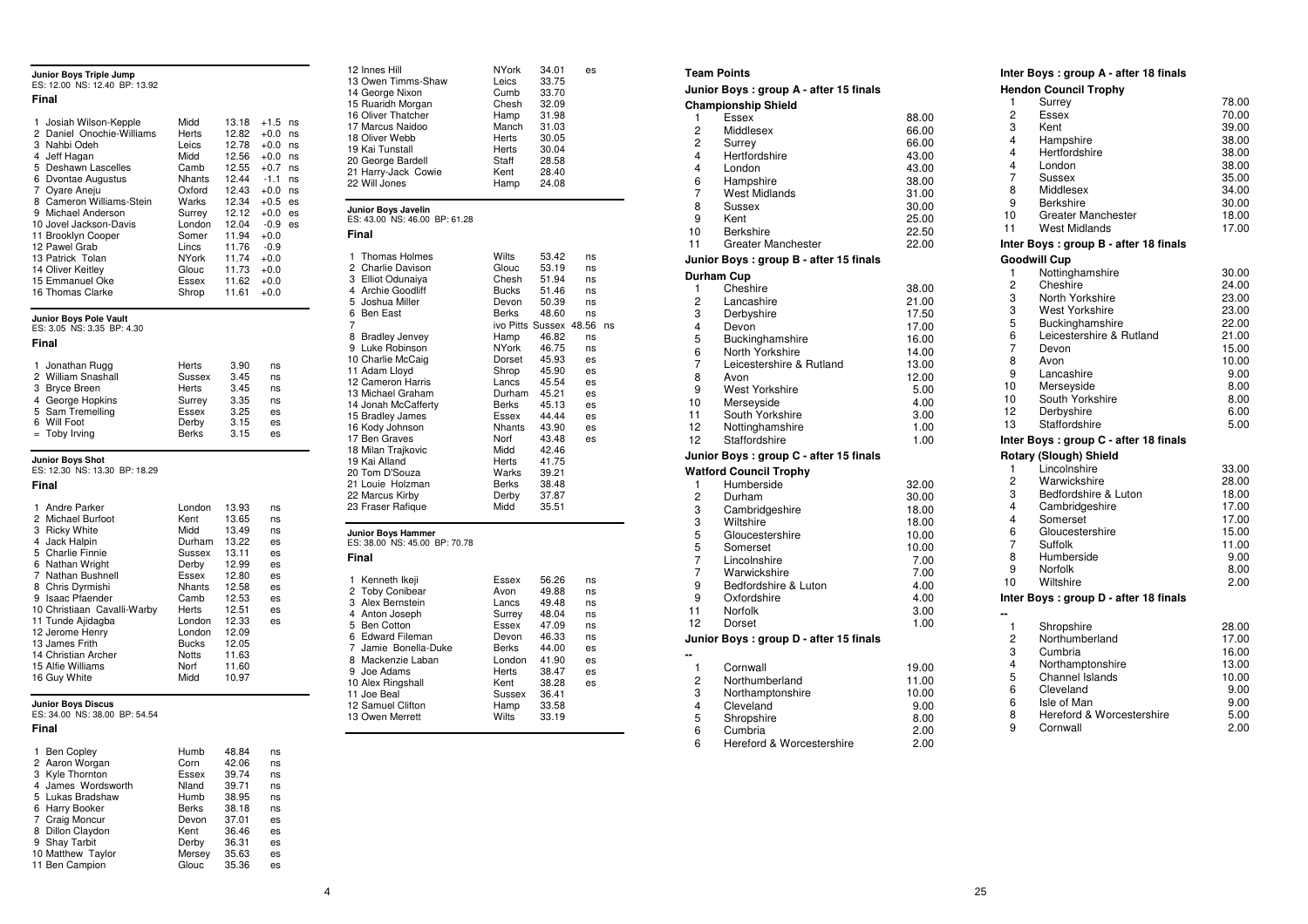## **Senior Girls Pole Vault**ES: 3.10 NS: 3.40 BP: 3.85

## **Final**

| Molly Caudery<br>1. | Corn         | 4.20 | bp |
|---------------------|--------------|------|----|
| 2 Jessica Swannack  | Lancs        | 4.00 | bp |
| 3 Sophie Dowson     | Midd         | 3.70 | ns |
| 4 Jessica Robinson  | Herts        | 3.60 | ns |
| 5 Alexa Eichelmann  | Surrey       | 3.60 | ns |
| 6 Esther Leong      | Avon         | 3.60 | ns |
| 7 Shaye Emmett      | Surrey       | 3.50 | ns |
| 8 Daisy Barnes      | Leics        | 3.50 | ns |
| 9 Claudia Barkes    | Durham       | 3.50 | ns |
| 10 Erin Breen       | Herts        | 3.40 | ns |
| 11 Imogen Smith     | Staff        | 3.30 | es |
| 12 Emily Macdonald  | Berks        | 3.20 | es |
| 13 Cicely Cole      | Sussex       | 3.20 | es |
| 14 Holly Brown      | Camb         | 3.05 |    |
| 15 Bethany Newton   | <b>Notts</b> | 3.05 |    |
| = Katie Sexton      | Sussex       | 3.05 |    |
| 17 Millie Hemsley   | Sussex       | 2.90 |    |
|                     |              |      |    |

## **Senior Girls Shot** ES: 10.50 NS: 11.40 BP: 15.65

| Final                                                                                                                                                                                                                                                                                                                   |                                                                                                                                                                       |                                                                                                                                              |                                                    |
|-------------------------------------------------------------------------------------------------------------------------------------------------------------------------------------------------------------------------------------------------------------------------------------------------------------------------|-----------------------------------------------------------------------------------------------------------------------------------------------------------------------|----------------------------------------------------------------------------------------------------------------------------------------------|----------------------------------------------------|
| Emma Dakin<br>1<br>2 Kiona McLennon<br>3 Priscilla Dadzie<br>4 Amelia Cook<br>5 Anika Olalere<br>6 Nichole Birmingham<br>7 Kate Carmichael<br>8 Denisha Marshall-Brown<br>9 Georgia Doyle-Lay<br>10 Megan Nagy<br>11 Kiarra Francis<br>12 Beth Carter<br>13 Rachel White<br>14 Octavia Cavill                           | <b>Notts</b><br><b>Nhants</b><br>Camb<br>Hamp<br>London<br><b>WMid</b><br>Durham<br>London<br>Corn<br>SYork<br>Notts<br>Cleve<br><b>NYork</b><br>Beds                 | 12.09<br>11.65<br>11.33<br>11.16<br>11.16<br>10.93<br>10.66<br>10.53<br>10.09<br>9.91<br>9.79<br>9.53<br>8.83<br>8.80                        | ns<br>ns<br>es<br>es<br>es<br>es<br>es<br>es       |
| <b>Senior Girls Discus</b><br>ES: 36.00 NS: 39.00 BP: 52.74<br>Final                                                                                                                                                                                                                                                    |                                                                                                                                                                       |                                                                                                                                              |                                                    |
| 1 Sophie Mace<br>2 Isobel Griffin Morris<br>3 Jenny Pyatt<br>4 Luisa Chantler Edmond<br>5 Danielle Broom<br>6 Emily Robinson<br>7 Bronte Jones<br>8 Isobel Gray<br>9 Georgia Kyle<br>10 Melissa Bird<br>11 Sophie O'Hara<br>12 Chloe Jones<br>13 Simone McKen<br>14 Maya Mellor<br>15 Caitlin Stacey<br>16 Melina Irawo | Surrey<br>Oxford<br>Chesh<br>Oxford<br>Dorset<br>Sussex<br>SYork<br>Hamp<br>Durham<br>Glouc<br>Humb<br>Glouc<br><b>WMid</b><br><b>NYork</b><br><b>Berks</b><br>Sussex | 43.23<br>42.25<br>41.86<br>40.79<br>39.53<br>38.75<br>38.64<br>38.30<br>36.41<br>35.50<br>35.24<br>35.16<br>34.44<br>34.41<br>33.99<br>29.08 | ns<br>ns<br>ns<br>ns<br>ns<br>es<br>es<br>es<br>es |

| <b>Senior Girls Javelin</b><br>ES: 37.00 NS: 40.00 BP: 50.54                                                                                                                                                                                                                                                                                                                                                                                                            |                                                                                                                                                                                                         |                                                                                                                                                                                                    |                                                                                                          |
|-------------------------------------------------------------------------------------------------------------------------------------------------------------------------------------------------------------------------------------------------------------------------------------------------------------------------------------------------------------------------------------------------------------------------------------------------------------------------|---------------------------------------------------------------------------------------------------------------------------------------------------------------------------------------------------------|----------------------------------------------------------------------------------------------------------------------------------------------------------------------------------------------------|----------------------------------------------------------------------------------------------------------|
| Final                                                                                                                                                                                                                                                                                                                                                                                                                                                                   |                                                                                                                                                                                                         |                                                                                                                                                                                                    |                                                                                                          |
| 1<br><b>Beth Rees</b><br>2 Bekah Walton<br>3 Leah Hillman<br>4 Maia Dart<br>5 Emily Dibble<br>6 Millie Cavanagh<br>7 Georgie McTear<br>8 Laura Graham<br>9 Denisa Mihalcea<br>10 Neve Palmer<br>11 Francesca Garrott<br>12 Katie Holt<br>13 Paige Ditchfield<br>14 Paige Macheath                                                                                                                                                                                       | Staff<br>Derby<br>Lancs<br>Devon<br>Somer<br>Hamp<br>Somer<br>Suff<br>Herts<br>Beds<br>Shrop<br>Berks<br>Manch<br>Kent                                                                                  | 48.80<br>44.62<br>44.18<br>41.94<br>41.56<br>41.09<br>39.64<br>39.57<br>36.62<br>35.84<br>35.31<br>35.27<br>31.84<br>31.64                                                                         | ns<br>ns<br>ns<br>ns<br>ns<br>ns<br>es<br>es                                                             |
| <b>Senior Girls Hammer</b>                                                                                                                                                                                                                                                                                                                                                                                                                                              |                                                                                                                                                                                                         |                                                                                                                                                                                                    |                                                                                                          |
| ES: 41.00 NS: 46.00 BP: 61.65                                                                                                                                                                                                                                                                                                                                                                                                                                           |                                                                                                                                                                                                         |                                                                                                                                                                                                    |                                                                                                          |
| Round 1                                                                                                                                                                                                                                                                                                                                                                                                                                                                 |                                                                                                                                                                                                         |                                                                                                                                                                                                    |                                                                                                          |
| Pool A<br>1<br>Alice Barnsdale<br>2 Katie Lambert<br>3 Lana Fulcher<br>4 Candy Lockett<br>5<br>Victoria Wiltshire<br>6 Vicki Pellett<br>7 Caitlin Price<br>8 Nicola McRae<br>9 Lauren Aldridge<br>10 Chrissie Prince<br>Pool B<br>1<br>Katie Head<br>2 Anna Purchase<br>3 Olivia Stevenson<br>4 Molly Walsh<br>5 Ellie Chandler<br>Leah Runnacles<br>6<br>7 Poppy Bean<br>8 Ellie White<br>9 Paige Barnes<br>10 Larissa Carter<br>11 Stephanie Howe<br>12 Megan Ascough | Lincs<br>Shrop<br>Suff<br>H&Wor<br>Kent<br>Sussex<br>Mersey<br>Humb<br><b>Herts</b><br>WMid<br>Essex<br>Notts<br>Humb<br>WMid<br>Herts<br>Berks<br>Derby<br>Dorset<br>Leics<br>Sussex<br>Essex<br>WYork | 56.02<br>51.99<br>46.60<br>46.25<br>45.20<br>45.03<br>44.76<br>42.24<br>40.20<br>38.70<br>52.91<br>51.93<br>50.56<br>47.81<br>46.50<br>44.51<br>43.64<br>43.14<br>42.92<br>42.37<br>39.95<br>37.75 | ns<br>ns<br>ns<br>ns<br>es<br>es<br>es<br>es<br>ns<br>ns<br>ns<br>ns<br>ns<br>es<br>es<br>es<br>es<br>es |
| Final                                                                                                                                                                                                                                                                                                                                                                                                                                                                   |                                                                                                                                                                                                         |                                                                                                                                                                                                    |                                                                                                          |
| 1<br>Alice Barnsdale<br>2 Katie Lambert<br>3 Olivia Stevenson<br>4 Molly Walsh<br>5 Katie Head<br>6 Anna Purchase<br>$\overline{7}$<br>Victoria Wiltshire<br>8 Candy Lockett<br>9 Lana Fulcher<br>10 Ellie Chandler<br>11 Vicki Pellett<br>12 Caitlin Price                                                                                                                                                                                                             | Lincs<br>Shrop<br>Humb<br>WMid<br>Essex<br>Notts<br>Kent<br>H&Wor<br>Suff<br><b>Herts</b><br>Sussex<br>Mersey                                                                                           | 55.49<br>54.91<br>53.55<br>53.15<br>52.98<br>52.33<br>46.91<br>46.65<br>45.67<br>44.73<br>44.19<br>42.53                                                                                           | ns<br>ns<br>ns<br>ns<br>ns<br>ns<br>ns<br>ns<br>es<br>es<br>es<br>es                                     |

ns

ns

ns

 $ns$ 

ns

es

es

ns

ns

 $ns$ 

es

es

es

es

ns

ns

ns

 $ns$ 

 $es$ 

es

es

es

es

ns

ns

ns

ns

ns

 $ns$ 

ns

es

es

es

es

|                                           | Inter Boys 100 metres<br>ES: 11.20 NS: 11.00 BP: 10.44                                                                                                                                                  |                                                                                               |                                                                                        |                                                          |
|-------------------------------------------|---------------------------------------------------------------------------------------------------------------------------------------------------------------------------------------------------------|-----------------------------------------------------------------------------------------------|----------------------------------------------------------------------------------------|----------------------------------------------------------|
|                                           | Round 1                                                                                                                                                                                                 |                                                                                               |                                                                                        |                                                          |
| 1<br>2<br>3<br>4<br>5<br>6<br>7<br>8<br>9 | Heat 1 (+1.1 m/s)<br>Daniel Afolabi<br>Shevhone Lumsden<br>Brandon Mingeli<br><b>Niall Price</b><br>Jaime Nalus<br>Fin Hart<br>Toby Makoyawo<br>Ben Holden<br><b>Robert Thomas</b><br>Heat 2 (+0.4 m/s) | Manch<br>Midd<br>London<br>Shrop<br>Warks<br>Wilts<br><b>Herts</b><br>Cleve<br>Chis           | 10.79<br>10.84<br>10.95<br>11.05<br>11.24<br>11.30<br>11.36<br>11.48<br>11.48          | ns<br>ns<br>ns<br>es                                     |
| 1<br>2<br>3<br>4<br>5<br>6<br>7<br>8      | <b>Bailey Wright</b><br>Raphael Bouju<br>Harry Handsaker<br>Kyle Reynolds-Warmington<br>Joshua Oshunrinde<br>Alex Truscott<br>Emmanuel Yapobi-Attie<br>Dalvin Cyrus<br>Heat 3 (+0.3 m/s)                | Sussex<br>Beds<br>Staff<br>London<br>Suff<br>Midd<br>Warks<br><b>WYork</b>                    | 10.88<br>10.95<br>11.14<br>11.15<br>11.24<br>11.26<br>11.54<br>12.68                   | ns<br>ns<br>es<br>es                                     |
| 1<br>3<br>4<br>5<br>6<br>7                | Ronan Rawlins<br>2 Lee Richards<br>Daniel Brooks<br>Tom Casson<br>John Mayingi<br>Moses Tonade<br><b>Luke Mather</b><br>Adam Byron<br>Final (+1.8 m/s)                                                  | Camb<br><b>Bucks</b><br>Avon<br>Dorset<br>Midd<br><b>Berks</b><br>Lincs<br>Manch              | 11.01<br>11.18<br>11.21<br>11.31<br>11.35<br>11.54<br>11.55<br>dns                     | es<br>es                                                 |
| 1<br>2<br>3<br>4<br>5<br>6<br>7<br>8<br>9 | Daniel Afolabi<br>Shevhone Lumsden<br>Raphael Bouju<br><b>Bailey Wright</b><br>Ronan Rawlins<br>Brandon Mingeli<br>Harry Handsaker<br><b>Niall Price</b><br>Kyle Reynolds-Warmington<br>10 Lee Richards | Manch<br>Midd<br>Beds<br>Sussex<br>Camb<br>London<br>Staff<br>Shrop<br>London<br><b>Bucks</b> | 10.63<br>10.64<br>10.73<br>10.82<br>10.84<br>10.86<br>10.96<br>11.04<br>11.09<br>11.14 | ns<br>ns<br>ns<br>ns<br>ns<br>ns<br>ns<br>es<br>es<br>es |
|                                           | Inter Boys 200 metres                                                                                                                                                                                   |                                                                                               |                                                                                        |                                                          |
|                                           | ES: 22.80 NS: 22.20 BP: 21.32                                                                                                                                                                           |                                                                                               |                                                                                        |                                                          |
| 1<br>2<br>3<br>4<br>5                     | Round 1<br>Heat 1 (+1.1 m/s)<br>Joe Eggleton<br><b>William Hughes</b><br>Alex Wadley<br><b>Harry Grindle</b><br>Jack Finn<br>6 Jack Bradburn                                                            | <b>Bucks</b><br>Lincs<br>Sussex<br>Midd<br>Shrop<br>Manch                                     | 22.24<br>22.30<br>22.41<br>22.50<br>22.80<br>23.05                                     | es<br>es<br>es<br>es<br>es                               |
| 1<br>2<br>3<br>4<br>5<br>6                | Heat 2 (+0.6 m/s)<br>Dylan Baldock<br>Cameron Sprague<br>Jak Mensah<br>Ethan Crawford<br>Luke Butler<br>Alex Nixon<br>Heat 3 (+0.7 m/s)                                                                 | Surrey<br>Avon<br>Midd<br>Durham<br>Devon<br>Cleve                                            | 22.10<br>22.18<br>22.46<br>22.87<br>23.02<br>23.46                                     | ns<br>ns<br>es                                           |
| 1<br>2<br>3<br>4<br>5                     | Jody Smith<br><b>Praise Olalere</b><br>Rashawn Brown<br>Joe Martin<br><b>Cameron Bailey</b><br>6. Nathanael Mitchell                                                                                    | Leics<br>Lincs<br>WMid<br>Hamp<br>Suff<br>Avon                                                | 22.07<br>22.42<br>22.57<br>22.65<br>22.66<br>23.58                                     | ns<br>es<br>es<br>es<br>es                               |

| Heat 4 (-0.1 m/s)<br>Matt Buckner<br>1.<br>2 Dylan Da Costa<br>3 Edward Lake<br>4 Jaiden Aaron<br>5 Louis Albrow<br>6 Oshay Williams<br>7 Edward Sheffield<br>Heat 5 (-0.2 m/s) | Berks<br>Surrey<br>NYork<br>Midd<br>Norf<br><b>WMid</b><br>Staff | 22.31<br>22.36<br>22.58<br>22.62<br>22.81<br>22.82<br>23.63 | es<br>es<br>es<br>es |
|---------------------------------------------------------------------------------------------------------------------------------------------------------------------------------|------------------------------------------------------------------|-------------------------------------------------------------|----------------------|
| <b>Ben Smith</b><br>1.<br>2 Ethan Wiltshire                                                                                                                                     | Notts<br><b>Bucks</b>                                            | 22.34<br>22.46                                              | es<br>es             |
| 3 Adam Cross                                                                                                                                                                    | Camb                                                             | 22.47                                                       | es                   |
| 4 Cameron Duff                                                                                                                                                                  | Chesh                                                            | 22.73                                                       | es                   |
| 5 Dennis Skelton<br>6 Ollie Sprio                                                                                                                                               | London<br>Oxford                                                 | 23.01<br>23.02                                              |                      |
| $\overline{7}$<br>Josh Errington                                                                                                                                                | Durham                                                           | 23.17                                                       |                      |
| Round 2                                                                                                                                                                         |                                                                  |                                                             |                      |
| Semi-final A (+1.4 m/s)                                                                                                                                                         |                                                                  |                                                             |                      |
| 1.<br>Dylan Da Costa                                                                                                                                                            | Surrey                                                           | 21.99                                                       | ns                   |
| 2 Jody Smith                                                                                                                                                                    | Leics                                                            | 22.14                                                       | ns                   |
| 3 Matt Buckner                                                                                                                                                                  | <b>Berks</b>                                                     | 22.19                                                       | ns                   |
| 4 Ben Smith                                                                                                                                                                     | Notts                                                            | 22.33                                                       | es                   |
| 5 Praise Olalere                                                                                                                                                                | Lincs                                                            | 22.43                                                       | es                   |
| 6 Edward Lake                                                                                                                                                                   | <b>NYork</b>                                                     | 22.49                                                       | es                   |
| $\overline{7}$<br>Adam Cross                                                                                                                                                    | Camb                                                             | 22.54                                                       | es                   |
| 8<br>Jak Mensah<br>Semi-final B (+0.4 m/s)                                                                                                                                      | Midd                                                             | 22.57                                                       | es                   |
| 1 Cameron Sprague                                                                                                                                                               | Avon                                                             | 21.77                                                       | ns                   |
| 2 Dylan Baldock                                                                                                                                                                 | Surrey                                                           | 22.01                                                       | ns                   |
| 3 William Hughes                                                                                                                                                                | Lincs                                                            | 22.09                                                       | ns                   |
| 4 Joe Eggleton                                                                                                                                                                  | <b>Bucks</b>                                                     | 22.21                                                       | es                   |
| 5 Ethan Wiltshire                                                                                                                                                               | <b>Bucks</b>                                                     | 22.34                                                       | es                   |
| 6 Alex Wadley                                                                                                                                                                   | Sussex                                                           | 22.41                                                       | es                   |
| 7 Harry Grindle                                                                                                                                                                 | Midd                                                             | 22.61                                                       | es                   |
| 8 Rashawn Brown                                                                                                                                                                 | WMid                                                             | 22.78                                                       | es                   |
| Final (-1.9 m/s)                                                                                                                                                                |                                                                  |                                                             |                      |
| 1.<br>Dylan Da Costa                                                                                                                                                            | Surrey                                                           | 22.22                                                       | es                   |
| 2 Cameron Sprague                                                                                                                                                               | Avon                                                             | 22.32                                                       | es                   |
| 3 Dylan Baldock                                                                                                                                                                 | Surrey                                                           | 22.38                                                       | es                   |
| 4 William Hughes<br>5 Jody Smith                                                                                                                                                | Lincs<br>Leics                                                   | 22.39<br>22.50                                              | es<br>es             |
| 6 Matt Buckner                                                                                                                                                                  | Berks                                                            | 22.58                                                       | es                   |
| $\overline{7}$<br>Joe Eggleton                                                                                                                                                  | Bucks                                                            | 22.60                                                       | es                   |
| 8 Ben Smith                                                                                                                                                                     | <b>Notts</b>                                                     | 23.16                                                       |                      |
|                                                                                                                                                                                 |                                                                  |                                                             |                      |
| Inter Rove 400 metres                                                                                                                                                           |                                                                  |                                                             |                      |

## **Inter Boys 400 metres** ES: 51.10 NS: 49.50 BP: 47.18**Round 1** 1 Ethan Brown Kent 49.43 ns**Heat 1**2 Ben Pattison Hamp 49.75 es3 Ben Hawkes 4 Josh Pearson H&Wor 50.22 5 Matthew Waterfield Nland 50.97 6 Alfie Leonard Norf 51.43**Heat 2** 1 Lewis Davey Lincs 49.31 ns2 Kyle Calhoun Leics 49.48<br>2 Kyle Calhoun Leics 49.48<br>3 Jack Higgins Hamp 49.53 3 Jack Higgins 1955<br>4 Hakan Dalbal 1953<br>4 Hakan Dalbal 1975 4 Hakan Dalbal 5 Najibe Arbe Midd 51.52 $dns$ Staff **Heat 3** 1 Thomas Evans Lincs 48.86 ns2 Thomas Baines Chesh 49.41<br>3 Michael Fagbenle Kent 50.31 3 Michael Fagbenle Kent 50.31<br>4 Evan Blackman Leics 50.37 4 Evan Blackman 5 Harrison Chapman Essex 50.95<br>6 Alex Eaglestone Glouc 51.68 6 Alex Eaglestone

es

es

es

 $es$ 

ns

es

es

 $\sf ns$ 

es

es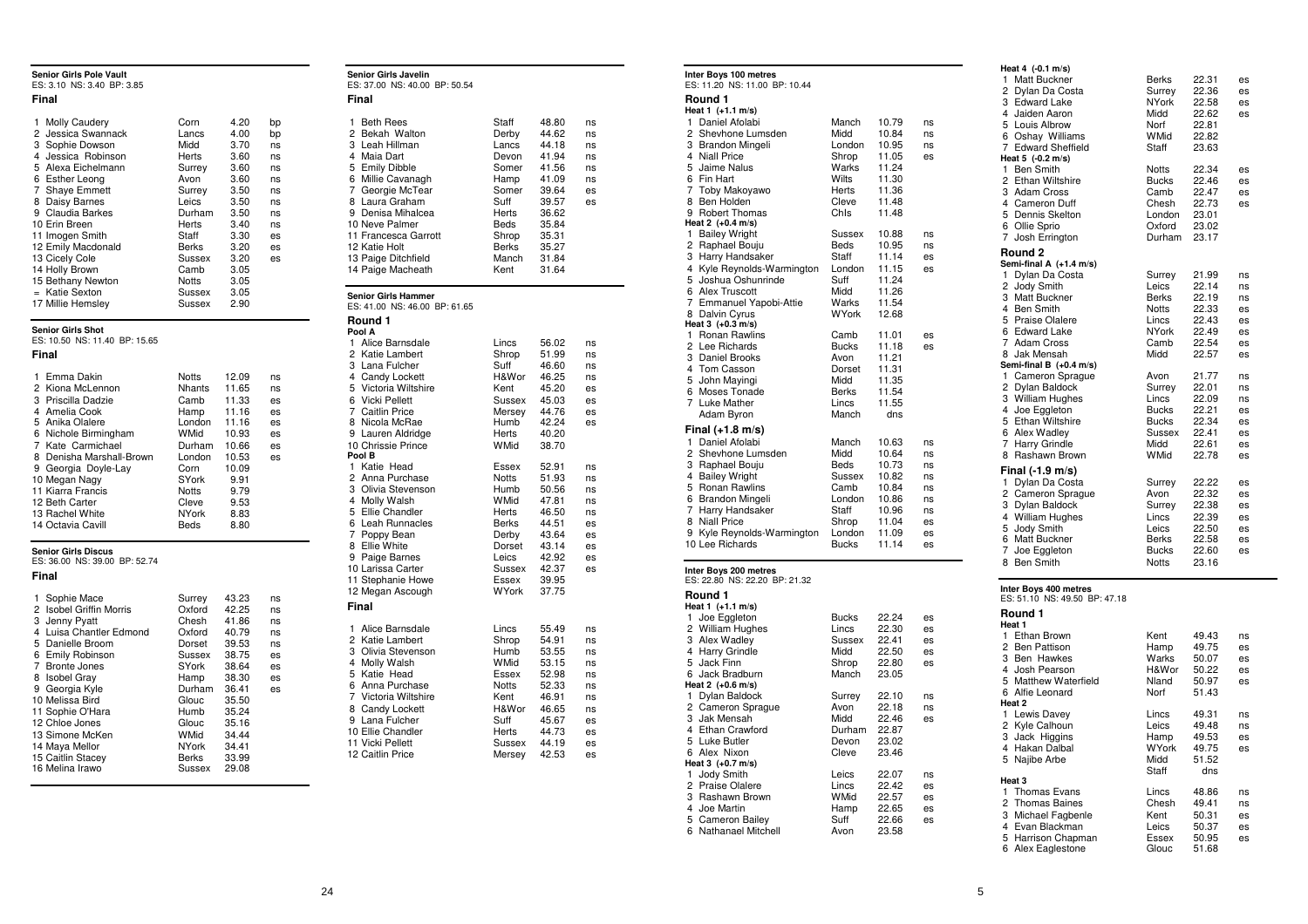| Final                                                                                                                                                                           |                                                                     |                                                                                       |                                        |
|---------------------------------------------------------------------------------------------------------------------------------------------------------------------------------|---------------------------------------------------------------------|---------------------------------------------------------------------------------------|----------------------------------------|
| 1<br>Ethan Brown<br>2<br>Lewis Davey<br>3<br>Thomas Evans<br>4 Ben Pattison<br>5 Thomas Baines<br>6 Hakan Dalbal<br>7<br>Jack Higgins<br>Kyle Calhoun                           | Kent<br>Lincs<br>Lincs<br>Hamp<br>Chesh<br>WYork<br>Hamp<br>Leics   | 48.22<br>48.52<br>48.53<br>49.16<br>49.41<br>49.44<br>49.46<br>dq                     | ns<br>ns<br>ns<br>ns<br>ns<br>ns<br>ns |
| Inter Boys 800 metres<br>ES: 1:58.00 NS: 1:56.00 BP: 1:51.90                                                                                                                    |                                                                     |                                                                                       |                                        |
| Round 1<br>Heat 1                                                                                                                                                               |                                                                     |                                                                                       |                                        |
| <b>Oliver Dustin</b><br>1<br>2 Luke Chesters<br>3 Laurance Edwards<br>4 Fergus McAuliffe<br>5 Eddie Hunter<br>6 Ethan O'Shea<br>7 Daniel Preston<br>Heat <sub>2</sub>           | Cumb<br>Manch<br>Midd<br>Staff<br>WYork<br>Leics                    | 1:55.99<br>1:57.32<br>1:57.87<br>1:59.04<br>1:59.76<br>2:00.68<br>Mersey 2:01.67      | ns<br>ES<br>es                         |
| 1 Callum Dodds<br>2 Angus Harrington<br>3 Ben Lee<br>4 Sam Tyers<br>5 Adam Saul-Braddock<br>6 Lewis Cotterill<br>7<br><b>Joel Garratt</b><br>James Stanley<br>Heat <sub>3</sub> | Midd<br>Surrey<br>Chesh<br>Cleve<br>WMid<br>Corn<br>Lancs           | 1:55.75<br>1:56.09<br>1:56.66<br>1:59.47<br>2:00.04<br>2:01.88<br>Somer 2:02.98<br>dq | ns<br>es<br>es                         |
| 1 Archie Richardson<br>2 Abdifataah Hasan<br>3 Joshua Hulse<br>4 Peter Guy<br>5 Daniel Howells<br>6 Hayden Bailey<br>Dominic McDougall<br>7                                     | Lincs<br>Avon<br>Suff<br>Hamp<br>Wilts<br>Bucks                     | 1:57.60<br>1:57.84<br>1:58.01<br>London 1:58.27<br>1:58.97<br>1:59.08<br>2:00.03      | es<br>es                               |
| Heat 4<br>1 Max Burgin<br>2 Harry Digby<br>3 Oliver Lil<br>4 Joshua Ward<br>5 Jack Dee-Ingham<br>6 Cameron Reid<br>7 Aiden Try                                                  | WYork<br>Berks<br>Essex<br>Staff<br>Lancs<br><b>Bucks</b><br>Norf   | 1:54.34<br>1:55.38<br>1:55.84<br>1:58.23<br>1:58.30<br>1:58.69<br>2:01.41             | ns<br>ns<br>ns                         |
| Final                                                                                                                                                                           |                                                                     |                                                                                       |                                        |
| 1<br><b>Oliver Dustin</b><br>2 Max Burgin<br>3 Callum Dodds<br>4 Ben Lee<br>5 Angus Harrington<br>6 Archie Richardson<br>7 Oliver Lil<br>8 Harry Digby                          | Cumb<br>WYork<br>Midd<br>Chesh<br>Surrey<br>Lincs<br>Essex<br>Berks | 1:51.07<br>1:51.32<br>1:54.05<br>1:54.42<br>1:54.95<br>1:56.69<br>1:57.77<br>2:11.22  | bp<br>bp<br>ns<br>ns<br>ns<br>es<br>es |
| Inter Boys 1500 metres<br>ES: 4:07.00 NS: 4:03.00 BP: 3:49.15                                                                                                                   |                                                                     |                                                                                       |                                        |
| Round 1<br>Heat 1<br>Yosuf Bizimana<br>1<br>2 Daniel Maud<br>3 Jacques Maurice<br>4 Morgan Gallimore<br>5 Alex Ediker<br>6 Callum Abberley                                      | Essex<br>Leics<br>NYork<br>Notts<br>Derby<br>Staff                  | 4:06.14<br>4:06.49<br>4:06.64<br>4:06.74<br>4:06.84<br>4:06.85                        | es<br>es<br>es<br>es<br>es<br>es       |
| 7.<br>Max Heyden                                                                                                                                                                | Surrey                                                              | 4:07.21                                                                               |                                        |

| 9 Alexander Wood<br>10 Harris Mier<br>11 Ben West<br>12 Adam Caulfield<br>13 Zak Wort<br>14 David Dow<br>15 George Pool<br>Heat <sub>2</sub>                                                                                                                                                                                                                                                                                                                                                                                                       | Nland<br>Corn<br>Oxford<br>Midd                                                                         | 4:09.52<br>4:09.97<br>4:10.36<br>Nhants 4:10.83<br>4:12.41<br>Camb 4:16.79<br>Sussex 4:19.55                                                                                                                                                                                                                                                                                                |                                                                                  |
|----------------------------------------------------------------------------------------------------------------------------------------------------------------------------------------------------------------------------------------------------------------------------------------------------------------------------------------------------------------------------------------------------------------------------------------------------------------------------------------------------------------------------------------------------|---------------------------------------------------------------------------------------------------------|---------------------------------------------------------------------------------------------------------------------------------------------------------------------------------------------------------------------------------------------------------------------------------------------------------------------------------------------------------------------------------------------|----------------------------------------------------------------------------------|
| <b>Thomas Patrick</b><br>1<br>2 Tom Eames<br>3 Oliver Carvell<br>4 Ben Rouse<br>5 Oliver Rouse<br>6 Finn Birnie<br>7 Max Perry<br>8 Taylor Glover<br>9 Joe Smith<br>10 Nick Wiltshire<br>11<br>12 Milan Campion<br>13 Aaron Hunt<br>14 Mathew Fuller<br>15 Xavier O'Hare<br>Joseph Owen                                                                                                                                                                                                                                                            | Herts<br>Leics<br>Leics<br>Corn<br>Bucks<br>Nland<br>Oxford<br>Avon<br>Notts<br>Lincs<br>SYork<br>Midd  | 4:03.50<br>Sussex 4:03.59<br>Shrop 4:03.70<br>4:03.75<br>4:03.80<br>4:04.10<br>4:04.33<br>4:05.06<br>Sussex 4:06.21<br>4:08.26<br>4:08.41<br>4:08.48<br>4:12.49<br>4:18.43<br>Manch 4:21.58<br>dns                                                                                                                                                                                          | es<br>es<br>es<br>es<br>es<br>es<br>es<br>es<br>es                               |
| Final                                                                                                                                                                                                                                                                                                                                                                                                                                                                                                                                              |                                                                                                         |                                                                                                                                                                                                                                                                                                                                                                                             |                                                                                  |
| 1<br>Yosuf Bizimana<br>2<br>Jacques Maurice<br>3<br><b>Thomas Patrick</b><br>$\overline{\mathbf{4}}$<br>Tom Eames<br>5 Morgan Gallimore<br><b>Oliver Carvell</b><br>6<br>7<br>Daniel Maud<br>8<br>Finn Birnie<br><b>Taylor Glover</b><br>9<br>10 Oliver Rouse<br>11 Max Perry<br>12 Ben Rouse                                                                                                                                                                                                                                                      | Essex<br>NYork<br>Herts<br>Shrop<br>Nland<br>Leics<br><b>Bucks</b><br>Leics                             | 4:00.60<br>4:01.18<br>4:01.84<br>Sussex 4:01.96<br>Notts 4:03.93<br>4:04.62<br>Leics 4:05.43<br>Corn 4:05.60<br>4:05.73<br>4:07.42<br>4:09.12<br>4:15.23                                                                                                                                                                                                                                    | ns<br>ns<br>ns<br>ns<br>es<br>es<br>es<br>es<br>es                               |
| Inter Boys 3000 metres<br>ES: 8:59.00 NS: 8:50.00 BP: 8:20.00<br>Final                                                                                                                                                                                                                                                                                                                                                                                                                                                                             |                                                                                                         |                                                                                                                                                                                                                                                                                                                                                                                             |                                                                                  |
| 1<br>Thomas Keen<br>2 Joshua Cowperthwaite<br>3 Jack Meijer<br>4 Lachlan Wellington<br>5 Connor Bentley<br>6 Zakariya Mahamed<br>7 Luke Van Oudtshoorn<br>Jack White<br>8<br>9<br>Max Brame<br>10 Joshua Dickinson<br>11 Rory Leonard<br>12 Will Broom<br>13 Kristian Imroth<br>14 Fynn Batkin<br>15 Ben Winfield<br>16 Charlie Brisley<br>17 Alex Doyle<br>18 Fraser Willmore<br>19 Max Davis<br>20 Oliver Prior<br>21 Nathan Goddard<br>22 Christopher McLeod<br>23 Keenan Owen<br>24 Luke Stonehewer<br>25 Nicolas Harhalakis<br>26 James Young | Hamp<br>Norf<br>Herts<br>Herts<br>Kent<br>Glouc<br>Avon<br>Kent<br>Suff<br>Ivid<br>Humb<br>Camb<br>Midd | Camb 8:36.28<br>Cleve 8:38.66<br>Bucks 8:38.71<br>8:39.47<br>Shrop 8:42.94<br>Hamp 8:43.07<br>8:42.94<br>Surrey 8:46.68<br>8:47.11<br>Mersey 8:50.45<br>SYork 8:52.30<br>Nland 8:54.09<br>Sussex 8:54.55<br>8:55.32<br>Nhants 8:55.77<br>9:00.04<br>9:04.26<br>Chesh 9:04.73<br>9:04.77<br>9:05.08<br>9:05.30<br>9:07.76<br>H&Wor 9:08.64<br>Manch 9:10.09<br>9:10.86<br>9:15.62<br>9:20.97 | ns<br>ns<br>ns<br>ns<br>ns<br>ns<br>ns<br>ns<br>es<br>es<br>es<br>es<br>es<br>es |

es

es

es

 $\frac{1}{eS}$ 

es

es

 $es$ 

es

 $ns$ 

 $ns$ 

ns

es

 $\frac{55}{65}$ 

es

es

es

 $ns$ 

 $ns$ 

ns

ns

ns

ns

 $ns$ 

es

es

es

es

es

es

| Final                                                                                                                                                                                                                                                                                                                                                                                                            |                                                                                                                                                                                 |                                                                                                                                                                                                               |                                                                                        |
|------------------------------------------------------------------------------------------------------------------------------------------------------------------------------------------------------------------------------------------------------------------------------------------------------------------------------------------------------------------------------------------------------------------|---------------------------------------------------------------------------------------------------------------------------------------------------------------------------------|---------------------------------------------------------------------------------------------------------------------------------------------------------------------------------------------------------------|----------------------------------------------------------------------------------------|
| 1<br>Orla Brothers<br>2<br>Danel Jansen Van Rensburg<br>3<br>Chloe Esegbona<br>4<br><b>Olive Coles</b><br>5<br>Anna Croft<br>6<br><b>Bethan Burley</b><br>7<br>Stephanie Fisher<br>8<br>Alice Byles                                                                                                                                                                                                              | Sussex<br>Warks<br>Chesh<br>Herts<br><b>Bucks</b><br>Dorset<br>Surrey<br>Oxford                                                                                                 | 59.46<br>60.37<br>61.62<br>62.04<br>62.53<br>62.59<br>63.22<br>63.64                                                                                                                                          | ns<br>ns<br>ns<br>ns<br>ns<br>ns<br>ns<br>ns                                           |
| Senior Girls 1500 metres Steeplechase<br>ES: 5:18.00 NS: 5:10.00 BP: 4:40.23<br>Final                                                                                                                                                                                                                                                                                                                            |                                                                                                                                                                                 |                                                                                                                                                                                                               |                                                                                        |
| Alex Barbour<br>1<br>2<br><b>Holly Page</b><br>3<br>Abbie Nolan<br>4<br>Lucy Jones<br><b>Holly Davies</b><br>5<br>6<br>Elena Carey<br>7<br>Maisie Grice<br>8<br>Meg Ormond<br><b>Lucy Davies</b><br>9<br>10 Amber Owens<br>11 Amelia Lancaster<br>12 Caitlin Wosika<br>13 Alice Harray<br>14 Emma Mears<br>15 Eevee-May Banbury<br>16 Yasmin Austridge<br>17 Nell Savage<br>18 Nicola Ravenhill<br>19 Katie Lord | Berks<br>Kent<br>WMid<br>Leics<br>Suff<br><b>Berks</b><br>Hamp<br>Surrey<br>Somer<br>Lincs<br><b>SYork</b><br>Avon<br>London<br>Bucks<br>Devon<br>Kent<br>Corn<br>Midd<br>Staff | 4:54.22<br>4:57.61<br>4:59.68<br>5:02.78<br>5:03.20<br>5:04.75<br>5:07.93<br>5:08.89<br>5:09.24<br>5:12.49<br>5:12.95<br>5:13.29<br>5:15.24<br>5:16.12<br>5:16.79<br>5:22.31<br>5:24.99<br>5:27.85<br>5:31.23 | ns<br>ns<br>ns<br>ns<br>ns<br>ns<br>ns<br>ns<br>ns<br>es<br>es<br>es<br>es<br>es<br>es |
| Senior Girls 4x100 metres Relay<br>ES: 50.00 NS: 49.00 BP: 47.10<br>Round 1                                                                                                                                                                                                                                                                                                                                      |                                                                                                                                                                                 |                                                                                                                                                                                                               |                                                                                        |
| Heat 1<br>1<br>Kent<br>2 Dorset<br>3<br>London<br>4<br>Warwickshire<br>Staffordshire<br>Norfolk<br>Heat <sub>2</sub>                                                                                                                                                                                                                                                                                             | Kent<br>Dorset<br>London<br>Warks<br>Staff<br>Norf                                                                                                                              | 47.83<br>48.64<br>48.84<br>49.06<br>dnf<br>dns                                                                                                                                                                | ns<br>ns<br>ns<br>es                                                                   |
| 1<br>Surrey<br>2<br>Hampshire<br>South Yorkshire<br>3<br>4<br>Oxfordshire<br>North Yorkshire<br>5<br>Devon<br>Final                                                                                                                                                                                                                                                                                              | Surrey<br>Hamp<br>SYork<br>Oxford<br>NYork<br>Devon                                                                                                                             | 47.13<br>48.19<br>49.52<br>49.66<br>49.72<br>dq y                                                                                                                                                             | ns<br>ns<br>es<br>es<br>es                                                             |
| 1<br>Surrey<br>2<br>London<br>3 Hampshire<br>4<br>Dorset<br>5<br>Warwickshire<br>South Yorkshire<br>6<br>Oxfordshire<br>7<br>Kent                                                                                                                                                                                                                                                                                | Surrey<br>London<br>Hamp<br>Dorset<br>Warks<br><b>SYork</b><br>Oxford<br>Kent                                                                                                   | 46.80<br>46.96<br>47.32<br>48.37<br>48.55<br>49.14<br>49.23<br>dq                                                                                                                                             | bp<br>bp<br>ns<br>ns<br>ns<br>es<br>es                                                 |

**Senior Girls High Jump** ES: 1.66 NS: 1.72 BP: 1.88**Final**

| 1 Lillie Franks         | Sussex       | 1.72 | ns |
|-------------------------|--------------|------|----|
| 2 Adaora Chigbo         | Avon         | 1.72 | ns |
| 3 Rebecca Hawkins       | Kent         | 1.69 | es |
| 4 Natasha Smith         | Glouc        | 1.66 | es |
| = Katie Hetherington    | Oxford       | 1.66 | es |
| 6 Megan Porter          | Camb         | 1.66 | es |
| 7 Hannah Tapley         | H&Wor        | 1.66 | es |
| 8 Ashleigh Spiliopoulou | Herts        | 1.63 |    |
| = Lucy Walliker         | Devon        | 1.63 |    |
| 10 Isabelle Cain-Daley  | Warks        | 1.58 |    |
| 11 Olivia Jones         | Glouc        | 1.58 |    |
| 12 Molly Newton O'Brien | <b>NYork</b> | 1.58 |    |
| 13 Modupe Obideyi       | Norf         | 1.58 |    |
|                         |              |      |    |

**Senior Girls Long Jump<br>ES: 5.40 NS: 5.60 BP: 6.65** 

**Final**

| 1 Eleanor Broome          | <b>Nhants</b> | 6.08 | 0.0    | ns |
|---------------------------|---------------|------|--------|----|
| 2 Josie Oliarnyk          | WMid          | 5.98 | $-0.6$ | ns |
| 3 Georgia Silcox          | Somer         | 5.82 | 0.0    | ns |
| 4 Grace Bower             | Manch         | 5.74 | $-1.0$ | ns |
| 5 Nicole Parcell          | <b>Herts</b>  | 5.56 | 0.0    | es |
| 6 Kitty Joseph-Blackler   | Leics         | 5.52 | 0.0    | es |
| 7 Freya Tarbit            | Derby         | 5.45 | $-0.5$ | es |
| 8 Jamiyla Robinson-Pascal | London        | 5.37 | $-1.2$ |    |
| 9 Liberty Hughes          | Chesh         | 5.31 | $-0.5$ |    |
| 10 Mayah Charles          | Leics         | 5.21 | 0.0    |    |
| 11 Lucy Edwards           | Norf          | 4.88 | 0.0    |    |
| 12 Rebecca Scott          | Oxford        | 4.82 | $-1.1$ |    |

**Senior Girls Triple Jump<br>ES: 11.10 NS: 11.40 BP: 13.06 Final**

| Final                    |        |       |    |
|--------------------------|--------|-------|----|
| Adelaide Omitowoju<br>1  | Camb   | 12.30 | ns |
| 2 Claudimira Landim      | London | 12.27 | ns |
| Abazz Shayaam-Smith<br>3 | WMid   | 12.20 | ns |
| Georgia Lever<br>4       | Lancs  | 11.68 | ns |
| <b>Holly Smith</b><br>5  | Mersey | 11.61 | ns |
| Sonyce Archer<br>6       | Surrey | 11.56 | ns |
| Mary Adeniji<br>7        | Sussex | 11.37 | es |
| Emily Madden Forman<br>8 | Warks  | 11.22 | es |
| Madeleine Smith<br>9     | Dorset | 11.15 | es |
| 10 Hollie Garrathy       | Hamp   | 11.11 | es |
| 11 Samantha Barrett      | Avon   | 11.09 |    |
| 12 Katie Rowe            | Notts  | 11.04 |    |
| 13 Janae Duporte-Clarke  | Suff   | 11.03 |    |
| 14 Grace Sullivan        | Kent   | 11.02 |    |
| 15 Rimini Miloro         | Notts  | 10.89 |    |
| 16 Joanna Lawler-Rhodes  | NYork  | 10.88 |    |
| 17 Caitlin Gallagher     | Devon  | 10.84 |    |
| 18 Bethany Denial        | Lincs  | 10.54 |    |

WMid 4:08.94

8 Keelan Hopewell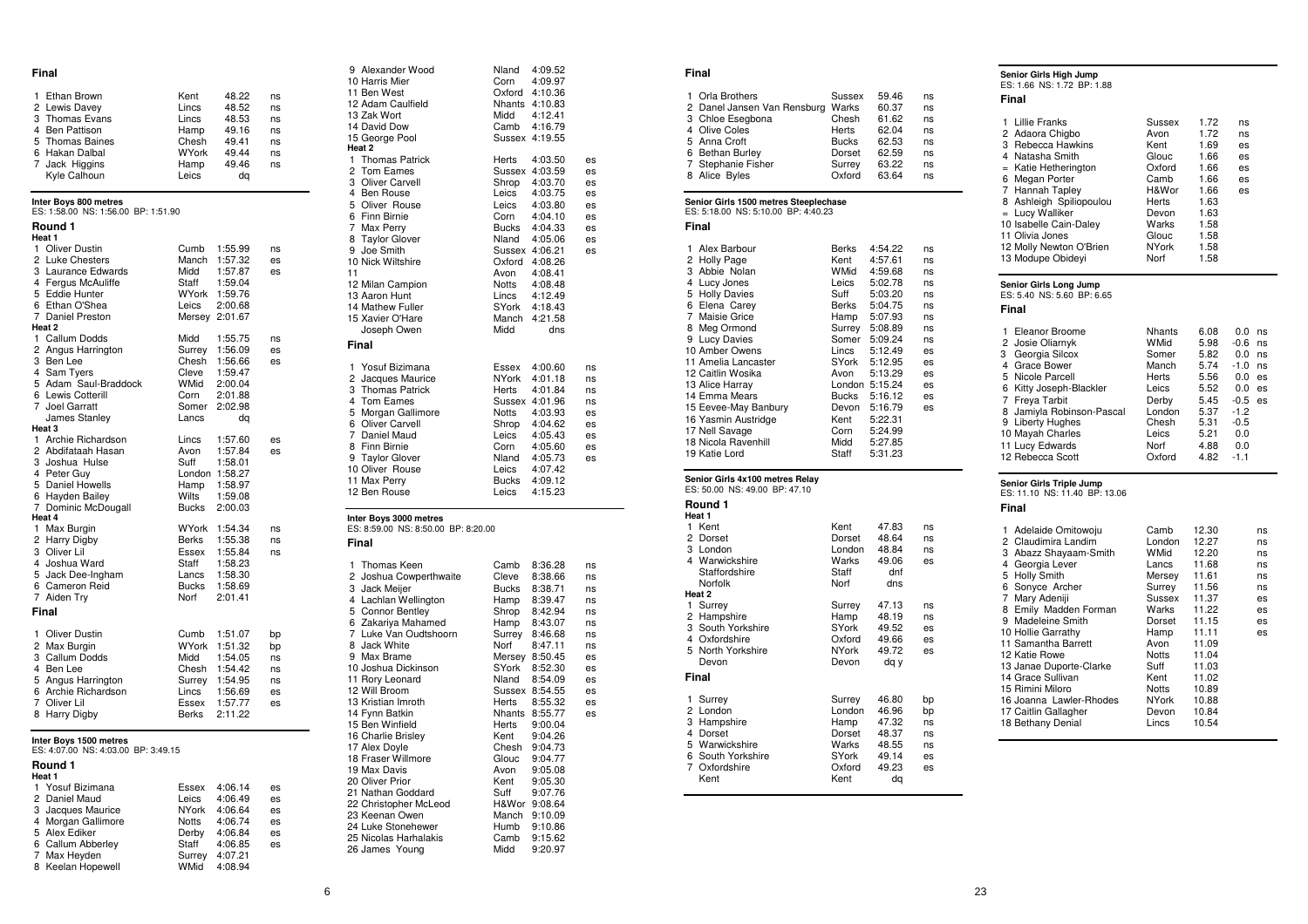| Final                                                                                                                                                                                                                                                                                                                   |                                                                                                                                                                                                                                                                      |                                                                      |
|-------------------------------------------------------------------------------------------------------------------------------------------------------------------------------------------------------------------------------------------------------------------------------------------------------------------------|----------------------------------------------------------------------------------------------------------------------------------------------------------------------------------------------------------------------------------------------------------------------|----------------------------------------------------------------------|
| Khahisa Mhlanga<br>1<br>2<br>Emily Thompson<br>3<br>Mollie O'Sullivan<br>$\overline{4}$<br>Katrina Simpson<br>5<br><b>Charlotte Crook</b><br>6<br><b>Bethany Williams</b><br>7<br><b>Tamsin McGraw</b><br>Laura Mullin<br>8                                                                                             | Essex<br>2:04.40<br>Oxford<br>2:06.71<br>Surrey<br>2:08.55<br>WMid<br>2:10.24<br>Lancs<br>2:10.53<br>Notts<br>2:10.99<br>Derby<br>2:11.66<br>Leics<br>2:14.09                                                                                                        | bp<br>ns<br>ns<br>ns<br>ns<br>ns<br>ns<br>es                         |
| Senior Girls 1500 metres<br>ES: 4:44.00 NS: 4:36.00 BP: 4:15.08                                                                                                                                                                                                                                                         |                                                                                                                                                                                                                                                                      |                                                                      |
| Round 1<br>Heat 1                                                                                                                                                                                                                                                                                                       |                                                                                                                                                                                                                                                                      |                                                                      |
| 1<br>Chloe Sharp<br>$\overline{2}$<br><b>Beth Barlow</b><br>3<br>Francesca Brint<br>$\overline{4}$<br>Isobel Parry-Jones<br>5<br>Hannah Hobbs<br>6<br>Georgia Rothwell<br>Olivia Sykes<br>7<br>8<br><b>Karys Amory</b><br>9<br>Lauren Ferris<br>10 Abbie Oliver<br>11 Sophie Botham                                     | Kent<br>4:33.82<br>Manch<br>4:34.66<br>Manch<br>4:35.18<br>H&Wor 4:35.48<br>Avon<br>4:35.97<br>Humb<br>4:37.84<br>WYork<br>4:38.92<br>WMid<br>4:40.37<br>4:41.83<br>Chesh<br>Mersey 4:55.19<br>Bucks<br>5:00.23                                                      | ns<br>ns<br>ns<br>ns<br>ns<br>es<br>es<br>es<br>es                   |
| Sophie Tooley<br>Heat 2<br>Jodie Judd<br>1<br>$\overline{2}$<br>India Weir<br>3<br>Claudia Cowan<br>4<br>Katie Lowery<br>5 Lucy-Erin Hunter<br>Ellie Wallace<br>6<br>7<br>Izzy Fry<br>8<br>Ellie Leather<br>Stella Cross<br>9<br>10 Katie Hughes<br>11 Eleanor Robinson<br>12 Bethan Strange<br>13 Ella Newton<br>Final | Suff<br>dnf<br>4:35.28<br>Essex<br>London 4:35.52<br>Manch<br>4:36.02<br>4:36.44<br>Chesh<br>Durham 4:36.81<br>Avon<br>4:36.93<br>Berks<br>4:38.57<br>Avon<br>4:41.74<br>NYork<br>4:42.63<br>Corn<br>4:43.56<br>WYork<br>4:44.31<br>Mersey 4:46.20<br>London 4:47.91 | ns<br>ns<br>es<br>es<br>es<br>es<br>es<br>es<br>es<br>es             |
| 1<br><b>Beth Barlow</b><br>2<br>Jodie Judd<br>3<br>Francesca Brint<br>4 Chloe Sharp<br>5<br>Isobel Parry-Jones<br>Hannah Hobbs<br>6<br>7<br>India Weir<br>8 Claudia Cowan<br>9<br><b>Katie Lowery</b><br>10 Georgia Rothwell<br>11 Ellie Wallace<br>12 Lucy-Erin Hunter                                                 | Manch<br>4:24.31<br>Essex<br>4:24.36<br>Manch<br>4:26.86<br>Kent<br>4:30.22<br>H&Wor 4:31.56<br>Avon<br>4:32.84<br>London 4:32.96<br>Manch<br>4:33.89<br>Chesh<br>4:34.20<br>Humb<br>4:34.24<br>Avon<br>4:36.04<br>Durham 4:37.38                                    | ns<br>ns<br>ns<br>ns<br>ns<br>ns<br>ns<br>ns<br>ns<br>ns<br>es<br>es |
| Senior Girls 3000 metres<br>ES: 10:18.00 NS: 10:06.00 BP: 9:04.37<br>Final                                                                                                                                                                                                                                              |                                                                                                                                                                                                                                                                      |                                                                      |
| 1<br>Julia Paternain<br>2<br>Julia Tomczak<br>3 Zoe Wassell<br><b>Bella Williams</b><br>4<br>5<br>Lexy Shipley<br>Aine Cunningham<br>6<br>Imani Wilson<br>7<br>8<br>Niamh Brown<br>9<br>Megan Newton<br>10 Kirsty Walker                                                                                                | Camb<br>9:30.74<br>London<br>9:32.49<br>Glouc<br>9:38.78<br>Lincs<br>9:44.19<br>WYork 10:01.74<br>Manch 10:01.76<br>SYork<br>10:02.53<br>Surrey<br>10:04.63<br>Suff<br>10:05.83<br>Berks<br>10:13.91                                                                 | ns<br>ns<br>ns<br>ns<br>ns<br>ns<br>ns<br>ns<br>ns<br>es             |

| 11 Charlotte Dannatt<br>12 Katy Whiteoak<br>13 Robyn Bennett<br>14 Juliet Downs<br>15 Kosana Weir<br>16 Olivia Kelly<br>17 Alice Newcombe<br>18 Abigail Saker<br>19 Millie Solway          | Hamp 10:16.52<br>Manch 10:24.31<br>Nland<br>Manch 10:31.54<br>London10:34.15<br>WMid<br>Camb<br>H&Wor11:34.73<br>Norf | 10:30.59<br>10:43.00<br>11:06.60<br>11:53.57                         | es                                           |
|--------------------------------------------------------------------------------------------------------------------------------------------------------------------------------------------|-----------------------------------------------------------------------------------------------------------------------|----------------------------------------------------------------------|----------------------------------------------|
| Senior Girls 100 metres Hurdles<br>ES: 15.20 NS: 14.60 BP: 13.30                                                                                                                           |                                                                                                                       |                                                                      |                                              |
| Round 1<br>Heat 1 (-2.9 m/s)<br>1<br>Anastasia Davies<br>2<br>Megan Hildrew<br>3<br>Jamelia Henson<br>4<br>Cliona Perkins<br>5<br>Bethan Loveday                                           | Kent<br>Surrey<br>Camb<br>Staff<br>Shrop                                                                              | 14.42<br>14.87<br>15.30<br>15.53<br>15.72                            | ns<br>es                                     |
| Olivia Hunter<br>6<br>Heat 2 (+1.5 m/s)<br>Sophie Elliss<br>1<br>2<br>Emily Russell<br>3<br>Jade O'Dowda<br>4<br>Hollie Williamson                                                         | Dorset<br>Surrey<br>Herts<br>Oxford                                                                                   | 16.06<br>14.09<br>14.24<br>14.51<br>14.55                            | ns<br>ns<br>ns<br>ns                         |
| 5<br>Olivia Galloway<br>6 Anya Turner<br>Heat 3 (+0.0 m/s)<br>Isabella Hilditch<br>1<br>2<br>Anya Bates                                                                                    | Shrop<br>Dorset<br>Devon<br>Surrey<br>WMid                                                                            | 14.99<br>24.91<br>14.14<br>14.22                                     | es<br>ns<br>ns                               |
| 3<br><b>Finlay Marriott</b><br>4<br>Georgia Hollis-Lawrence<br>5<br>Alice Linaker<br>6<br>Sophie Seger<br>Final (+0.3 m/s)                                                                 | Camb<br>SYork<br>NYork<br>Oxford                                                                                      | 14.65<br>14.87<br>14.98<br>15.23                                     | es<br>es<br>es                               |
| Isabella Hilditch<br>1<br>2<br>Sophie Elliss<br>3<br><b>Emily Russell</b><br>4<br>Anastasia Davies<br>5<br>Megan Hildrew<br>6<br>Anya Bates<br>7<br>Hollie Williamson<br>8<br>Jade O'Dowda | Surrey<br>Surrey<br>Herts<br>Kent<br>Surrey<br>WMid<br>Shrop<br>Oxford                                                | 14.08<br>14.20<br>14.24<br>14.31<br>14.33<br>14.42<br>14.47<br>14.50 | ns<br>ns<br>ns<br>ns<br>ns<br>ns<br>ns<br>ns |
| Senior Girls 400 metres Hurdles<br>ES: 66.00 NS: 64.50 BP: 57.81<br>Round 1                                                                                                                |                                                                                                                       |                                                                      |                                              |
| Heat 1<br>1<br>Alice Byles<br>2<br><b>Bethan Burley</b><br>3<br>Isabelle Neville<br>$\overline{4}$<br><b>Emily Smith</b><br>5<br>Megan McHugh<br>Anna Nicole Rowe                          | Oxford<br>Dorset<br>Staff<br>Bucks<br>Manch<br>Mersey                                                                 | 62.62<br>63.36<br>64.80<br>66.68<br>67.41<br>dns                     | ns<br>ns<br>es                               |
| Heat <sub>2</sub><br>Orla Brothers<br>1<br>2<br>Olive Coles<br>3<br>Stephanie Fisher<br>4<br>Amy Taylor<br>5<br>Chloe Wilde<br>6<br>Joely Bytheway<br>Heat <sub>3</sub>                    | Sussex<br>Herts<br>Surrey<br>Somer<br>Staff<br>Corn                                                                   | 62.17<br>62.33<br>64.03<br>65.23<br>65.89<br>69.70                   | ns<br>ns<br>ns<br>es<br>es                   |
| 1<br>Chloe Esegbona<br>2<br>Danel Jansen Van Rensburg<br>3<br>Anna Croft<br>4<br>Megan Gallagher<br>5<br>Jade Fitt<br>Imogen Munday                                                        | Chesh<br>Warks<br>Bucks<br>Devon<br>London<br>Kent                                                                    | 61.53<br>61.69<br>62.78<br>65.38<br>66.31<br>dnf                     | ns<br>ns<br>ns<br>es                         |

|        | Inter Boys 100 metres Hurdles<br>ES: 14.00 NS: 13.50 BP: 12.47 |                 |                |          |  |
|--------|----------------------------------------------------------------|-----------------|----------------|----------|--|
|        | Round 1                                                        |                 |                |          |  |
|        | Heat 1 (+0.5 m/s)                                              |                 |                |          |  |
| 1      | Oliver Cresswell                                               | Warks           | 13.23          | ns       |  |
| 2      | Rico Cottell                                                   | Kent            | 13.80          | es       |  |
| 3      | <b>Adam Coles</b>                                              | Humb            | 14.02          |          |  |
| 4      | Joe Widdop-Gray                                                | Midd            | 14.23          |          |  |
|        | Jordan Ricketts                                                | <b>WMid</b>     | dnf            |          |  |
|        | Alex Clayton                                                   | Sussex          | dns<br>dns     |          |  |
|        | Ezra Rodrigues<br>Heat 2 (+0.7 m/s)                            | Surrey          |                |          |  |
| 1      | Josh Watson                                                    | Surrey          | 13.48          | ns       |  |
| 2      | Daniel Knight                                                  | Essex           | 13.53          | es       |  |
| 3      | Nahom Selemon                                                  | Manch           | 13.78          | es       |  |
| 4      | Teddy Ntuli                                                    | Suff            | 14.52          |          |  |
| 5      | Zeddice Johnson-Watts                                          | Midd            | 14.65          |          |  |
|        | Jonathan Mann                                                  | Kent            | dq             |          |  |
|        |                                                                | Warks           | dns            |          |  |
|        | Heat 3 (-1.6 m/s)                                              |                 |                |          |  |
| 1      | Joshua Zeller                                                  | Berks           | 13.40          | ns       |  |
| 2<br>3 | Adam Willis                                                    | Cumb            | 14.28          |          |  |
| 4      | Robert Worman<br>Sam Odu                                       | Glouc           | 14.38<br>14.45 |          |  |
| 5      | <b>Edward Coles</b>                                            | Sussex<br>Lancs | 14.64          |          |  |
| 6      | Oliver Dakin                                                   | Derby           | 14.75          |          |  |
|        |                                                                |                 |                |          |  |
|        | Final (+0.9 m/s)                                               |                 |                |          |  |
| 1      | Joshua Zeller                                                  | Berks<br>Warks  | 12.93          | ns       |  |
| 2      | <b>Oliver Cresswell</b>                                        |                 | 12.96          | ns       |  |
| 3<br>4 | Daniel Knight<br>Nahom Selemon                                 | Essex<br>Manch  | 13.39<br>13.82 | ns<br>es |  |
| 5      | Josh Watson                                                    | Surrey          | 13.94          | es       |  |
| 6      | <b>Rico Cottell</b>                                            | Kent            | 14.16          |          |  |
| 7      | Adam Willis                                                    | Cumb            | 14.19          |          |  |
| 8      | Adam Coles                                                     | Humb            | 14.21          |          |  |
|        |                                                                |                 |                |          |  |
|        | Inter Boys 400 metres Hurdles<br>ES: 58.00 NS: 56.20 BP: 52.63 |                 |                |          |  |
|        | Round 1                                                        |                 |                |          |  |
|        | Heat 1                                                         |                 |                |          |  |
| 1      | Alex O'Callaghan-Brown                                         | Surrey          | 54.90          | ns       |  |
| 2      | Ben Higgins                                                    | Leics           | 55.55          | ns       |  |
| 3      | Jake Akindutire                                                | Shrop           | 56.87          | es       |  |
| 4      | Rory Howorth                                                   | Wilts           | 57.71          | es       |  |
| 5      | <b>Charlie Price</b>                                           | Notts           | 58.41          |          |  |
| 6      | Kaya Cairney                                                   | Corn            | 58.54          |          |  |
| 7      | Jack Berwick                                                   | Derby           | 58.71          |          |  |
|        | Heat 2                                                         |                 |                |          |  |
| 1<br>2 | Ben Lloyd                                                      | Herts           | 54.30          | ns       |  |
| 3      | Karl Johnson<br>Owen Sherriff                                  | Essex<br>Warks  | 54.48<br>56.60 | ns       |  |
| 4      | Peter Curtis                                                   | Chis            | 56.95          | es<br>es |  |
| 5      | Coleman Corry                                                  | Surrey          | 58.02          |          |  |
| 6      | <b>Isaac Milham</b>                                            | Kent            | 58.93          |          |  |
|        | Final                                                          |                 |                |          |  |
|        |                                                                |                 |                |          |  |
| 1      | Ben Lloyd                                                      | Herts           | 53.12          | ns       |  |
| 2      | Karl Johnson                                                   | Essex           | 53.36          | ns       |  |
| 3      | Alex O'Callaghan-Brown                                         | Surrey          | 54.75          | ns       |  |
| 4      | Ben Higgins                                                    | Leics           | 55.80          | ns       |  |
| 5      | Peter Curtis                                                   | Chis            | 56.17          | ns       |  |
| 6      | Owen Sherriff                                                  | Warks           | 57.18          | es       |  |
| 7      | Jake Akindutire                                                | Shrop           | 57.57          | es       |  |
| 8      | Rory Howorth                                                   | Wilts           | 57.81          | es       |  |
|        |                                                                |                 |                |          |  |

# **Inter Boys 1500 metres Steeplechase** ES: 4:36.00 NS: 4:30.00 BP: 4:13.66

## **Final**

| 1 Adam Searle                                                  | <b>Nhants</b> | 4:20.84        | ns |  |
|----------------------------------------------------------------|---------------|----------------|----|--|
| 2 Shaun Hudson                                                 | Berks         | 4:22.61        | ns |  |
| 3 Elliot Moran                                                 | Devon         | 4:24.71        | ns |  |
| 4 Henry-James Cowie                                            |               | Somer 4:28.71  | ns |  |
| 5 Aaron Enser                                                  | Surrey        | 4:30.72        | es |  |
| Archie May<br>6                                                | Kent          | 4:31.05        | es |  |
| 7 Matthew Francis                                              |               | London 4:32.24 | es |  |
| 8 Maxwell Cooper                                               | Berks         | 4:32.68        | es |  |
| 9 Henry McLuckie                                               | Hamp          | 4:33.16        | es |  |
| 10 Oliver McArthur                                             | Berks         | 4:33.18        | es |  |
| 11 Bill Chesters                                               | Staff         | 4:38.95        |    |  |
| 12 Jonathan Langley                                            |               | Durham 4:43.28 |    |  |
|                                                                |               |                |    |  |
| Inter Boys 4x100 metres Relay<br>ES: 45.00 NS: 43.60 BP: 41.85 |               |                |    |  |
| Round 1<br>Heat 1                                              |               |                |    |  |
| $\sim$ $\sim$                                                  |               | $\sim$ $\sim$  |    |  |

| Heat 1                                                                                                                                                                                                         |                          |                                                                                                         |                                                                              |                                        |
|----------------------------------------------------------------------------------------------------------------------------------------------------------------------------------------------------------------|--------------------------|---------------------------------------------------------------------------------------------------------|------------------------------------------------------------------------------|----------------------------------------|
| 1<br>Surrey<br>2<br>Kent<br>Buckinghamshire<br>Cleveland<br>Heat <sub>2</sub>                                                                                                                                  | Leicestershire & Rutland | Surrey<br>Kent<br>Bucks<br>Cleve<br>Leics                                                               | 43.32<br>43.50<br>dnf<br>dq<br>dns                                           | ns<br>ns                               |
| 1 Warwickshire<br>2 Lincolnshire<br>3 Norfolk<br>Derbyshire<br><b>Greater Manchester</b><br>Heat 3                                                                                                             |                          | Warks<br>Lincs<br>Norf<br>Derby<br>Manch                                                                | 43.48<br>44.13<br>45.59<br>dnf<br>dns                                        | ns<br>es                               |
| 1 London<br>2 West Midlands<br>3 Middlesex<br>4 Essex<br>Avon<br>Final                                                                                                                                         |                          | London<br>WMid<br>Midd<br>Essex<br>Avon                                                                 | 42.29<br>42.96<br>43.64<br>44.73<br>dns                                      | ns<br>ns<br>es<br>es                   |
| Middlesex<br>1<br>2 London<br>3 Surrey<br>4 West Midlands<br>5 Kent<br>6 Warwickshire<br>7 Lincolnshire<br>8<br>Essex                                                                                          |                          | Midd<br>London<br>Surrey<br><b>WMid</b><br>Kent<br>Warks<br>Lincs<br>Essex                              | 42.04<br>42.11<br>42.95<br>43.03<br>43.04<br>43.30<br>43.54<br>45.80         | ns<br>ns<br>ns<br>ns<br>ns<br>ns<br>ns |
| Inter Boys High Jump<br>ES: 1.92 NS: 1.98 BP: 2.12<br>Final                                                                                                                                                    |                          |                                                                                                         |                                                                              |                                        |
| 1.<br><b>Benjamin Saunders</b><br>2 Luke Okosieme<br>3 Kaya Walker<br>4 Jack Turner<br>5 Adam Berwick<br>6 Kai Finch<br>7 Thomas Wright<br>8 Leon Martin-Evans<br>9 Harry Rienecker-Found<br>10 Steven Wheater |                          | <b>WMid</b><br>London<br><b>SYork</b><br>Somer<br>Derby<br>Mersey<br>Herts<br>Nhants<br>Sussex<br>Cleve | 1.95<br>1.95<br>1.92<br>1.92<br>1.89<br>1.89<br>1.89<br>1.84<br>1.84<br>1.84 | es<br>es<br>es<br>es                   |

 $1.84$ 1.84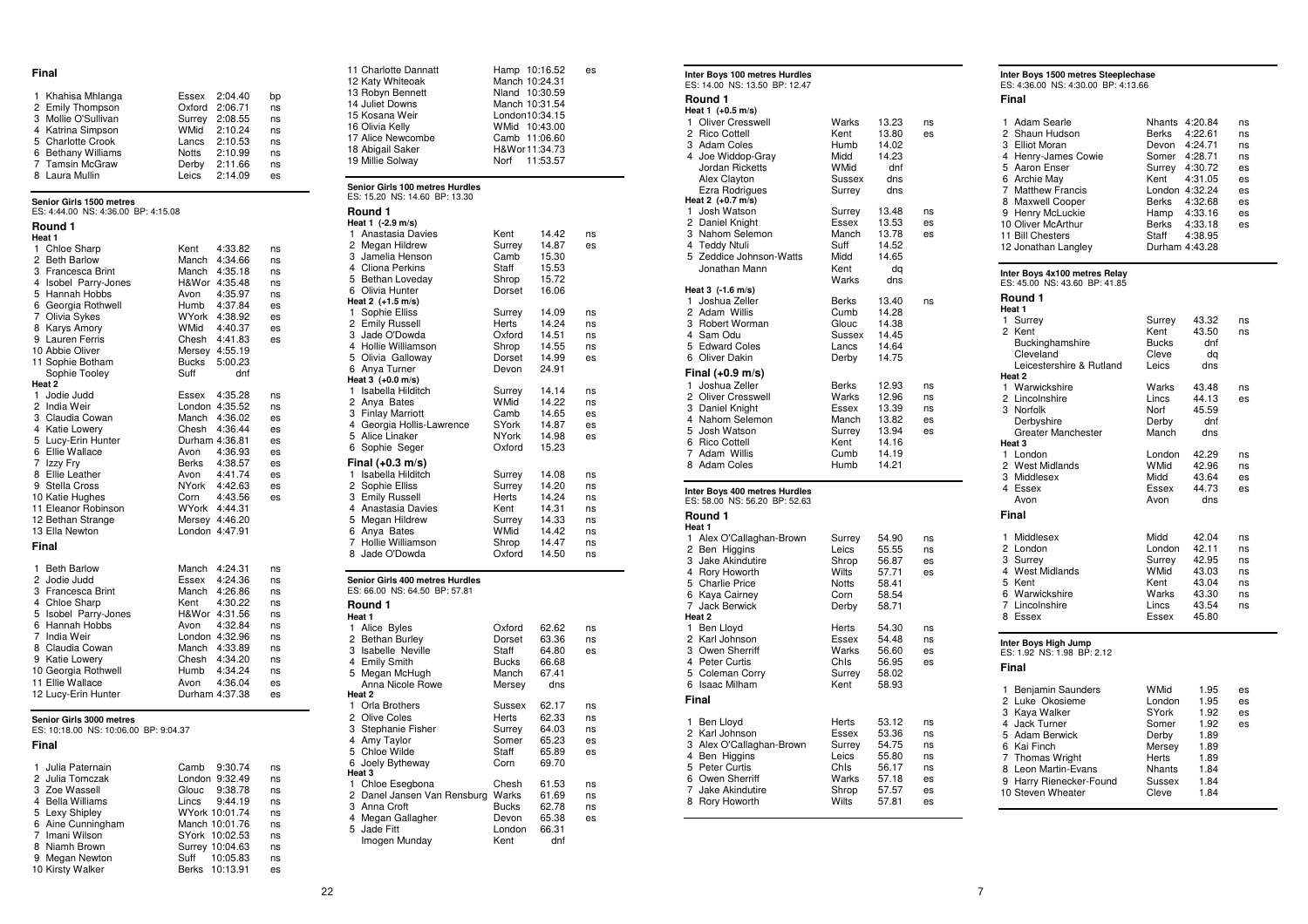#### Inter Boys Long Jump ES: 6.40 NS: 6.60 BP: 7.47 Final 1 Dominic Ogbechie 7.16  $0.0$  ns London 2 William Adeyeye  $0.6$  ns Essex 7.13 3 Theo Adesina Essex 677  $0.0$  ns 4 Ben Sutton Kent 6.71  $1.2$  ns 5 Callum Orange WYork 6.63  $1.6$  ns 6 Joe Connelly Cumb 6.50  $1.06$  es 7 Sam Gooding Devon 6.37 0 6 8 Brendon Foster Derby 6.33  $0.0$ 9 Luke Southerton Chesh 6.32  $0.0$ 10 Jack Perry Humb 6.30  $0.0$ 11 Charlie Yates **Nhants** 6.29  $17$ 12 George Rosam Hamp 6.28  $0.4$ WMid 13 Henry Thorneywork 6.27  $1.3$ Wilts  $6.25$ 14 Marcin Olech  $1.0$ 15 Michael Adebakin Herts 6.16  $0.4$ 16 Christian Pestell Avon  $6.12$  $1.4$ 17 Zack Darlington Midd  $6.02$  $0.0$ 18 Reece Williamson Midd  $5.98$  $0<sub>1</sub>$ Inter Boys Triple Jump ES: 13.20 NS: 13.70 BP: 15.91 Final 1 Joel Townley Glouc  $14.46 + 0.0$  ns 2 Matthew Bondswell 13.67  $+0.5$  es Notts 3 Alex Colton  $13.58 + 0.4$  es NYork 4 Josh Woods Herts 13.53  $+0.0$  es 5 Denis Assongo-Tree Norf 13.47  $+0.0$  es 6 Benjamin Apps Mersey  $13.29 + 0.3$  es 7 Curtis Leembruggen Devon 13.26  $+0.0$  es 8 Olowasubomi Bello London 13.20  $+0.0$  es 9 Aaron Campbell Wilts 12.66  $+0.1$ 10 Jonathon Mabonga Norf 12.64  $+0.0$ 11 Kaisan Tulloch H&Wor 12.49  $-0.1$ 12 Herbert Zumbika Midd  $11.44 + 0.0$ Inter Boys Pole Vault ES: 3.90 NS: 4.20 BP: 4.71 Final 1 Frankie Johnson Beds 4.86 bp 2 Glen Quayle **IOM**  $4.20$  $ns$ 3 Jake Watson Shrop 4.10 es 4 Dylan Baines Herts 4.10 es 5 Callum Woodage Herts 4.00 es 6 Ollie Thorner Somer 4.00 es 7 Jacob Clark Notts 3.85 **Inter Boys Shot** ES: 13.20 NS: 14.20 BP: 20.48 Final 1 George Hyde Chesh 16.07 ns 2 Lewis Byng Warks 14.68 ns 3 Emeke Ilione **Notts** 13.98 es 4 Jack Royden 13.86 Kent es 5 Andrew Knight 13.73 Nland  $es$ 6 Evan Campbell Chls 13.37 es

Midd

Devon

Sussex

Sussex

Lancs

Beds

Herts

13.35

13.29

12.74

12.55

12.32

11.93

11.38

es

es

7 Scott Macnaughton

12 Thomas Bebbington

13 Kye Charlton Brown

8 Josh Tyler

9 David Koffi

11 Noah Rees

10 Max Pawlowicz

| <b>Inter Boys Discus</b><br>ES: 41.00 NS: 44.00 BP: 61.24                                                                                                                                                                                                                                                                                      |                                                                                                                                                    |                                                                                                                                              |                                                                |
|------------------------------------------------------------------------------------------------------------------------------------------------------------------------------------------------------------------------------------------------------------------------------------------------------------------------------------------------|----------------------------------------------------------------------------------------------------------------------------------------------------|----------------------------------------------------------------------------------------------------------------------------------------------|----------------------------------------------------------------|
| Final                                                                                                                                                                                                                                                                                                                                          |                                                                                                                                                    |                                                                                                                                              |                                                                |
| 1<br><b>Philip Bartlett</b><br>2<br>Ruaridh Lang<br>3<br>Alfred Mawdsley<br>4 Harrison Leach<br>Ben Wade<br>5<br>Reuben Vaughan<br>6<br>7<br>Aran Thomas<br>Anthony Kent<br>8<br>9 Dominic Buckland<br>10 Michael Furness<br>11 Robert Jedrzejczak<br>12 Joe Lancaster<br>13 Kai Harrison                                                      | Surrey<br>Nland<br><b>Bucks</b><br>Sussex<br>Glouc<br>Surrey<br><b>WYork</b><br>Lancs<br>Herts<br>Nland<br>Avon<br>Cumb<br>Camb                    | 49.46<br>47.91<br>46.68<br>44.42<br>43.98<br>43.76<br>42.23<br>41.00<br>38.51<br>37.73<br>37.26<br>35.53<br>32.04                            | ns<br>ns<br>ns<br>ns<br>es<br>es<br>es<br>es                   |
| Inter Boys Javelin<br>ES: 52.00 NS: 54.00 BP: 77.12<br>Final                                                                                                                                                                                                                                                                                   |                                                                                                                                                    |                                                                                                                                              |                                                                |
| Tom Hewson<br>1<br>2<br>Max Law<br>3<br>Finn O'Reilly<br>4<br>Jess Walker<br>5<br>Oliver Wright<br>Samuel Chance<br>6<br>Joshua Wise<br>7<br>8<br><b>Harry Ditchfield</b><br>9 Kameron Duxbury<br>10 Ollie McTear<br>11 Joel Cable<br>12 Frederick Thornhill<br>13 Michele Brighetti<br>14 Kieron Sadler<br>15 Rohan Oyewole                   | Hamp<br>Essex<br>Suff<br>Essex<br>NYork<br>H&Wor<br>Hamp<br>Manch<br>Hamp<br>Somer<br><b>Berks</b><br>Somer<br>Cumb<br>Suff<br>Herts               | 64.22<br>62.50<br>60.68<br>57.57<br>56.26<br>53.48<br>52.68<br>51.78<br>50.73<br>50.40<br>49.71<br>48.37<br>47.27<br>46.19<br>45.00          | ns<br>ns<br>ns<br>ns<br>ns<br>es<br>es                         |
| Inter Boys Hammer<br>ES: 50.00 NS: 56.00 BP: 73.58<br>Final                                                                                                                                                                                                                                                                                    |                                                                                                                                                    |                                                                                                                                              |                                                                |
| <b>Ben Hawkes</b><br>1<br>2<br>Sam Mace<br>3<br>Shaun Kerry<br>4<br>Sam Gaskell<br>5<br>Harry llyk<br>Jack Lambert<br>6<br><b>Tom Milton</b><br>7<br>Oliver Graham<br>8<br>9 James Ericsson-Nicholls<br>10 Joshua Ondoma<br>11 Sam Illsley<br>12 Jaquan Moore<br>13 Jola Omotosho<br>14 William Robinson<br>15 Jack Turner<br>16 Josh Ricketts | Sussex<br>Surrey<br>Humb<br>Lancs<br>Notts<br>Shrop<br>Essex<br>Suff<br><b>Nhants</b><br>Kent<br>Sussex<br>Norf<br>Essex<br>Humb<br>Staff<br>Wilts | 68.23<br>63.08<br>60.94<br>59.11<br>58.67<br>56.45<br>55.13<br>53.08<br>52.13<br>50.43<br>50.02<br>49.66<br>48.07<br>47.43<br>46.91<br>46.64 | ns<br>ns<br>ns<br>ns<br>ns<br>ns<br>es<br>es<br>es<br>es<br>es |

|                | Heat 2 (+0.2 m/s)                   |                 |                |
|----------------|-------------------------------------|-----------------|----------------|
| 1              | Ebony Carr                          | <b>Bucks</b>    | 11.88          |
|                | 2 withdrawn                         | Surrey          | 12.22          |
|                | 3 Modupe Shokunbi                   | Essex           | 12.30          |
|                | 4 Caitlin O'Reilly                  | Suff            | 12.40          |
|                | 5 Emily Belcher                     | Warks           | 12.60          |
|                | 6 Hannah Kelly                      | Durham          | 12.62          |
| 7              | Ellie Hodgson                       | Hamp            | 12.65          |
|                | withdrawn                           | Herts           | dns            |
|                | Heat 3 (+0.6 m/s)                   |                 |                |
| 1              | Immanuela Aliu                      | Kent            | 11.97          |
|                | 2 Emily Coope                       | Derby           | 12.11<br>12.47 |
|                | 3 Izzy Bryant<br>4 Chloe Burrows    | Hamp<br>Dorset  | 12.55          |
| 5              | Leanza Dwaah                        | London          | 12.57          |
|                | 6 Philippa Baxter                   | NYork           | 12.86          |
|                | 7 Brodie Jones                      | SYork           | 12.90          |
| 8              | Ashya Colvin                        | Lancs           | 12.92          |
|                | Tosin Salami                        | Surrey          | dns            |
|                | Final (+1.1 m/s)                    |                 |                |
| 1              | Kristal Awuah                       | London          | 11.65          |
|                | 2 Ebony Carr                        | <b>Bucks</b>    | 11.78          |
|                | 3 Immanuela Aliu                    | Kent            | 11.94          |
|                | 4 Emily Coope                       | Derby           | 12.05          |
|                | 5 Nicola Caygill                    | Nland           | 12.12          |
| 6              | Salome Japal                        | Herts           | 12.28          |
| $\overline{7}$ | Modupe Shokunbi                     | Essex           | 12.31          |
|                | 8 withdrawn                         | Surrey          | 12.34          |
|                |                                     |                 |                |
|                | Senior Girls 200 metres             |                 |                |
|                | ES: 25.80 NS: 25.00 BP: 23.10       |                 |                |
|                |                                     |                 |                |
|                | Round 1                             |                 |                |
|                | Heat 1 (+0.4 m/s)                   |                 |                |
| 1              | Yvette Westwood                     | Glouc           | 24.68          |
| 2              | Sophie Segun                        | <b>Herts</b>    | 24.92          |
|                | 3 Sophie-Anne Haigh                 | Sussex          | 25.05          |
|                | 4 Mia Chapman                       | Nhants          | 25.32          |
| 5              | <b>Eldece Emery</b>                 | Suff            | 25.76          |
|                | 6 Rebecca Walkden                   | Manch           | 25.83          |
|                | Heat 2 (+0.4 m/s)                   |                 |                |
| 1.             | <b>Ellie Turner</b>                 | Kent            | 24.43          |
|                | 2 Regan Walker                      | Manch           | 25.19          |
|                | 3 Elyse Leech                       | Devon           | 25.32          |
|                | 4 Jasmine McClutchie                | Hamp            | 25.76          |
|                | 5 Pippa Hine                        | Dorset<br>Cleve | 26.22<br>26.62 |
|                | 6 Ella Maxwell<br>Heat 3 (+1.0 m/s) |                 |                |
| 1.             | Mair Edwards                        | Hamp            | 24.48          |
| 2              | Jazmine Moss                        | Durham          | 24.83          |
|                | 3 Rebecca Roots                     | Devon           | 25.37          |
|                | 4 Ella Blakey                       | Derby           | 25.38          |
|                | 5 Alice Odunaiya                    | Chesh           | 25.66          |
| 6              | Lauren Tyrell                       | Notts           | 25.85          |
| $\overline{7}$ | Jasmine Norman                      | Chls            | 26.80          |
|                | Final (+0.6 m/s)                    |                 |                |
| 1              | Mair Edwards                        | Hamp            | 24.04          |
| 2              | Ellie Turner                        | Kent            | 24.32          |
|                | 3 Jazmine Moss                      | Durham          | 24.36          |
| 4              | Yvette Westwood                     | Glouc           | 24.80          |
| 5              | Sophie-Anne Haigh                   | Sussex          | 24.88          |
| 6              | Regan Walker                        | Manch           | 25.26          |
| $\overline{7}$ | Mia Chapman                         | Nhants          | 25.37          |
| 8              | Sophie Segun                        | Herts           | 25.55          |

ns

es

es

es

ns

 $ns$ 

es

ns

ns

ns

 $n\overline{s}$ 

ns

es

es

es

ns

ns

es

es

es

ns

es

es

es

ns

ns

es

es

es

ns

ns

ns

ns

ns

es

es

es

4 Megan Ellison

5 Molly Butterworth

6 Annie Bradshaw

7 Georgie Bowett

8 Tiffany Penfold

| Senior Girls 400 metres<br>ES: 58.80 NS: 57.00 BP: 53.39                                                                                                                                  |                                                                                         |                                                                                  |                                              |
|-------------------------------------------------------------------------------------------------------------------------------------------------------------------------------------------|-----------------------------------------------------------------------------------------|----------------------------------------------------------------------------------|----------------------------------------------|
| Round 1<br>Heat 1                                                                                                                                                                         |                                                                                         |                                                                                  |                                              |
| Amy Gellion<br>1<br>2 Rachel Crorken<br>3 Emily Strickland                                                                                                                                | SYork<br>WYork<br>Lincs                                                                 | 56.07<br>56.71<br>57.30                                                          | ns<br>ns<br>es                               |
| 4 Jade Kinsey<br>5 Charlotte Stamp<br>6<br>Michelle Mamudu                                                                                                                                | Devon<br><b>NYork</b><br>London                                                         | 58.30<br>58.90<br>59.11                                                          | es                                           |
| 7<br>Jessica Sheppard<br>Heat <sub>2</sub>                                                                                                                                                | Warks                                                                                   | 59.99                                                                            |                                              |
| Ashton Greenwood<br>1<br>2 Bronwen Reed<br>3 Rebecca O'Hara<br>4 Jazzmin Kiffin<br>5 Esther Adikpe<br>6 Emily Saunders<br>Hannah Brown<br>7<br>Ashlyn Bland<br>Heat 3                     | Manch<br>Bucks<br>Kent<br>Leics<br>WMid<br>Herts<br>Norf<br>Durham                      | 56.30<br>57.55<br>57.78<br>58.33<br>58.37<br>58.80<br>58.94<br>dns               | ns<br>es<br>es<br>es<br>es<br>es             |
| 1<br>Megan Davies<br>2 Ellie Grove<br>3 Megan Walsh<br>4 Holly Bankes<br>5 Ashleigh Lachenicht<br>6 Bobbie Davies<br>Amelia Robinson<br>Heat 4                                            | Staff<br>Surrey<br>Kent<br>Glouc<br>IOM<br>Somer<br>Humb                                | 56.04<br>56.18<br>57.73<br>57.99<br>58.01<br>58.82<br>dq                         | ns<br>ns<br>es<br>es<br>es                   |
| 1<br><b>Harriet Cooper</b><br>2<br>Phoebe Fenwick<br>3 Indi Gallagher<br>4 Faith Brew<br>5 Cara Clarke<br>6 Saskia Krefting                                                               | Leics<br>Berks<br>Chls<br>Oxford<br>H&Wor<br>Bucks                                      | 56.37<br>56.98<br>57.02<br>58.59<br>58.68<br>59.50                               | ns<br>ns<br>es<br>es<br>es                   |
| Final                                                                                                                                                                                     |                                                                                         |                                                                                  |                                              |
| 1<br>Amy Gellion<br>2 Ellie Grove<br>3 Megan Davies<br>4 Harriet Cooper<br>5 Rachel Crorken<br>6 Phoebe Fenwick<br>7<br>Ashton Greenwood<br>8 Indi Gallagher                              | SYork<br>Surrey<br>Staff<br>Leics<br><b>WYork</b><br><b>Berks</b><br>Manch<br>Chls      | 55.16<br>55.84<br>55.87<br>56.14<br>57.09<br>57.44<br>57.46<br>57.55             | ns<br>ns<br>ns<br>ns<br>es<br>es<br>es<br>es |
| Senior Girls 800 metres<br>ES: 2:15.00 NS: 2:12.00 BP: 2:05.18                                                                                                                            |                                                                                         |                                                                                  |                                              |
| Round 1<br>Heat 1                                                                                                                                                                         |                                                                                         |                                                                                  |                                              |
| Emily Thompson<br>1<br>2 Mollie O'Sullivan<br>3 Bethany Williams<br>4<br><b>Tamsin McGraw</b><br>5 Charlotte Crook<br>6<br>Zoe Tompkins<br>7<br><b>Taylor Hammond</b><br>8 Sarah Stockman | Oxford<br>Surrey<br>Notts<br>Derby<br>Lancs<br>London 2:18.08<br>WYork<br>Manch<br>Avon | 2:09.45<br>2:10.36<br>2:11.01<br>2:11.25<br>2:11.42<br>2:19.32<br>2:24.33<br>dns | ns<br>ns<br>ns<br>ns<br>ns                   |
| Heat <sub>2</sub><br>1<br>Khahisa Mhlanga                                                                                                                                                 | Essex                                                                                   | 2:09.40                                                                          | ns                                           |
| 2 Katrina Simpson<br>3<br>Laura Mullin                                                                                                                                                    | <b>WMid</b><br>Leics                                                                    | 2:10.97<br>2:12.95                                                               | ns<br>es                                     |

Lincs

SYork

Lancs

Norf

2:13.07

2:15.00

2:15.44

2:16.50

Cumb 2:16.60

es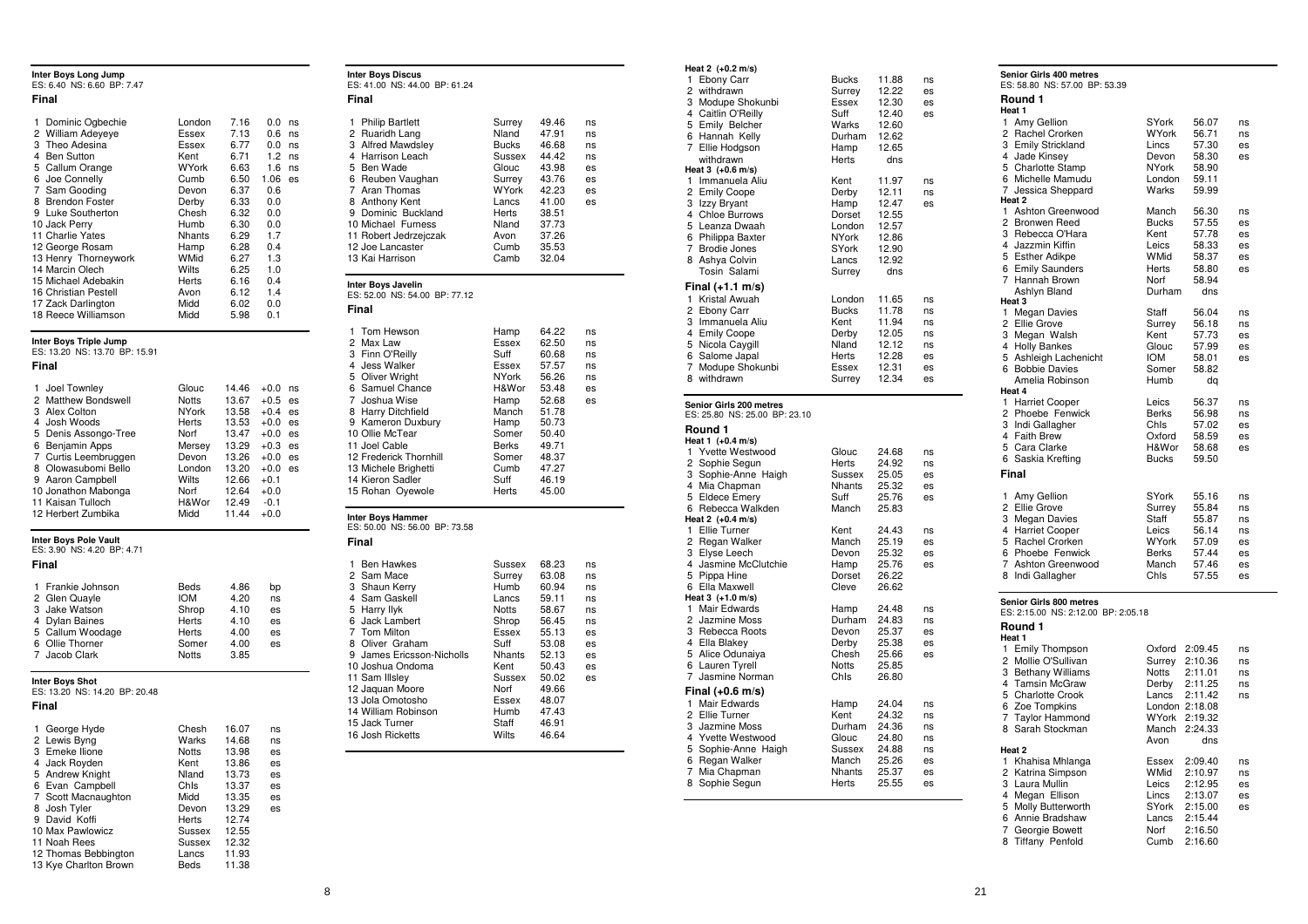## **Inter Girls Pole Vault** ES: 3.10 NS: 3.40 BP: 3.93**Final**1 Felicia Miloro Notts 3.70 nsns 2 Victoria Barlow Manch ns 3 Natasha Purchas Sussex 3.60 ns 4 Jade Spencer-Smith Midd 3.50<br>5 Lois Warden Kent 3.40  $ns$ 5 Lois Warden ns 6 Harriet Vaughan Manch 3.40<br>7 Caroline Walder - Avon 3.20 es 7 Caroline Walder  $es$ 8 Leah Darbyshire Manch 3.20<br>9 Erin Thomas Kent 3.05 9 Erin Thomas  $3.05$ 10 Jasmine Presho Bucks **Inter Girls Shot** ES: 11.40 NS: 12.80 BP: 15.08**Final**1 Rhea Southcott **WYork 15.01** ns<br>2 Hannah Molvneaux Lincs 14.48 ns ns 2 Hannah Molyneaux Lincs 14.48<br>3 Jess Hopkins Essex 13.08 ns 3 Jess Hopkins Essex<br>4.08 Herts ns  $13.02$ <br> $12.74$ es 5 Olivia Dobson Devon es 6 Asheigh Bailey **WMid 12.43**<br>7 Amv-Beth Curtis **Devon** 12.22 es 7 Amy-Beth Curtis Devon 12.22 es $es$ 8 Emma Bakare  $es$ 9 Holly Benson Manch 11.99<br>10 Britli Francis London 11.90 es 10 Britli Francis London es 11 Charlie Davey-James Devon 11.83<br>12 Kiera Canpolat Leics 11.81  $es$ 12 Kiera Canpolat Leics 11.81<br>13 Angela Lowe Berks 11.17 13 Angela Lowe Berks<br>14 Isabel Bradshaw NYork 11.09 14 Isabel Bradshaw NYork<br>15 Zainah Balagun WMid 11.05 15 Zainab Balagun WMid<br>16 Ellie Sewell NYork 10.96 16 Ellie Sewell **Charles Sewell Sewell Server Server Server Server Server Server Server Server Server Server S**<br>17 Sophie Hunt Server Server Server Server Server Server Server Server Server Server Server Server Server Serv 17 Sophie Hunt Warks<br>18 Leah Spratlev-Kemp Berks  $10.83$ 18 Leah Spratley-Kemp Berks<br>19 Lizzie Udale Glouc 10.67 19 Lizzie Udale 10.66 20 Blessing Joshua<br>21 Petrina Chantler Edmond Oxford  $9.98$ 21 Petrina Chantler Edmond **Inter Girls Discus** ES: 33.00 NS: 36.00 BP: 49.36**Final**1 Heather Cubbage 1 Hamp 42.70 ns<br>2 Jessica Emery 11 Herts 42.32 ns ns 2 Jessica Emery **Herts** 42.32<br>3 Charlotte Pavne **Berks** 40.89 ns 3 Charlotte Payne Berks 40.89<br>4 Samantha Callaway Hamp 40.81 ns 4 Samantha Callaway Hamp 40.81<br>5 Tait Jones Surrey 39.45 ns 5 Tait Jones Surrey 39.45 nsns 6 Hannah Macaulay Kent 38.97<br>7 Caitlin Emerson Derby 38.73 ns 7 Caitlin Emerson<br>
2 The Caitlin Emerson<br>
2 Surrey 38.59 ns 8 Lia Anderson Surrey 38.59<br>9 Emma Sharpe Devon 37.15 ns 9 Emma Sharpe Devon 37.15<br>10 Taia Tunstall Herts 36.97  $ns$ 10 Taia Tunstall es 11 Emma Botham Derby 35.55<br>12 Katie Lyons Surrey 33.99 es 12 Katie Lyons Surrey 33.99<br>13 Abigail Thompson Cumb 33.21  $es$ 13 Abigail Thompson Cumb 33.21<br>14 Mia O'Dalv Devon 31.49

14 Mia O'Daly<br>15 Precious Hamilton London

16 Kirsty-Anne Ebbage Kent

15 Precious Hamilton

| Inter Girls Javelin<br>ES: 37.00 NS: 40.00 BP: 52.21                                                                                                                                                                                                                                                                                                                                                                |                                                                                                                                                       |                                                                                                                                                       |                                                                                        |
|---------------------------------------------------------------------------------------------------------------------------------------------------------------------------------------------------------------------------------------------------------------------------------------------------------------------------------------------------------------------------------------------------------------------|-------------------------------------------------------------------------------------------------------------------------------------------------------|-------------------------------------------------------------------------------------------------------------------------------------------------------|----------------------------------------------------------------------------------------|
| Final                                                                                                                                                                                                                                                                                                                                                                                                               |                                                                                                                                                       |                                                                                                                                                       |                                                                                        |
| 1<br>Emma Howe<br>2<br>Ellie Vernon<br>3 Paula Holguin<br>4<br><b>Trixie Nicholson</b>                                                                                                                                                                                                                                                                                                                              | Chesh<br>Shrop<br>Surrey<br>Devon                                                                                                                     | 48.77<br>45.17<br>44.34<br>42.61                                                                                                                      | ns<br>ns<br>ns<br>ns                                                                   |
| 5<br>Nicola Bell<br>6<br>Eloise Locke                                                                                                                                                                                                                                                                                                                                                                               | Surrey<br>Kent                                                                                                                                        | 41.93<br>41.54                                                                                                                                        | ns<br>ns                                                                               |
| 7<br><b>Ottilie Knight</b><br>8<br><b>Charlotte West</b><br>9<br><b>Bobbie Griffiths</b>                                                                                                                                                                                                                                                                                                                            | Wilts<br>Berks<br>Nland                                                                                                                               | 41.40<br>41.13<br>40.41                                                                                                                               | ns<br>ns<br>ns                                                                         |
| 10 Alex Baker<br>11 Jodie Smith<br>12 Daisy Dowling                                                                                                                                                                                                                                                                                                                                                                 | Lancs<br>Berks<br>Kent                                                                                                                                | 39.25<br>39.23<br>38.90                                                                                                                               | es<br>es<br>es                                                                         |
| 13 Harriet Cannell<br>14 Holly Hall<br>15 Zoe Kidney                                                                                                                                                                                                                                                                                                                                                                | Humb<br>Midd<br>Lancs                                                                                                                                 | 38.89<br>38.53<br>36.75                                                                                                                               | es<br>es                                                                               |
| 16 Lauren Farley<br>17 Gemma Ramsey<br>18 Martha Taylor                                                                                                                                                                                                                                                                                                                                                             | Kent<br>Suff<br>Dorset                                                                                                                                | 36.35<br>36.00<br>35.96                                                                                                                               |                                                                                        |
| 19 Jessie Brown<br>20 Megan Hughes<br>21 Olivia Steele                                                                                                                                                                                                                                                                                                                                                              | Derby<br>Suff<br>Herts                                                                                                                                | 32.42<br>32.34<br>30.98                                                                                                                               |                                                                                        |
| 22 Shannon Dawes<br>23 Florence Baulk<br>24 Imogen Onions                                                                                                                                                                                                                                                                                                                                                           | Oxford<br>Surrey<br>WMid                                                                                                                              | 30.45<br>30.41<br>29.38                                                                                                                               |                                                                                        |
| 25 Emma Wallis                                                                                                                                                                                                                                                                                                                                                                                                      | Camb                                                                                                                                                  | 28.92                                                                                                                                                 |                                                                                        |
| Final<br>1<br>Tara Simpson-Sullivan<br><b>Charlotte Williams</b><br>$\overline{2}$<br>3 Phoebe Baggott<br>4 Laura Runciman<br>5 Ella Lovibond<br>Lauren Hill<br>6<br>Rhianne Moore-Martin<br>7<br>8<br>Cerys Thomas<br>9<br>Lucy Koenigsberger<br>10 Anna Loughlin<br>11 Maria Schofield<br>12 Caitlin Batcheldor<br>13 Jasmine Routledge<br>14 Zoe Price<br>15 Hannah Blood<br>16 Alice Steer<br>17 Andreea Golban | Cumb<br>Lancs<br>Staff<br>Essex<br>Oxford<br>Derby<br>Staff<br>Hamp<br>Norf<br>Avon<br>WYork<br>Dorset<br>Leics<br>Mersey<br>Derby<br>Sussex<br>Essex | 61.00<br>59.41<br>56.32<br>54.43<br>52.74<br>51.44<br>51.32<br>50.58<br>50.55<br>49.67<br>49.29<br>48.66<br>47.59<br>47.32<br>47.20<br>46.68<br>45.89 | ns<br>ns<br>ns<br>ns<br>es<br>es<br>es<br>es<br>es<br>es<br>es<br>es<br>es<br>es<br>es |
| 18 Charlotte Stuchbury<br>19 Kirsty Finlay<br>20 Abbie White<br>21 Amy Davies<br>Senior Girls 100 metres<br>ES: 12.50 NS: 12.20 BP: 11.50                                                                                                                                                                                                                                                                           | Manch<br>Leics<br>Dorset<br>Suff                                                                                                                      | 45.38<br>44.90<br>44.27<br>42.88                                                                                                                      |                                                                                        |
| Round 1                                                                                                                                                                                                                                                                                                                                                                                                             |                                                                                                                                                       |                                                                                                                                                       |                                                                                        |
| Heat 1 (-1.8 m/s)<br>Kristal Awuah<br>1<br>2<br>Salome Japal<br>3<br>Nicola Caygill<br>4 Rebecca Jeggo<br>5<br>Abbey Anson<br>Gabby Craft<br>6                                                                                                                                                                                                                                                                      | London<br>Herts<br>Nland<br>Essex<br>Oxford<br>SYork                                                                                                  | 12.11<br>12.36<br>12.39<br>12.53<br>12.78<br>12.88                                                                                                    | ns<br>es<br>es                                                                         |
| 7 Zoe Mattacks                                                                                                                                                                                                                                                                                                                                                                                                      | Wilts                                                                                                                                                 |                                                                                                                                                       | 33.15                                                                                  |

Brittany Robinson Midd

ns

ns

ns

 $ns$ 

ns

ns

 $ns$ 

 $ns$ 

es

 $_{\rm es}$ 

 $es$ 

es

es

ns

ns

ns

es

 $es$ 

es

es

es

es

es

es

 $es$ 

es

es

es

es

dns

| Senior Boys 100 metres<br>ES: 11.10 NS: 10.90 BP: 10.37 |                       |                |          |
|---------------------------------------------------------|-----------------------|----------------|----------|
| Round 1                                                 |                       |                |          |
| Heat 1 (+0.3 m/s)<br>1<br>Robinson Okumu                | Dorset                | 10.89          |          |
| 2<br>Dita Jaja                                          | Midd                  | 10.93          | ns<br>es |
| 3<br>Mikkel Bassue                                      | Avon                  | 10.97          | es       |
| 4<br><b>Ben Mattinson</b>                               | Notts                 | 11.01          | es       |
| 5<br>Kaie Chambers-Brown                                | WMid                  | 11.04          | es       |
| 6 Effiom Edet                                           | Oxford                | 11.32          |          |
| 7 Ramone Jordan<br>8 Kingston Amaechi                   | Berks<br>Mersey       | 11.48<br>11.50 |          |
| 9 Brandon Atchison                                      | <b>IOM</b>            | 11.60          |          |
| Heat 2 (+0.1 m/s)                                       |                       |                |          |
| Camron Lyttle<br>1                                      | Kent                  | 10.74          | ns       |
| 2<br>Tyrese Johson-Fisher<br>3<br>Joe Ferguson          | Leics<br><b>WYork</b> | 10.90<br>10.96 | ns<br>es |
| 4<br>Dan Banks                                          | H&Wor                 | 11.03          | es       |
| 5<br>Fisayo Williamson-Taylor                           | Chesh                 | 11.05          | es       |
| 6<br>Stefan Dupey-Whyte                                 | WMid                  | 11.25          |          |
| 7<br>Callum Winchester-Wright                           | Lincs                 | 11.26          |          |
| 8<br>Sam Wheeler<br><b>Chad Miller</b>                  | Dorset<br>Herts       | 11.31<br>dns   |          |
| Heat 3 (+1.4 m/s)                                       |                       |                |          |
| Samir Williams<br>1                                     | Surrey                | 10.65          | ns       |
| 2 Maxwell Brown                                         | Nhants                | 10.75          | ns       |
| 3<br>Derrius Greenaway                                  | SYork                 | 10.85          | ns       |
| 4 Joshua Persad<br>5 Josh Leatherd                      | Sussex<br>Lancs       | 11.01<br>11.18 | es       |
| 6<br>Martin Williams                                    | WMid                  | 11.26          |          |
| 7<br>Adam Harrison                                      | Humb                  | 11.40          |          |
| <b>Blake Brown</b>                                      | Mersey                | dns            |          |
| Heat 4 (-0.3 m/s)<br>1<br><b>Bret Okeke</b>             | Staff                 | 11.01          | es       |
| = Regan O'Connell                                       | SYork                 | 11.01          | es       |
| 3 Harry Flanagan                                        | Mersey                | 11.01          | es       |
| 4 Matthew Johnson                                       | Oxford                | 11.05          | es       |
| 5<br><b>Charlie Hickling</b>                            | Dorset                | 11.10          | es       |
| Kwame Twumasi-Tawiah<br>6<br>7                          | <b>Bucks</b>          | 11.17<br>11.45 |          |
| <b>Emmanuel Ogunleye</b><br>Niall Bevan                 | Suff<br>Midd          | dns            |          |
| Round 2                                                 |                       |                |          |
| Semi-final A (+1.7 m/s)                                 |                       |                |          |
| 1<br>Camron Lyttle                                      | Kent                  | 10.62          | ns       |
| 2<br>Tyrese Johson-Fisher                               | Leics                 | 10.82          | ns       |
| 3 Derrius Greenaway                                     | <b>SYork</b>          | 10.84          | ns       |
| 4 Robinson Okumu<br>Dan Banks<br>5                      | Dorset<br>H&Wor       | 10.86<br>10.95 | ns<br>es |
| 6<br>Dita Jaja                                          | Midd                  | 10.96          | es       |
| 7<br>Joshua Persad                                      | Sussex                | 10.97          | es       |
| Mikkel Bassue                                           | Avon                  | dns            |          |
| Semi-final B (+1.3 m/s)                                 |                       |                |          |
| 1 Samir Williams<br>2 Maxwell Brown                     | Surrey<br>Nhants      | 10.67<br>10.77 | ns<br>ns |
| 3 Joe Ferguson                                          | <b>WYork</b>          | 10.95          | es       |
| 4 Ben Mattinson                                         | Notts                 | 10.95          | es       |
| 5 Regan O'Connell                                       | SYork                 | 10.97          | es       |
| 6<br>Harry Flanagan                                     | Mersey                | 11.08          | es       |
| $\overline{7}$<br><b>Bret Okeke</b>                     | Staff<br>WMid         | 11.17          |          |
| Kaie Chambers-Brown                                     |                       | dns            |          |
| Final (+0.3 m/s)<br>Samir Williams<br>1                 | Surrey                | 10.61          |          |
| 2<br>Camron Lyttle                                      | Kent                  | 10.62          | ns<br>ns |
| <b>Maxwell Brown</b><br>3                               | Nhants                | 10.66          | ns       |
| 4 Derrius Greenaway                                     | SYork                 | 10.77          | ns       |
| 5<br>Robinson Okumu                                     | Dorset                | 10.88          | ns       |
| 6<br>Tyrese Johson-Fisher                               | Leics                 | 10.89          | ns       |
| 7<br>Joe Ferguson<br>8<br>Ben Mattinson                 | WYork<br>Notts        | 10.94<br>11.06 | es<br>es |
| 9 Dan Banks                                             | H&Wor                 | 11.08          | es       |

ns

ns

ns

|                | <b>Senior Boys 200 metres</b><br>ES: 22.20 NS: 21.90 BP: 20.90 |                 |                |          |
|----------------|----------------------------------------------------------------|-----------------|----------------|----------|
|                | Round 1                                                        |                 |                |          |
|                | Heat 1 (+0.6 m/s)                                              |                 |                |          |
| 1<br>2         | <b>Rhys Turner</b><br><b>Matthew Alvarez</b>                   | Sussex          | 21.88          | ns       |
| 3              | <b>Charles Hilliard</b>                                        | Somer<br>WMid   | 22.01<br>22.07 | es<br>es |
| 4              | Alex Marsden                                                   | Lancs           | 22.32          |          |
| 5              | Louis Torto                                                    | Wilts           | 22.81          |          |
|                | Jona Efoloko                                                   | Manch           | dns            |          |
|                | Heat 2 (+1.0 m/s)                                              |                 |                |          |
| 1<br>2         | <b>Charlie Dobson</b><br>Micah Francis-Dwyer                   | Essex           | 21.49<br>21.93 | ns<br>es |
| 3              | Samuel Emery-Shawcross                                         | Surrey<br>Manch | 22.30          |          |
| 4              | <b>Rory Cawkwell</b>                                           | Glouc           | 22.43          |          |
| 5              | Morgan Amed                                                    | Warks           | 22.48          |          |
|                | Connor Wood                                                    | <b>WYork</b>    | dns            |          |
| 1              | Heat 3 (+1.0 m/s)                                              |                 |                |          |
| 2              | Romell Glave<br>Reality Osuoha                                 | Surrey<br>Manch | 21.25<br>21.73 | ns<br>ns |
|                | 3 Joe Lonsdale                                                 | Lancs           | 21.76          | ns       |
| 4              | Will Martin                                                    | Herts           | 22.39          |          |
| 5              | Keano-E Paris-Samuel                                           | Midd            | 22.42          |          |
|                | 6 Dominic Lamb                                                 | WYork           | 22.69          |          |
|                | Shane Dewar                                                    | Essex           | dns            |          |
|                | Final (+0.2 m/s)                                               |                 |                |          |
| 1              | <b>Romell Glave</b>                                            | Surrey          | 21.15          | ns       |
|                | 2 Charlie Dobson                                               | Essex           | 21.20          | ns       |
|                | 3 Rhys Turner<br>4 Joe Lonsdale                                | Sussex          | 21.51          | ns       |
|                | 5 Micah Francis-Dwyer                                          | Lancs<br>Surrey | 21.75<br>21.75 | ns<br>ns |
|                | 6 Reality Osuoha                                               | Manch           | 21.75          | ns       |
| 7              | <b>Matthew Alvarez</b>                                         | Somer           | 21.98          | es       |
|                | 8 Charles Hilliard                                             | WMid            | 22.34          |          |
|                |                                                                |                 |                |          |
|                | Senior Boys 400 metres<br>ES: 49.50 NS: 48.80 BP: 46.26        |                 |                |          |
|                | Round 1                                                        |                 |                |          |
|                | Heat 1                                                         |                 |                |          |
| 1              | <b>Ellis Greatrex</b>                                          | Shrop           | 48.04          | ns       |
| 2              | Rory Keen                                                      | Manch           | 48.25          | ns       |
| 3<br>4         | Aidan Leeson<br>Sebastian Hartwell                             | Warks<br>Oxford | 49.20<br>50.34 | es       |
| 5              | Henry Marshall                                                 | Kent            | 50.49          |          |
| 6              | <b>Reece Stalker</b>                                           | Cumb            | 50.63          |          |
|                | <b>Blaine Lewis-Shallow</b>                                    | Berks           | dns            |          |
|                | Heat 2                                                         |                 |                |          |
| 1              | Alex Haydock-Wilson                                            | Berks           | 48.89          | es       |
| $\overline{c}$ | <b>William Curtis</b><br>3 Jack Hocking                        | Durham<br>H&Wor | 49.00<br>49.62 | es       |
| 4              | Joshua Snook                                                   | Avon            | 49.85          |          |
| 5              | Leon Stubbs                                                    | Lancs           | 50.14          |          |
| 6              | Lynden Olowe                                                   | Hamp            | 50.35          |          |
|                | Final                                                          |                 |                |          |
|                |                                                                |                 |                |          |
| 1              | <b>Ellis Greatrex</b>                                          | Shrop           | 47.82          | ns       |
| 2              | Rory Keen                                                      | Manch           | 48.07          | ns       |
| 3              | <b>William Curtis</b>                                          | Durham          | 48.60          | ns       |
| 4<br>5         | Aidan Leeson                                                   | Warks           | 48.85          | es       |
| 6              | Jack Hocking<br>Leon Stubbs                                    | H&Wor<br>Lancs  | 49.10<br>49.50 | es<br>es |
| 7              | Alex Haydock-Wilson                                            | Berks           | 49.51          |          |
|                | 8. Joshua Snook                                                | Avon            | 49.73          |          |

31.07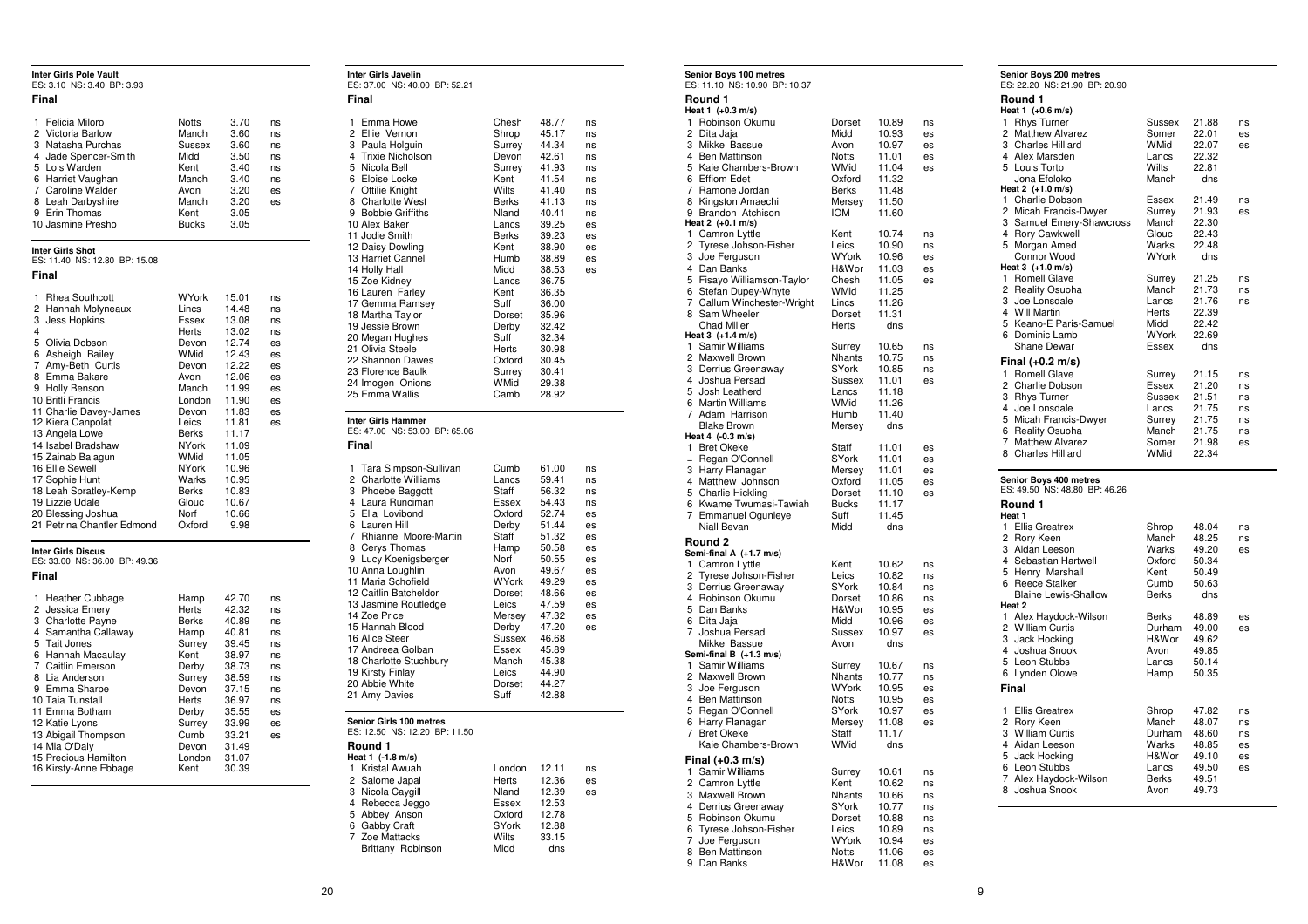|                                   | Senior Boys 800 metres<br>ES: 1:54.00 NS: 1:52.00 BP: 1:48.60                                                                                                             |                                                                              |                                                                                             |                                  |
|-----------------------------------|---------------------------------------------------------------------------------------------------------------------------------------------------------------------------|------------------------------------------------------------------------------|---------------------------------------------------------------------------------------------|----------------------------------|
|                                   | Round 1                                                                                                                                                                   |                                                                              |                                                                                             |                                  |
| Heat 1<br>1.<br>Heat <sub>2</sub> | <b>Ricky Lutakome</b><br>2 Adam Spilsbury<br>3 Daniel Mees<br>4 Oliver Dane<br>5 Christy Williams<br>6 Robert Howorth<br>7 Beck Grover<br>8 Thomas Randolph<br>Josh Allen | Surrey<br>Manch<br>Camb<br>Notts<br>Suff<br>Wilts<br>Herts<br>Staff<br>NYork | 1:55.46<br>1:55.59<br>1:55.81<br>1:56.12<br>1:57.34<br>1:57.64<br>1:57.77<br>1:59.91<br>dns |                                  |
| 1<br>7<br>Final                   | <b>Alex Birkett</b><br>2 William Crisp<br>3 Cameron Bell<br>4 James Fradley<br>5 Adrian Lloyd-Davies<br>6 Tom Fulton<br>John Howorth<br>8 Oliver Johnson                  | Cumb<br>Glouc<br>SYork<br>Staff<br>Shrop<br>Herts<br>Wilts                   | 1:52.26<br>1:52.78<br>1:53.05<br>1:53.15<br>1:53.44<br>1:53.73<br>1:54.32<br>Sussex 1:55.75 | es<br>es<br>es<br>es<br>es<br>es |
|                                   | 1 Ricky Lutakome<br>2 William Crisp<br>3 Cameron Bell<br>4 Adam Spilsbury<br>5 Alex Birkett<br>6 James Fradlev<br>7 Daniel Mees<br>8 Adrian Lloyd-Davies                  | Surrey<br>Glouc<br>SYork<br>Manch<br>Cumb<br>Staff<br>Camb<br>Shrop          | 1:53.27<br>1:53.64<br>1:54.26<br>1:54.36<br>1:55.41<br>1:55.88<br>1:56.17<br>1:58.71        | es<br>es                         |
| Heat 1                            | Senior Boys 1500 metres<br>ES: 3:58.00 NS: 3:55.00 BP: 3:45.90<br>Round 1                                                                                                 |                                                                              |                                                                                             |                                  |
| 5.                                | 1 Benjamin Davies<br>2 Josh Eeles<br>3 Tiarnan Crorken<br>4 Will Perkin<br>Jack Brennan                                                                                   | Beds<br>Lancs<br>Bucks<br><b>NYork</b>                                       | 3:57.85<br>Sussex 3:58.29<br>3:58.54<br>3:58.59<br>3:59.22                                  | es                               |

 9 Max Jones Essex 4:02.5710 Max Pearson Nland 4:03.84

1 Hamza Kadir Midd 3:58.49

4 Scott Beattie Nland 3:59.78

7 Niall Unger Berks 4:01.44 8 Arun Dight Chesh 4:03.279 Mark Bostock WYork 4:08.09

Joshua Lay Nhants dns

2 Joseph Pollard Leics<br>3 Jaymee Domoney Wilts

5 Matthew Rawlings **Berks** 

6 George Burnett

7 Piers Copeland

8 Jack Goddard

11 Jake Spilsbury **Heat 2**

3 Jaymee Domoney<br>4 Scott Beattie

6 Conrad Webber<br>7 Niall Unger

10 Kieran Hedley<br>Joshua Lay

es

es

 $\mathop{\mathsf{es}}$ 

es

 $\frac{55}{65}$ 

es

Leics 3:59.70

Dorset 4:01.06

Berks 4:01.39

Manch 4:06.60

Bucks 4:01.43

Nland 4:10.67

3:58.61

3:59.46

 $4:00.40$ 

| Midd<br>Lancs<br>Beds<br>Bucks<br>Wilts<br>Leics<br>Leics<br>Berks<br>Nland<br>Dorset  | dns                                                                             |                                                                                                                                                                                                                                                                                |
|----------------------------------------------------------------------------------------|---------------------------------------------------------------------------------|--------------------------------------------------------------------------------------------------------------------------------------------------------------------------------------------------------------------------------------------------------------------------------|
| ES: 8:36.00 NS: 8:33.00 BP: 8:10.50                                                    |                                                                                 |                                                                                                                                                                                                                                                                                |
|                                                                                        |                                                                                 |                                                                                                                                                                                                                                                                                |
| Kent<br>Herts<br>Kent<br>Midd<br>NYork<br>Glouc                                        | dns                                                                             | ns<br>es<br>es<br>es                                                                                                                                                                                                                                                           |
|                                                                                        |                                                                                 |                                                                                                                                                                                                                                                                                |
| Nland<br>Sussex<br>Leics<br>Hamp<br>Midd<br>Wilts<br>Kent<br>Oxford<br>Dorset<br>Manch | 13.80<br>14.02<br>14.09<br>14.70<br>15.32<br>15.40<br>16.71<br>dq<br>dns<br>dns | ns<br>ns<br>ns<br>es                                                                                                                                                                                                                                                           |
| Kent<br>Berks<br>Essex<br>Hamp<br>Chesh<br>Humb                                        | 14.11<br>14.14<br>14.17<br>14.62<br>14.78<br>14.84                              | ns<br>ns<br>ns<br>es<br>es<br>es                                                                                                                                                                                                                                               |
| Manch<br>Leics<br>Warks<br>Kent                                                        | 15.21<br>15.82<br>dnf<br>dns                                                    |                                                                                                                                                                                                                                                                                |
| Sussex                                                                                 | 13.76                                                                           | ns                                                                                                                                                                                                                                                                             |
|                                                                                        |                                                                                 | 4:00.20<br>4:00.32<br>4:00.88<br>4:01.23<br>4:01.69<br>4:02.70<br>NYork 4:03.15<br>Sussex 4:03.88<br>4:04.72<br>4:04.98<br>4:13.39<br>8:32.87<br>8:33.04<br>8:35.21<br>H&Wor 8:35.28<br>8:37.18<br>Mersey 8:42.14<br>Lancs 8:43.03<br>Shrop 8:46.72<br>Hamp 8:46.95<br>8:47.24 |

| Inter Girls 4x100 metres Relay              |                      |                |          |
|---------------------------------------------|----------------------|----------------|----------|
| ES: 50.20 NS: 48.20 BP: 46.10<br>Round 1    |                      |                |          |
| Heat 1                                      |                      |                |          |
| 1<br>Greater Manchester                     | Manch                | 47.48          | ns       |
| 2<br>Essex                                  | Essex                | 47.71          | ns       |
| 3 Middlesex<br>4                            | Midd                 | 48.46          | es       |
| West Midlands<br>5<br><b>West Yorkshire</b> | WMid<br><b>WYork</b> | 49.40<br>49.57 | es       |
| 6 North Yorkshire                           | NYork                | 51.37          | es       |
| Surrey                                      | Surrey               | da             |          |
| Heat <sub>2</sub>                           |                      |                |          |
| 1<br>Buckinghamshire                        | Bucks                | 49.35          | es       |
| 2 Kent                                      | Kent                 | 49.63          | es       |
| 3 Cheshire                                  | Chesh                | 49.71          | es       |
| 4<br>Humberside<br>5                        | Humb                 | 49.87<br>50.42 | es       |
| Somerset<br>6 South Yorkshire               | Somer<br>SYork       | 50.68          |          |
| Heat <sub>3</sub>                           |                      |                |          |
| 1<br>Devon                                  | Devon                | 48.16          | ns       |
| 2<br>Hampshire                              | Hamp                 | 48.64          | es       |
| 3 Merseyside                                | Mersey               | 48.77          | es       |
| 4<br>Bedfordshire & Luton                   | Beds                 | 48.88          | es       |
| 5 Sussex                                    | Sussex               | 49.71          | es       |
| Nottinghamshire<br>Heat 4                   | <b>Notts</b>         | dns            |          |
| 1<br>London                                 | London               | 47.92          | ns       |
| 2 Hertfordshire                             | Herts                | 48.18          | ns       |
| 3 Berkshire                                 | Berks                | 48.59          | es       |
| 4 Cleveland                                 | Cleve                | 50.42          |          |
| 5<br>Staffordshire                          | Staff                | 50.50          |          |
| Oxfordshire<br>6                            | Oxford               | 51.39          |          |
| Final                                       |                      |                |          |
| 1<br>London                                 | London               | 47.12          | ns       |
| $\overline{c}$<br><b>Greater Manchester</b> | Manch                | 47.21          | ns       |
| 3<br>Hertfordshire                          | Herts                | 47.40          | ns       |
| 4 Essex                                     | Essex                | 48.02          | ns       |
| 5 Devon<br>6<br>Middlesex                   | Devon                | 48.26          | es       |
| Berkshire<br>7                              | Midd<br>Berks        | 48.29<br>48.45 | es<br>es |
| 8 Buckinghamshire                           | Bucks                | 48.75          | es       |
| Inter Girls High Jump                       |                      |                |          |
| ES: 1.62 NS: 1.68 BP: 1.83                  |                      |                |          |
| Final                                       |                      |                |          |
| 1<br>Temi Ojora                             | <b>Bucks</b>         | 1.77           | ns       |
| 2 Hannah Moat                               | Lincs                | 1.71           | ns       |
| 3<br>Ashleigh West                          | Kent                 | 1.71           | ns       |
| 4 Danielle Hopkins                          | H&Wor                | 1.71           | ns       |
| 5 Amaya Scott                               | Hamp                 | 1.68           | ns       |
| 6<br>Emma Sherwood<br>7                     | H&Wor<br>Notts       | 1.68<br>1.65   | ns       |
| Sophie Hodgson<br>Shaka Egbo<br>$=$         | Herts                | 1.65           | es<br>es |
| 9 Charlotte Kerr                            | SYork                | 1.65           | es       |
| 10 Mia Chantree                             | Essex                | 1.65           | es       |
| 11 Renee Jelf                               | Avon                 | 1.65           | es       |
| 12 Anna Brophy                              | Somer                | 1.65           | es       |
| 13 Jessica Gordon                           | Hamp                 | 1.62           | es       |
| 14 Kara Onuiri                              | <b>Herts</b>         | 1.62           | es       |
| 15 Isabelle Church                          | Berks                | 1.59           |          |
| 16 Ella Murray<br>17 Alici Marriott         | Durham<br>WYork      | 1.59<br>1.59   |          |
| 18 Beau Studholme                           | Cumb                 | 1.59           |          |
| 19 Chloe Allcock                            | <b>Notts</b>         | 1.54           |          |
| $=$ Charlotte Enright                       | Somer                | 1.54           |          |

| Inter Girls Long Jump<br>ES: 5.25 NS: 5.50 BP: 6.41                                                                                                                                                                                                                                                   |                                                                                                                          |                                                                                                      |                                                                                                   |                                                                |
|-------------------------------------------------------------------------------------------------------------------------------------------------------------------------------------------------------------------------------------------------------------------------------------------------------|--------------------------------------------------------------------------------------------------------------------------|------------------------------------------------------------------------------------------------------|---------------------------------------------------------------------------------------------------|----------------------------------------------------------------|
| Round 1<br>Pool A                                                                                                                                                                                                                                                                                     |                                                                                                                          |                                                                                                      |                                                                                                   |                                                                |
| Ore Adamson<br>1<br>2 Megan Busby<br>3 Devon Weymont<br>4 Emily Tyrrell<br>5 Mayong Tabe<br>6 Charlotte Ayton<br>7<br>Ellie England<br>8 Kaili Woodward<br>9 Erin Birchall<br>10 Rebecca Lawley<br>11 Evie Miller<br>Pool B                                                                           | London<br>Cumb<br>Manch<br>Devon<br>Kent<br>Dorset<br>H&Wor<br>WMid<br>Mersey<br>Staff<br>Cleve                          | 5.72<br>5.61<br>5.53<br>5.48<br>5.46<br>5.45<br>5.44<br>5.16<br>4.92<br>4.81<br>4.58                 | 0.5<br>$-0.8$<br>$-0.8$<br>0.0<br>0.0<br>0.0<br>0.0<br>$-0.3$<br>$-0.4$<br>0.6<br>0.3             | ns<br>ns<br>ns<br>es<br>es<br>es<br>es                         |
| 1<br>Funminiyi Olajide<br><b>Bethan Murray</b><br>2<br>3 Amelia Macdonald<br>4 Tia Jackson<br>5 Adahna Ekoku<br>6 Jasmine Allen<br>$\overline{7}$<br>Jasmine McCallum<br>8 Jade Oni<br>9 Sanna McLean<br>10 Lauren Lethbridge<br>11 Lucy Robinson<br>12 Hannah Barnden<br>13 Jasmine Leyland<br>Final | Essex<br>Manch<br>Midd<br>Avon<br>Surrey<br>Lincs<br><b>Berks</b><br>Kent<br>Manch<br>Sussex<br>Mersey<br>Derby<br>NYork | 5.83<br>5.51<br>5.49<br>5.48<br>5.36<br>5.34<br>5.27<br>5.27<br>5.20<br>5.10<br>5.03<br>5.01<br>4.53 | 0.0<br>$-0.8$<br>0.0<br>$0.0\,$<br>0.0<br>0.3<br>0.0<br>0.0<br>0.0<br>0.2<br>$-0.1$<br>0.0<br>0.0 | ns<br>ns<br>es<br>es<br>es<br>es<br>es<br>es                   |
| 1<br>Ore Adamson<br>2<br>Megan Busby<br>3 Funminiyi Olajide<br>4 Mayong Tabe<br>5 Bethan Murray<br>6 Charlotte Ayton<br>7<br>Adahna Ekoku<br>8<br><b>Emily Tyrrell</b><br>Devon Weymont<br>9<br>10 Amelia Macdonald<br>11 Tia Jackson                                                                 | London<br>Cumb<br><b>Essex</b><br>Kent<br>Manch<br>Dorset<br>Surrey<br>Devon<br>Manch<br>Midd<br>Avon                    | 5.88<br>5.87<br>5.83<br>5.74<br>5.58<br>5.52<br>5.46<br>5.42<br>5.40<br>5.38<br>5.26                 | 0.0<br>0.0<br>0.0<br>$-0.7$<br>1.4<br>$-0.8$<br>1.1<br>1.0<br>0.0<br>1.2<br>0.0                   | ns<br>ns<br>ns<br>ns<br>ns<br>ns<br>es<br>es<br>es<br>es<br>es |
| Inter Girls Triple Jump<br>ES: 10.90 NS: 11.20 BP: 12.22<br>Final                                                                                                                                                                                                                                     |                                                                                                                          |                                                                                                      |                                                                                                   |                                                                |
| 1<br>Eloise Harvey<br>2<br><b>Jazz Sears</b><br>3<br>Mayi Hughes<br>4<br>Libby Wheeler                                                                                                                                                                                                                | Kent<br>Beds<br>Essex<br>Humb                                                                                            | 12.04<br>11.92<br>11.89<br>11.68                                                                     | $-1.1$<br>$-1.3$<br>$-0.7$<br>$-1.5$                                                              | ns<br>ns<br>ns<br>ns                                           |

5 Iris Oliarnyk WMid 11.65 0.5 ns

7 Katie Waterworth Chesh 11.21

8 Grace Plater **WYork** 11.02

9 Sophie Brown Glouc 10.96<br>10 Klaudia Walas Berks 10.92

13 Ellie Carrow Somer 10.65

14 Lemeyah Isaac WMid 10.54<br>15 Emily Jarad Chesh 10.52

15 Emily Jarad Chesh 10.52 -0.9

16 Daisy McDonald Lancs<br>17 Jasmine Lovell Staff

11 Ite Aderoju Beds 10.91 -0.5 es

6 Kierra Grant

10 Klaudia Walas

12 Karina Harris

17 Jasmine Lovell

 $-1.5$  ns  $0.5$  ns

 $-0.2$  ns

 $-0.3$  ns

 $-0.7$  es

 $0.8$  es

 $-1.8$  es

 $-0.5$  es

 $-1.5$ 

 $0.0$ 

 $-0.9$ 

 $-1.1$ 

 $10.39 - 1.3$ 

 $ns$ 

es

 $es$ 

 $\frac{1}{eS}$ 

es

es

es

es

es

 $es$ 

es

ns

es

ns

 $ns$ 

 $ns$ 

es

 $\frac{1}{eS}$ 

es

es

ns

ns

ns

 $ns$ 

ns

es

es

es

es

 $\frac{55}{65}$ 

es

es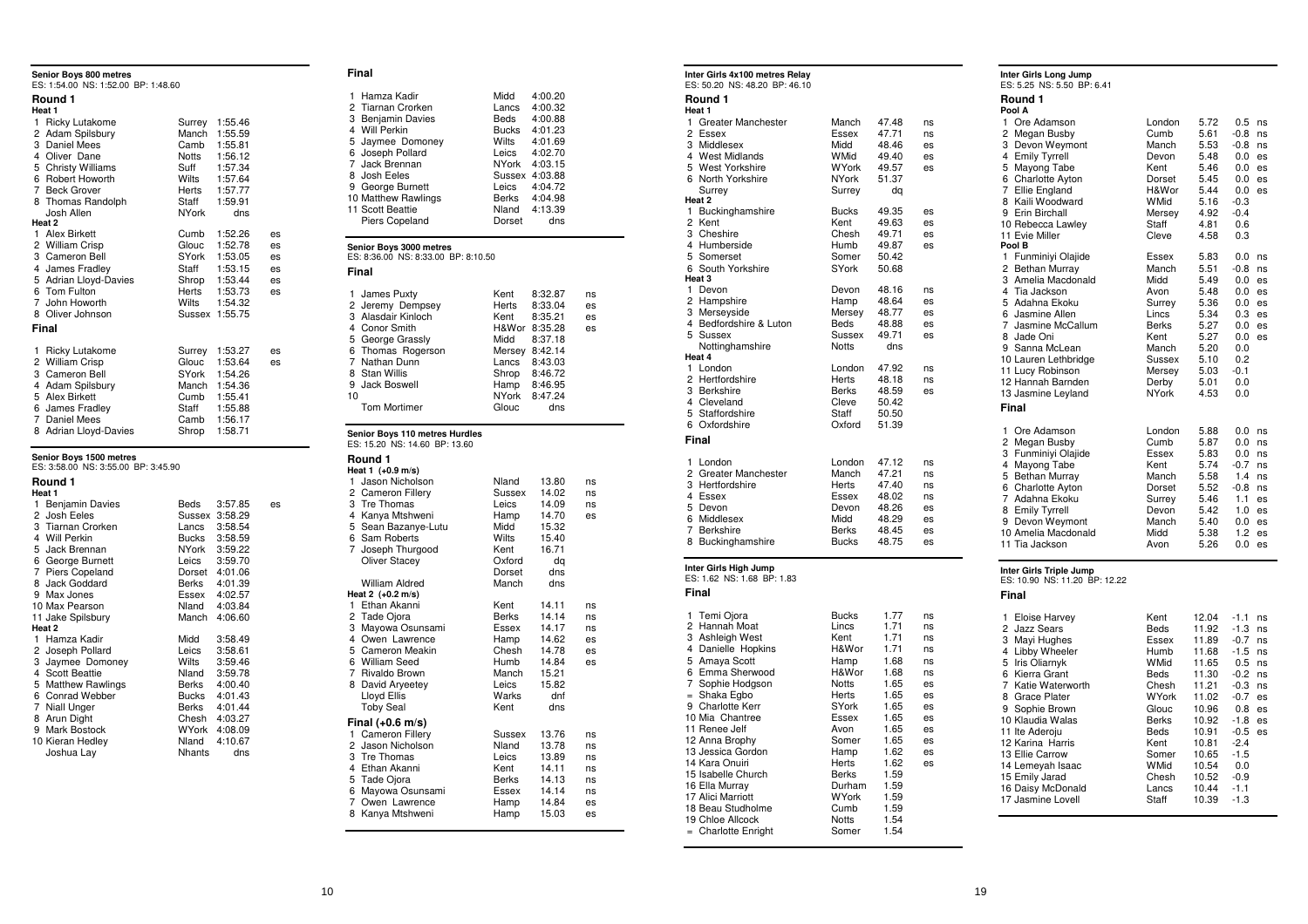|                  | Final                                                                                                                                                                                                                                                                                                                                                                    |                                                                                                                                                                                                                                                                      |                                                                                                                     |                                                                            |
|------------------|--------------------------------------------------------------------------------------------------------------------------------------------------------------------------------------------------------------------------------------------------------------------------------------------------------------------------------------------------------------------------|----------------------------------------------------------------------------------------------------------------------------------------------------------------------------------------------------------------------------------------------------------------------|---------------------------------------------------------------------------------------------------------------------|----------------------------------------------------------------------------|
| 1<br>2           | Alexandra Brown<br>Kitty Shepherd-Cross<br>3 Molly Hudson<br>4 Olivia Allum<br>5 Isobel Mannion<br>6 Juliet Hodder<br>7 Lara Atkinson<br>8 Hayley Instance<br>9 Sophie Hoare<br>10 Grace Brock<br>11 Maia Hardman<br>12 Olivia Wiseman                                                                                                                                   | London 4:31.87<br>Berks<br>Derby<br>Suff<br>Berks<br>Mersey 4:39.92<br>London 4:40.26<br>Essex<br>London 4:41.30<br>Corn<br>Sussex 4:44.02<br>Sussex 4:44.23                                                                                                         | 4:35.54<br>4:37.92<br>4:38.30<br>4:39.39<br>4:40.59<br>4:42.72                                                      | ns<br>ns<br>ns<br>ns<br>es<br>es<br>es<br>es<br>es<br>es<br>es<br>es       |
|                  | Inter Girls 3000 metres<br>ES: 10:22.00 NS: 10:10.00 BP: 9:27.15<br>Final                                                                                                                                                                                                                                                                                                |                                                                                                                                                                                                                                                                      |                                                                                                                     |                                                                            |
| 1<br>2<br>7      | Ella McNiven<br>Charlotte Alexander<br>3 Jessica Mitchell<br>4 Rosie Woodhams<br>5 Mya Taylor<br>6 Elsbeth Grant<br>Almaz Nerurkar<br>8 Holly Smith<br>9 Jasmine Cooper<br>10 Olivia Stillman<br>11 Libby Coleman<br>12 Tia Wilson<br>13 Yasmin Marghini<br>14 Grace Copeland<br>15 Jess Humphreys<br>16 Lucy Smith<br>17 Esme Davies<br>18 Jessica Cook<br>19 Lia Radus | Mersey<br>Surrey<br>Essex<br>Cumb<br>SYork<br>Derby<br>Sussex 9:57.85<br>Chesh<br>Derby<br>Surrey 10:01.30<br>Notts<br>Beds<br>London10:07.70<br>Dorset 10:27.75<br>Shrop 10:28.55<br>Chesh 10:29.36<br>Cumb 10:29.84<br>Mersey 10:35.65<br>London10:48.74<br>Surrey | 9:29.76<br>9:34.05<br>9:40.86<br>9:47.95<br>9:52.05<br>9:52.48<br>9:59.60<br>9:59.88<br>10:04.01<br>10:05.53<br>dns | ns<br>ns<br>ns<br>ns<br>ns<br>ns<br>ns<br>ns<br>ns<br>ns<br>ns<br>ns<br>ns |
|                  | Inter Girls 80 metres Hurdles<br>ES: 12.00 NS: 11.70 BP: 10.90                                                                                                                                                                                                                                                                                                           |                                                                                                                                                                                                                                                                      |                                                                                                                     |                                                                            |
| 1<br>7           | Round 1<br>Heat 1 (+1.2 m/s)<br>Marcia Sey<br>2 Amy Carter<br>3 Emily Race<br>4 Rebecca Johns<br>5 Katie Joyce<br>6 Amelia Woodnick<br>Rebecca Sheffield                                                                                                                                                                                                                 | Somer<br>Cleve<br>Notts<br>Derby<br>WYork<br>Herts<br>Staff                                                                                                                                                                                                          | 11.47<br>11.60<br>11.62<br>11.65<br>12.00<br>12.08<br>12.12                                                         | ns<br>ns<br>ns<br>ns<br>es                                                 |
| 1.<br>3<br>4     | Heat 2 (+0.9 m/s)<br><b>Emily Bee</b><br>2 Hollie Thurgood<br><b>Katie Bristowe</b><br>Sophia Obi<br>5 Lily-May Lawrence<br>Heat 3 (+0.8 m/s)                                                                                                                                                                                                                            | Devon<br>Hamp<br>Sussex<br>Midd<br>Notts                                                                                                                                                                                                                             | 11.48<br>11.80<br>12.04<br>12.08<br>12.24                                                                           | ns<br>es                                                                   |
| 1<br>2<br>3<br>5 | Sammie Harris<br>Victoria Johnson<br>Zoe Pollock<br>4 Chante Williams<br>Venus Morgan<br>6 Mallory Cluley                                                                                                                                                                                                                                                                | Devon<br>Leics<br>Bucks<br>Berks<br>Humb<br>London                                                                                                                                                                                                                   | 11.41<br>11.51<br>11.59<br>11.73<br>11.78<br>12.33                                                                  | ns<br>ns<br>ns<br>es<br>es                                                 |

| Final (+0.2 m/s)<br>1<br>Marcia Sey<br>2<br>Victoria Johnson<br>3<br>Sammie Harris<br>4<br>Zoe Pollock<br>5 Emily Bee<br>Amy Carter<br>6<br>7<br><b>Emily Race</b><br>8<br>Hollie Thurgood         | Somer<br>Leics<br>Devon<br>Bucks<br>Devon<br>Cleve<br>Notts<br>Hamp                   | 11.07<br>11.15<br>11.17<br>11.34<br>11.35<br>11.45<br>11.61<br>11.77                 | ns<br>ns<br>ns<br>ns<br>ns<br>ns<br>ns<br>es |
|----------------------------------------------------------------------------------------------------------------------------------------------------------------------------------------------------|---------------------------------------------------------------------------------------|--------------------------------------------------------------------------------------|----------------------------------------------|
| Inter Girls 300 metres Hurdles<br>ES: 46.60 NS: 45.00 BP: 41.48                                                                                                                                    |                                                                                       |                                                                                      |                                              |
| Round 1<br>Heat 1                                                                                                                                                                                  |                                                                                       |                                                                                      |                                              |
| 1<br>Kiera Bainsfair<br>2<br>Morgan Spink<br>3 Amy Pye<br>4<br>Kati Hulme<br>5<br>Louise Robinson<br>6<br>Molly Mather<br>7<br>Sophie Hall<br>Orla Brennan<br>Heat <sub>2</sub>                    | Essex<br>Notts<br>Staff<br>Shrop<br>WMid<br>Corn<br>Manch<br>Berks                    | 43.93<br>44.59<br>45.68<br>46.73<br>46.83<br>47.39<br>47.52<br>dnf                   | ns<br>ns<br>es                               |
| 1<br>2 Jasmine Jolly<br>3<br>Jessica Lambert<br>4<br>Steph Driscoll<br>5 Grace Gentry<br>6 Katie Mackintosh<br>7<br>Olivia Willmore<br>8<br><b>Bella Keeley</b><br>Heat 3                          | Chis<br>Lancs<br>Sussex<br>Cumb<br>Herts<br>Lincs<br>Dorset<br>Suff                   | 43.29<br>44.66<br>45.10<br>45.42<br>45.42<br>45.87<br>46.00<br>47.99                 | ns<br>ns<br>es<br>es<br>es<br>es<br>es       |
| 1<br>Saskia Huxham<br>2 Grace Vans Agnew<br>3<br><b>Marcey Winter</b><br>4<br>Tess McHugh<br>5 Eleanor Wastell<br>Jordan Thrower<br>6<br>Holly Paine<br>7<br>8<br>Ellie Cleveland<br>Final         | SYork<br>Sussex<br>Surrey<br>Manch<br>Kent<br>Cleve<br>Dorset<br><b>Berks</b>         | 44.79<br>45.04<br>45.06<br>45.51<br>45.64<br>46.74<br>47.21<br>47.98                 | ns<br>es<br>es<br>es<br>es                   |
| 1<br>Jasmine Jolly<br>2<br>Kiera Bainsfair<br>3 Morgan Spink<br>4 Jessica Lambert<br>5<br>Saskia Huxham<br>6<br>Grace Vans Agnew<br>7<br>Marcey Winter                                             | Lancs<br>Essex<br>Notts<br>Sussex<br><b>SYork</b><br>Sussex<br>Surrey<br>Chis         | 42.55<br>43.94<br>44.03<br>44.42<br>44.87<br>44.92<br>45.83<br>dnf                   | ns<br>ns<br>ns<br>ns<br>ns<br>ns<br>es       |
| Inter Girls 1500 metres Steeplechase<br>ES: 5:23.00 NS: 5:13.00 BP: 4:54.82<br>Final                                                                                                               |                                                                                       |                                                                                      |                                              |
| 1<br><b>Elise Thorner</b><br>Amelia Wills<br>2<br>3<br>Rebecca Poole<br>4 Elizabeth Stewart<br>5<br>Amelia Smith<br>Rachel Burton<br>6<br>Katie Balme<br>7<br>8<br>Morgan Hanson<br>9<br>Mia Groom | Somer<br>Somer<br>Hamp<br>WYork<br>Kent<br>Oxford<br>London 5:17.34<br>Oxford<br>Midd | 4:59.80<br>5:08.01<br>5:10.74<br>5:12.16<br>5:15.39<br>5:16.86<br>5:18.00<br>5:29.02 | ns<br>ns<br>ns<br>ns<br>es<br>es<br>es<br>es |

| Senior Boys 400 metres Hurdles<br>ES: 56.50 NS: 55.00 BP: 51.50                                                                                                                                                                |                                                                                                                          |                                                                                                                                  |                                        |
|--------------------------------------------------------------------------------------------------------------------------------------------------------------------------------------------------------------------------------|--------------------------------------------------------------------------------------------------------------------------|----------------------------------------------------------------------------------------------------------------------------------|----------------------------------------|
| Round 1<br>Heat 1                                                                                                                                                                                                              |                                                                                                                          |                                                                                                                                  |                                        |
| 1<br>Alex Knibbs<br>2 Alastair Chalmers<br>3 Joe Fuggle<br>4 Dan Wilde<br>5 Joseph Bacon<br><b>Thomas Miller</b><br>6<br>7 Blake Strickland-Bennett<br>Heat 2                                                                  | Derby<br>Chis<br>Sussex<br>Somer<br>Corn<br>Hamp<br>Oxford                                                               | 53.71<br>54.85<br>55.47<br>56.78<br>57.43<br>57.55<br>58.95                                                                      | ns<br>ns<br>es                         |
| 1<br>Tyri Donovan<br>2 Ross Liddle<br>3 James Jackson<br>4 Bertie Frankpitt<br>Seamus Derbyshire                                                                                                                               | Surrey<br>Lancs<br>Hamp<br>Devon<br>Warks<br>Staff                                                                       | 53.62<br>54.25<br>56.05<br>58.31<br>dns<br>dns                                                                                   | ns<br>ns<br>es                         |
| Final                                                                                                                                                                                                                          |                                                                                                                          |                                                                                                                                  |                                        |
| 1<br>Alex Knibbs<br>2<br><b>Alastair Chalmers</b><br>3 Tyri Donovan<br>4 Joe Fuggle<br>5 James Jackson<br>Ross Liddle<br>6<br>7<br>Dan Wilde<br>8 Joseph Bacon                                                                 | Derby<br>Chls<br>Surrey<br>Sussex<br>Hamp<br>Lancs<br>Somer<br>Corn                                                      | 52.09<br>52.73<br>52.81<br>53.61<br>54.60<br>54.88<br>56.11<br>57.51                                                             | ns<br>ns<br>ns<br>ns<br>ns<br>ns<br>es |
| Senior Boys 2000 metres Steeplechase<br>ES: 6:10.00 NS: 6:04.00 BP: 5:38.20<br>Final                                                                                                                                           |                                                                                                                          |                                                                                                                                  |                                        |
| 1<br><b>Alfred Yabsley</b><br>2 Joey Croft<br>3 James Beeks<br>4 Jordan Wood<br>5 Joss Barber<br>6 Ben Davis<br>7 George Phillips<br>8 George Groom<br>9 Terry Fawden<br>10 Finley McLear<br>11 Matthew Bradly<br>12 Chey Kemp | <b>Bucks</b><br>Camb<br>Hamp<br>Camb<br>Kent<br><b>Essex</b><br>SYork<br>Herts<br>Midd<br>Devon<br>Berks<br><b>Berks</b> | 5:54.43<br>5:58.80<br>6:02.27<br>6:04.05<br>6:04.77<br>6:06.36<br>6:06.48<br>6:10.75<br>6:12.83<br>6:17.09<br>6:18.97<br>6:22.71 | ns<br>ns<br>ns<br>es<br>es<br>es<br>es |
| Senior Boys 4x100 metres Relay<br>ES: 44.50 NS: 43.50 BP: 41.28                                                                                                                                                                |                                                                                                                          |                                                                                                                                  |                                        |
| Round 1<br>Heat 1                                                                                                                                                                                                              |                                                                                                                          |                                                                                                                                  |                                        |
| 1<br>Middlesex<br>2 West Midlands<br>3 Oxfordshire<br>4 Essex<br>5 Merseyside<br>Lancashire                                                                                                                                    | Midd<br>WMid<br>Oxford<br>Essex<br>Mersey<br>Lancs                                                                       | 43.31<br>43.39<br>43.57<br>43.60<br>43.99<br>dq                                                                                  | ns<br>ns<br>es<br>es<br>es             |
| Heat 2<br>1 Surrey<br>2 Dorset<br>3 Humberside<br>Hampshire<br>London<br>Warwickshire<br>Greater Manchester                                                                                                                    | Surrey<br>Dorset<br>Humb<br>Hamp<br>London<br>Warks<br>Manch                                                             | 42.37<br>43.66<br>43.83<br>dnf<br>dns<br>dns<br>dns                                                                              | ns<br>es<br>es                         |

| Final                                                                                                                                                                                                                                                                                                                                                   |                                                                                                                                                  |                                                                                                                                      |                                                                                                                        |
|---------------------------------------------------------------------------------------------------------------------------------------------------------------------------------------------------------------------------------------------------------------------------------------------------------------------------------------------------------|--------------------------------------------------------------------------------------------------------------------------------------------------|--------------------------------------------------------------------------------------------------------------------------------------|------------------------------------------------------------------------------------------------------------------------|
| 1<br>Surrey<br><b>West Midlands</b><br>2<br>3<br>Oxfordshire<br>4 Humberside<br>5<br>Essex<br>6<br>Dorset<br>Middlesex<br>Merseyside                                                                                                                                                                                                                    | Surrey<br>WMid<br>Oxford<br>Humb<br>Essex<br>Dorset<br>Midd<br>Mersey                                                                            | 41.60<br>42.32<br>43.32<br>43.58<br>43.69<br>43.80<br>dnf<br>dns                                                                     | ns<br>ns<br>ns<br>es<br>es<br>es                                                                                       |
| Senior Boys High Jump<br>ES: 1.94 NS: 2.00 BP: 2.25<br>Final                                                                                                                                                                                                                                                                                            |                                                                                                                                                  |                                                                                                                                      |                                                                                                                        |
| 1<br><b>Tom Gale</b><br>2<br>Joel Khan<br>3<br><b>Thomas Hewes</b><br>4 Joshua Hewett<br>5<br>Toni Ademuwagun<br>6 Glen Foster<br>Adam Brooks<br>7<br>8 Harry Baker<br>9 Daniel Fitzhenry<br>10 Adam Jones<br>11 Liam Reveley<br>Dylan Ferguson<br>$=$<br>13 Tyler Mitchell<br>14 Johan Warensjo<br>15 Jack Moore<br>= Chris Jones<br>17 Ethan Milligan | Wilts<br>H&Wor<br>Essex<br>IOM<br>Herts<br>Hamp<br>Avon<br>Sussex<br>Staff<br>Hamp<br>Durham<br>NYork<br>Herts<br>Wilts<br>Avon<br>Suff<br>Chesh | 2.22<br>2.15<br>2.15<br>2.03<br>2.03<br>2.03<br>1.97<br>1.97<br>1.94<br>1.94<br>1.91<br>1.91<br>1.91<br>1.91<br>1.86<br>1.86<br>1.81 | ns<br>ns<br>ns<br>ns<br>ns<br>ns<br>es<br>es<br>es<br>es                                                               |
| Senior Boys Long Jump<br>ES: 6.80 NS: 6.90 BP: 7.97<br>Final                                                                                                                                                                                                                                                                                            |                                                                                                                                                  |                                                                                                                                      |                                                                                                                        |
| Rowan Powell<br>1<br>2<br>Samuel Challis<br>3 Samuel Fraser<br>4 George Orton<br>5 Shandell Taylor<br>Daniel Hopper<br>6<br>7<br>Luke Halstead<br>8<br>Kurt Cameron<br>9 Gamuchirai Dumbutshena<br>10 Jamie Worman<br>11 Jake Burkey                                                                                                                    | Leics<br><b>Berks</b><br>Midd<br>WYork<br>Essex<br>Herts<br>Lancs<br>Avon<br>Glouc<br>Glouc<br>Wilts                                             | 7.27<br>7.05<br>6.73<br>6.71<br>6.69<br>6.63<br>6.57<br>6.56<br>6.35<br>6.28<br>5.97                                                 | $+0.0$<br>ns<br>$+0.0$<br>ns<br>$+0.0$<br>$-0.8$<br>$-1.2$<br>$+0.0$<br>$-0.6$<br>$+0.0$<br>$-1.2$<br>$-1.2$<br>$+0.0$ |
| Senior Boys Triple Jump<br>ES: 13.90 NS: 14.40 BP: 16.22<br>Final                                                                                                                                                                                                                                                                                       |                                                                                                                                                  |                                                                                                                                      |                                                                                                                        |
| 1<br><b>Teepee Princewill</b><br>2 Emmanuel Odubanjo<br>3 Samuel Antwi<br>4<br>Jack Joynson<br>5 Joseph Gilkes                                                                                                                                                                                                                                          | Midd<br>Manch<br>Midd<br>Glouc<br>WMid                                                                                                           | 14.69<br>14.41<br>14.25<br>13.81<br>13.68                                                                                            | $+0.0$<br>ns<br>$-0.1$<br>ns<br>$+0.0$<br>es<br>$+1.3$<br>$-1.3$                                                       |

 $\overline{\phantom{0}}$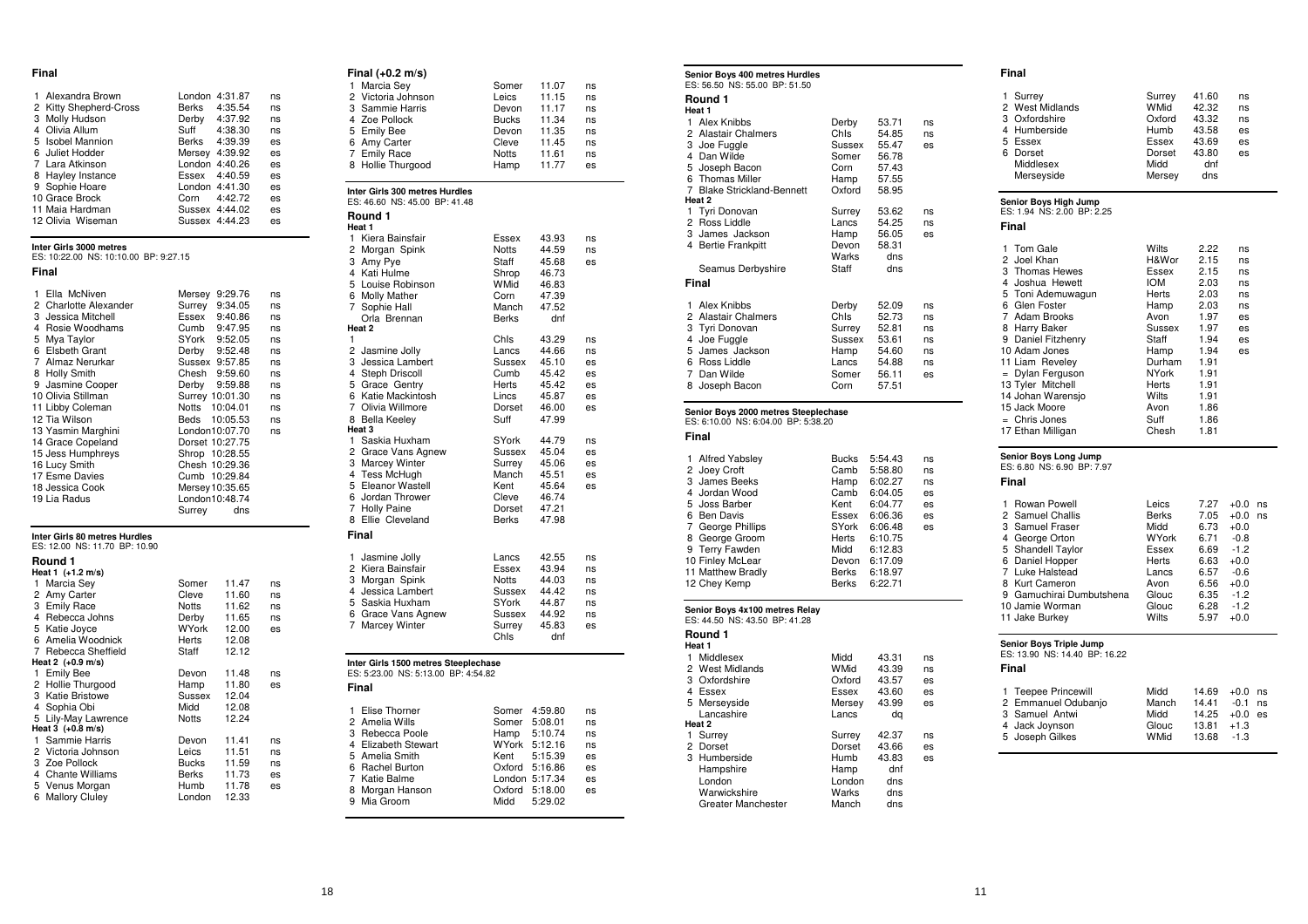| <b>Senior Boys Pole Vault</b><br>ES: 4.20 NS: 4.50 BP: 5.16<br>Final                                                                                                                                                                           |                                                                                                               |                                                                                                                   |                                                                |
|------------------------------------------------------------------------------------------------------------------------------------------------------------------------------------------------------------------------------------------------|---------------------------------------------------------------------------------------------------------------|-------------------------------------------------------------------------------------------------------------------|----------------------------------------------------------------|
| 1<br><b>Emmanuel Thomas</b><br>2 Fynley Caudery<br>3 Laurenz Kirchmayr<br>4 Joshua Lindley-Harris<br>5 Christopher Lamb                                                                                                                        | Surrey<br>Corn<br>Somer<br>SYork<br>Mersey                                                                    | 4.62<br>4.40<br>4.40<br>4.40<br>4.30                                                                              | ns<br>es<br>es<br>es<br>es                                     |
| <b>Senior Boys Shot</b><br>ES: 13.00 NS: 14.00 BP: 20.64<br>Final                                                                                                                                                                              |                                                                                                               |                                                                                                                   |                                                                |
| Daniel Cartwright<br>1<br>2 Leo Rowley<br>3 Luc Durant<br>4 Victor Adebiyi<br>5 Daniel James Thomas<br>6 Beck Phillips<br>7 Brandon Wright<br>8 David Todd<br>9 Charlie Ashdown-Taylor<br>10 Thomas Flatters                                   | <b>WMid</b><br><b>SYork</b><br>Kent<br>Essex<br>Sussex<br>Glouc<br>Notts<br>Durham<br>Berks<br>NYork          | 16.87<br>15.69<br>14.50<br>14.24<br>13.88<br>13.46<br>12.58<br>12.54<br>12.48<br>11.61                            | ns<br>ns<br>ns<br>ns<br>es<br>es                               |
| <b>Senior Boys Discus</b><br>ES: 40.00 NS: 46.00 BP: 61.87<br>Final                                                                                                                                                                            |                                                                                                               |                                                                                                                   |                                                                |
| 1<br>Alfie Scopes<br>2 Samuel Woodley<br>3 Oliver Massingham<br>4 Elliot Berryman<br>5 Joe Martin<br>6 Charlie Headdock<br>7 Joshua Tranmer<br>8 Dele Aladese<br>9 Cameron Hale<br>10 Alex Hamling<br>11 Nathan Furniss<br>12 Daniel Carpenter | Kent<br>Herts<br>Norf<br>Somer<br>Cleve<br>Manch<br>Humb<br>Surrey<br>Dorset<br>Beds<br>Derby<br>Glouc        | 48.74<br>47.99<br>47.58<br>45.74<br>45.51<br>45.03<br>42.38<br>42.02<br>38.27<br>37.78<br>35.51<br>32.27          | ns<br>ns<br>ns<br>es<br>es<br>es<br>es<br>es                   |
| Senior Boys Javelin<br>ES: 52.00 NS: 56.00 BP: 73.41<br>Final                                                                                                                                                                                  |                                                                                                               |                                                                                                                   |                                                                |
| 1<br>Daniel Bainbridge<br>2 Don Baker<br>3 Joss Foot<br>4 Sonny Nash<br>5 Luke Miller<br>6 Logan Didier<br>7 Josh Hodge<br>8 Joseph Hardman<br>9 Eden Coles<br>10 Jack Moncur<br>11 Ivan Tapper<br>12 Julian Martin<br>13 Daniel Cole          | Norf<br>Norf<br>Essex<br>Kent<br>Midd<br>Surrey<br>Cumb<br>H&Wor<br>Sussex<br>Devon<br>Leics<br>Devon<br>Suff | 60.03<br>59.36<br>57.83<br>57.16<br>55.06<br>54.80<br>54.61<br>53.38<br>52.62<br>52.55<br>52.10<br>49.39<br>48.88 | ns<br>ns<br>ns<br>ns<br>es<br>es<br>es<br>es<br>es<br>es<br>es |

| Senior Boys Hammer<br>ES: 52.00 NS: 57.00 BP: 74.42                                                                                                                                                                                                                                                          |                                                                                                                         |                                                                                                                   |  |
|--------------------------------------------------------------------------------------------------------------------------------------------------------------------------------------------------------------------------------------------------------------------------------------------------------------|-------------------------------------------------------------------------------------------------------------------------|-------------------------------------------------------------------------------------------------------------------|--|
| Final                                                                                                                                                                                                                                                                                                        |                                                                                                                         |                                                                                                                   |  |
| 1<br><b>Jake Norris</b><br>$\overline{c}$<br><b>Edward Jeans</b><br>3 Oliver Hewitt<br>4 Jacob Roberts<br>5 Bayley Campbell<br>6 Billy Praim-Singh<br>7<br>Daniel Nixon<br>8 Patrick Price<br>9 Alex Griffiths<br>10 Alexander Reynolds<br>11 William Schofield<br>12 Michael Dawes<br>13 Benjamin Schofield | <b>Berks</b><br>Lancs<br>Berks<br>Lancs<br>Midd<br>Essex<br>Cleve<br>Warks<br>H&Wor<br>Essex<br>Manch<br>Glouc<br>NYork | 76.84<br>66.12<br>63.61<br>63.45<br>62.70<br>61.39<br>61.22<br>54.27<br>51.92<br>51.83<br>48.27<br>45.49<br>40.00 |  |
| Junior Girls 100 metres<br>ES: 12.80 NS: 12.50 BP: 11.58                                                                                                                                                                                                                                                     |                                                                                                                         |                                                                                                                   |  |
| Round 1                                                                                                                                                                                                                                                                                                      |                                                                                                                         |                                                                                                                   |  |
| Heat 1 (+1.0 m/s)<br>Aleeya Sibbons<br>1<br>2 Monae Winston<br>3 Praise Owoeye<br>4 Ellie Brown<br>5 Imogen Leakey<br>6<br>Sarah-Jane Ollis<br>7 Fran Fenwick                                                                                                                                                | Essex<br>London<br>Manch<br>Notts<br>Avon<br>H&Wor<br>Lincs                                                             | 12.18<br>12.22<br>12.46<br>12.74<br>12.96<br>12.97<br>13.14                                                       |  |
| Heat 2 (+0.3 m/s)<br>1.<br>Roli Omamuli<br>2 Iona Newbegin<br>3 Zipporah Golding<br>4<br>Ruby Anning<br>5 Kayley Earl<br>6<br>Niamh Latibeaudiere<br>Rosie Hall                                                                                                                                              | Midd<br>Camb<br>London<br>Sussex<br>Suff<br>SYork<br>Avon                                                               | 12.45<br>12.48<br>12.61<br>12.64<br>12.99<br>13.05<br>dns                                                         |  |
| Heat 3 (+1.3 m/s)<br>1<br>Toni Bryan<br>2 Leah Okorhi<br>3 Moyin Oduyemi<br>4 Matilda Robinson<br>5 Afomachukwu Ofor<br>6<br>Anna Lashley<br>7 Nikita Gotthardt-Mills<br>Heat 4 (+0.1 m/s)                                                                                                                   | Surrey<br>WMid<br><b>Bucks</b><br>Berks<br>Cleve<br><b>IOM</b><br>H&Wor                                                 | 12.32<br>12.45<br>12.47<br>12.55<br>12.73<br>12.80<br>12.84                                                       |  |
| Leah Duncan<br>1.<br>2<br>Serena Grace<br>3 Abbie Sillett<br>4<br>Ellie Wheeler-Smith<br>5<br><b>Emily Rodriguez</b><br>6<br>Megan Costello<br>Ella Gill<br>7                                                                                                                                                | Essex<br>Norf<br>Berks<br>Glouc<br>Midd<br>Cleve<br>WYork                                                               | 12.48<br>12.57<br>12.84<br>12.94<br>12.96<br>12.96<br>13.17                                                       |  |
| Heat 5 (+0.1 m/s)<br>1<br>Kayleigh Watson<br>= Ellie Cartwright<br>3 Lonarra Youngs<br>4 Esther Fatuade<br>5 Michaella Pottinger<br>6<br>Lucy Frow<br>7<br><b>Tamara Miller</b>                                                                                                                              | Cumb<br>Notts<br>Suff<br>Midd<br>London<br>Lincs<br><b>WYork</b>                                                        | 12.68<br>12.68<br>12.69<br>12.70<br>12.86<br>12.99<br>13.14                                                       |  |

bp

 $n_{\rm s}$ 

ns

 $\frac{1}{1}$ 

 $ns$ 

ns

 $ns$ 

es

ns

 $ns$ 

ns

es

ns

ns

es

es

ns

 $ns$ 

 $ns$ 

 $\mathop{\mathsf{es}}$ 

es

es

ns

es

es

es

es

es

| Heat 3 (+0.6 m/s)<br>1<br>Hannah Kelly<br>2<br>Ella Wansell<br>3<br>Obi Curry<br>4<br>Rukayatu Shonibare<br>5 Hannah Childs<br>6<br>Sarah Zintchem<br>$\overline{7}$<br>Diane Mapamboli<br>8<br>Lucy Laight<br>Final (-0.5 m/s)<br>1<br>Kiah Dubarry-Gay<br>2<br>Hannah Kelly<br>3<br>Ella Wansell<br>4<br>Skye Wicks | Manch<br>Herts<br>Mersey<br>Chesh<br>Hamp<br>SYork<br>London<br>Warks<br>London<br>Manch<br>Herts<br>Essex | 24.47<br>24.57<br>25.12<br>25.50<br>25.71<br>25.94<br>26.37<br>26.71<br>24.28<br>24.56<br>24.69<br>24.83 | ns<br>ns<br>ns<br>es<br>es<br>es<br>ns<br>ns<br>ns<br>ns |
|-----------------------------------------------------------------------------------------------------------------------------------------------------------------------------------------------------------------------------------------------------------------------------------------------------------------------|------------------------------------------------------------------------------------------------------------|----------------------------------------------------------------------------------------------------------|----------------------------------------------------------|
| 5<br>Obi Curry<br>6<br>Dolita Awala-Shaw<br><b>Rachel Bennett</b><br>7<br>8 Isabella Gilkes                                                                                                                                                                                                                           | Mersey<br>Essex<br>Durham<br><b>Berks</b>                                                                  | 25.15<br>25.39<br>25.44<br>25.65                                                                         | ns<br>es<br>es<br>es                                     |
| Inter Girls 300 metres<br>ES: 41.20 NS: 40.30 BP: 37.93                                                                                                                                                                                                                                                               |                                                                                                            |                                                                                                          |                                                          |
| Round 1<br>Heat 1                                                                                                                                                                                                                                                                                                     |                                                                                                            |                                                                                                          |                                                          |
| 1<br>Chyna Russell<br>2<br>Maisey Snaith<br>3<br>Ella Turner<br>4<br>Jemima Copeman<br>5<br>Connie McCafferty<br>Amelia Bunton<br>6<br>7<br>Chelsey Marsden<br>8<br><b>Lucy Stennett</b><br>Heat 2                                                                                                                    | Surrey<br>Camb<br>Oxford<br><b>Bucks</b><br><b>Berks</b><br>Humb<br>Staff<br>Somer                         | 39.34<br>39.76<br>39.77<br>40.66<br>41.19<br>41.27<br>41.44<br>41.47                                     | ns<br>ns<br>ns<br>es<br>es                               |
| 1<br>Louise Evans<br>2<br>Natasha Harrison<br>3<br>Abigail Dennison<br>4<br>Jessica Frazer<br>5<br>Mary Takwoingi<br>6<br>Gemma Jones<br>Sophie Porter<br>withdrawn<br>Heat <sub>3</sub>                                                                                                                              | Kent<br>Manch<br>Hamp<br>Avon<br>WMid<br>Leics<br>Chis<br>Sussex                                           | 39.60<br>39.68<br>40.20<br>41.34<br>41.39<br>41.83<br>dns<br>dns                                         | ns<br>ns<br>ns                                           |
| Hannah Foster<br>1<br>2 Louisa Saunders<br>3<br>Asha Root<br>4 Abi Fitton<br>5<br>Shammah Sowah<br>Lucy Elcock<br>6<br>7<br><b>Catherine Edwards</b><br>Chloe Newbigging                                                                                                                                              | <b>Beds</b><br>Sussex<br>Kent<br><b>Bucks</b><br>Essex<br>Shrop<br>Hamp<br>Chesh                           | 39.31<br>40.31<br>40.42<br>40.97<br>41.02<br>41.12<br>41.37<br>dq                                        | ns<br>es<br>es<br>es<br>es<br>es                         |
| Final                                                                                                                                                                                                                                                                                                                 |                                                                                                            |                                                                                                          |                                                          |
| 1<br>Hannah Foster<br>2<br>Natasha Harrison<br>3<br>Chyna Russell<br>4<br>Louise Evans<br>5<br>Ella Turner<br>6 Maisey Snaith<br>7<br>Louisa Saunders<br>8<br>Abigail Dennison                                                                                                                                        | <b>Beds</b><br>Manch<br>Surrey<br>Kent<br>Oxford<br>Camb<br>Sussex<br>Hamp                                 | 39.10<br>39.57<br>39.58<br>39.62<br>39.87<br>40.06<br>40.17<br>40.29                                     | ns<br>ns<br>ns<br>ns<br>ns<br>ns<br>ns<br>ns             |

| Inter Girls 800 metres<br>ES: 2:16.00 NS: 2:13.00 BP: 2:05.60 |                                      |          |  |  |
|---------------------------------------------------------------|--------------------------------------|----------|--|--|
| Round 1<br>Heat 1                                             |                                      |          |  |  |
| 1<br><b>Bethan Morley</b>                                     | WYork<br>2:12.35                     | ns       |  |  |
| 2<br>Keely Hodgkinson                                         | Manch<br>2:13.11                     | es       |  |  |
| 3<br>Meredith Winship                                         | Norf<br>2:14.43                      | es       |  |  |
| 4                                                             | 2:14.73<br>Surrey                    | es       |  |  |
| 5 Catherine Gallagher<br>Elizabeth Bentham<br>6               | Mersey 2:15.06<br>Herts<br>2:16.04   | es       |  |  |
| Rebecca Bullock<br>7                                          | 2:17.73<br>Hamp                      |          |  |  |
| 8<br><b>Beth Sykes</b>                                        | Warks<br>2:18.17                     |          |  |  |
| Heat <sub>2</sub>                                             |                                      |          |  |  |
| 1<br><b>Ellie Farrow</b>                                      | 2:10.50<br>Hamp                      | ns       |  |  |
| 2 Emily Williams<br>3                                         | Nhants 2:10.95                       | ns       |  |  |
| Annie Testar<br>4<br><b>Stephanie Moss</b>                    | Glouc<br>2:12.39<br>Chesh<br>2:17.09 | ns       |  |  |
| 5<br>Sophie Maddock                                           | Beds<br>2:18.97                      |          |  |  |
| Robyn Watkins<br>6                                            | Berks<br>2:20.06                     |          |  |  |
| 7<br>Jenny Milburn                                            | 2:21.12<br>Devon                     |          |  |  |
| Anabel Pozniak<br>8                                           | 2:22.80<br>Oxford                    |          |  |  |
| Heat 3                                                        |                                      |          |  |  |
| Molly Canham<br>1                                             | 2:12.40<br>Devon                     | ns       |  |  |
| 2 Charlotte Buckley<br>Shannon Flockhart<br>3                 | London 2:12.73<br>Camb<br>2:12.93    | ns<br>ns |  |  |
| 4<br>Suzie Liverseidge                                        | Berks<br>2:15.85                     | es       |  |  |
| 5<br>Anya Pigden                                              | Hamp<br>2:16.84                      |          |  |  |
| 6<br><b>Catherine Roberts</b>                                 | Durham 2:19.77                       |          |  |  |
| 7<br><b>Isabel Castelow</b>                                   | WYork<br>2:22.70                     |          |  |  |
| 8<br>Lily Gregory                                             | 2:25.53<br>Leics                     |          |  |  |
| Final                                                         |                                      |          |  |  |
| 1<br><b>Emily Williams</b>                                    | Nhants<br>2:06.83                    | ns       |  |  |
| 2<br>Molly Canham                                             | Devon<br>2:07.44                     | ns       |  |  |
| 3<br><b>Ellie Farrow</b>                                      | 2:07.51<br>Hamp                      | ns       |  |  |
| 4<br>Keely Hodgkinson                                         | Manch<br>2:08.82                     | ns       |  |  |
| 5 Charlotte Buckley                                           | London 2:10.36                       | ns       |  |  |
| <b>Bethan Morley</b><br>6                                     | WYork<br>2:10.77                     | ns       |  |  |
| Annie Testar<br>7                                             | Glouc<br>2:12.65                     | ns       |  |  |
| 8<br>Shannon Flockhart                                        | Camb<br>2:14.94                      | es       |  |  |
| Inter Girls 1500 metres                                       |                                      |          |  |  |
| ES: 4:45.00 NS: 4:39.00 BP: 4:16.24                           |                                      |          |  |  |
| Round 1<br>Heat 1                                             |                                      |          |  |  |
| 1<br><b>Kitty Shepherd-Cross</b>                              | Berks<br>4:37.10                     | ns       |  |  |
| 2<br>Alexandra Brown                                          | London 4:39.44                       | es       |  |  |
| 3 Olivia Allum                                                | Suff<br>4:39.87                      | es       |  |  |
| 4 Sophie Hoare                                                | London 4:39.95                       | es       |  |  |
| Maia Hardman<br>5                                             | Sussex 4:40.24                       | es       |  |  |
| Juliet Hodder<br>6                                            | Mersey 4:42.32                       | es       |  |  |
| 7<br>Grace Brock<br>8<br>India Pentland                       | 4:44.61<br>Corn<br>Durham 4:46.07    | es       |  |  |
| 9 Rhian Purves                                                | 4:47.71<br>Nland                     |          |  |  |
| 10 Phoebe Anderson                                            | 4:50.27<br>Bucks                     |          |  |  |
| 11 Jade Littlechild                                           | Wilts<br>4:52.89                     |          |  |  |
| Amelia Samuels                                                | WMid<br>dns                          |          |  |  |
| Heat <sub>2</sub>                                             |                                      |          |  |  |
| 1<br>Molly Hudson                                             | Derby<br>4:43.96                     | es       |  |  |
| 2 Lara Atkinson<br>3 Isobel Mannion                           | London 4:45.27<br>Berks<br>4:45.28   |          |  |  |
| 4 Olivia Wiseman                                              | Sussex 4:45.65                       |          |  |  |
| 5<br>Hayley Instance                                          | Essex<br>4:45.68                     |          |  |  |
| Abbey Brooke<br>6                                             | WYork<br>4:47.92                     |          |  |  |
| 7<br>Amber Scott                                              | Notts<br>4:48.34                     |          |  |  |
| 8<br>Laura Aryeetey                                           | Leics<br>4:49.05                     |          |  |  |
| 9<br>Alexandra Millard                                        | Kent<br>4:49.20                      |          |  |  |

NYork 4:49.29

Notts 4:49.86

 $12$ 

10 Olivia Haveron

11 Mollie Scott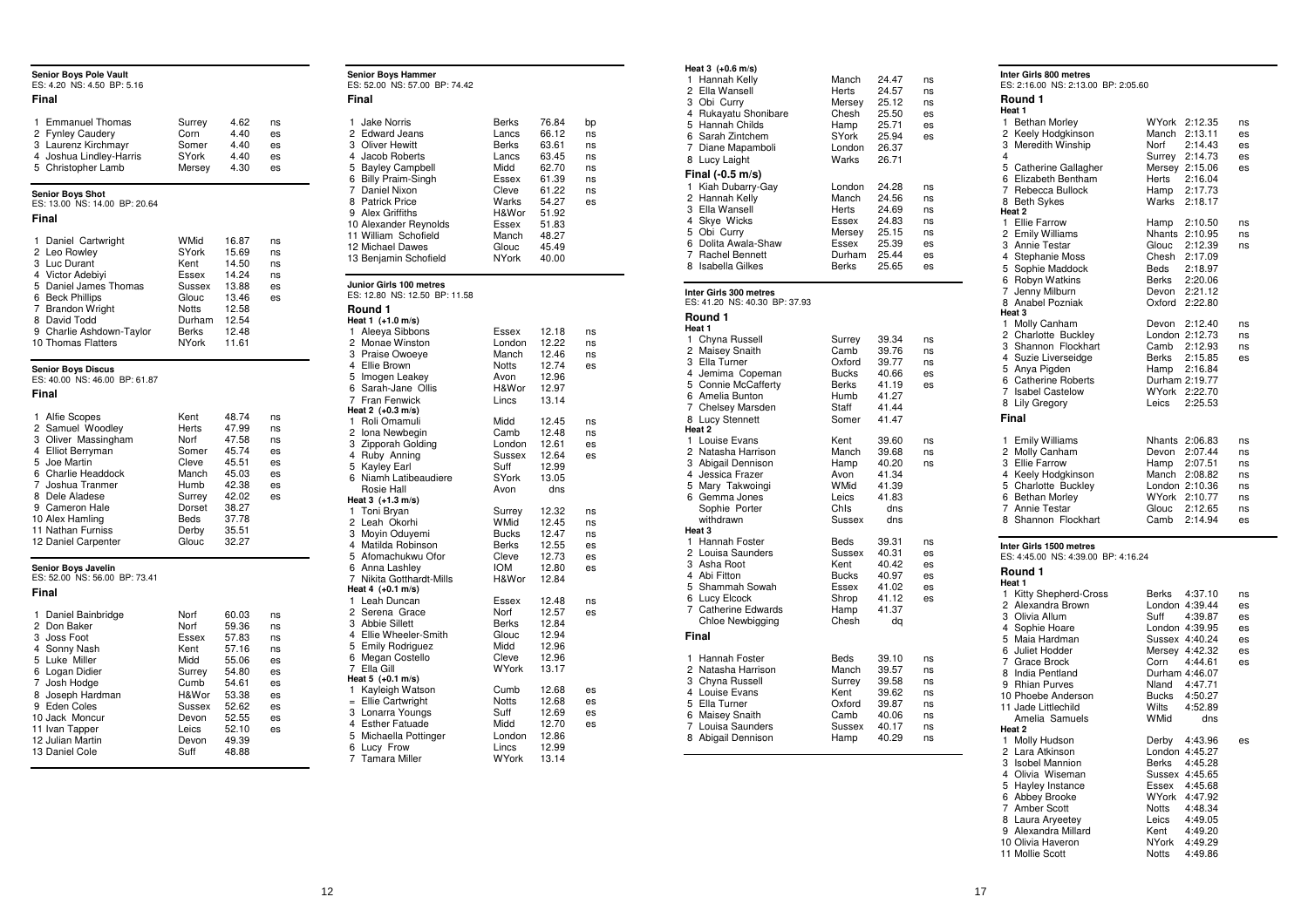| Junior Girls Javelin<br>ES: 34.00 NS: 36.00 BP: 43.23                                                                                                                                                                                                                                                                                                                                     |                                                                                                                                                                                           |                                                                                                                                                                         |                                                          |
|-------------------------------------------------------------------------------------------------------------------------------------------------------------------------------------------------------------------------------------------------------------------------------------------------------------------------------------------------------------------------------------------|-------------------------------------------------------------------------------------------------------------------------------------------------------------------------------------------|-------------------------------------------------------------------------------------------------------------------------------------------------------------------------|----------------------------------------------------------|
| Final                                                                                                                                                                                                                                                                                                                                                                                     |                                                                                                                                                                                           |                                                                                                                                                                         |                                                          |
| Elizabeth Korczak<br>1<br>2 Abigail Ward<br>3 Millie Quaintance<br>4 Sophie Graham<br>5 Tia Stonehouse<br>6 Francesca Sharpe<br>Jasmine Walker<br>7<br>8 Megan Galpin<br>9 Peanut Meekings<br>10 Katie Mackison<br>11 Anouska Fairhurst<br>12 Lauren Foletti<br>13 Megan Howarth<br>14 Lily Joyce<br>15 Saada Juma<br>16 Carys Ward<br>17 Megan Evans<br>18 Imogen Davis<br>19 Eva Durand | Sussex<br>Nhants<br>Somer<br>Suff<br>Herts<br>Derby<br>WMid<br>Wilts<br>Sussex<br>Surrey<br>Sussex<br>SYork<br>Mersey<br>Cumb<br>Cleve<br><b>Bucks</b><br>Chesh<br>Dorset<br><b>Bucks</b> | 41.26<br>41.01<br>40.47<br>38.17<br>38.04<br>36.84<br>36.37<br>35.82<br>34.80<br>34.55<br>33.22<br>33.16<br>31.91<br>31.57<br>31.03<br>30.56<br>29.71<br>28.91<br>26.51 | ns<br>ns<br>ns<br>ns<br>ns<br>ns<br>ns<br>es<br>es<br>es |
| <b>Junior Girls Hammer</b><br>ES: 36.00 NS: 44.00 BP: 58.01<br>Final                                                                                                                                                                                                                                                                                                                      |                                                                                                                                                                                           |                                                                                                                                                                         |                                                          |
| 1<br>Francesca Williams<br>2 Stephanie Browne<br>3 Evie Tipping<br>4 Tilly Allsopp<br>5 Meghan Sharman<br>6 Jessica Bennett<br>7<br>Lucy Forrest<br>8 Phoebe March<br>9 Lara Moffat<br>10 Katie Loach<br>11 Thema Hendricks                                                                                                                                                               | Midd<br>Camb<br>Chesh<br>Derby<br>WMid<br>Hamp<br>Derby<br>Hamp<br>Bucks<br>Wilts<br>Avon                                                                                                 | 46.78<br>40.84<br>40.20<br>38.98<br>38.43<br>36.25<br>36.12<br>35.53<br>32.83<br>30.97<br>30.83                                                                         | ns<br>es<br>es<br>es<br>es<br>es<br>es                   |
| Inter Girls 100 metres<br>ES: 12.60 NS: 12.30 BP: 11.50                                                                                                                                                                                                                                                                                                                                   |                                                                                                                                                                                           |                                                                                                                                                                         |                                                          |
| Round 1<br>Heat 1 (-0.9 m/s)<br>1<br>Joy Ogunleye<br>2 Myisha Gordon<br>3 Nayanna Dubarry-Gay<br>4 Mary Beetham-Green<br>5 Zuriel Owolana<br>6 Sola Sowole<br>Lucy Wheeler<br>7<br>8 Abigail Galpin<br>9 Ella Roberts<br>10 Naomi Owolabi<br>Heat 2 (+0.9 m/s)                                                                                                                            | Essex<br>Manch<br>London<br>Nhants<br>Herts<br>NYork<br>Warks<br>Chis<br>SYork<br>Surrey                                                                                                  | 12.30<br>12.40<br>12.45<br>12.47<br>12.48<br>12.80<br>12.95<br>13.13<br>13.24<br>13.93                                                                                  | ns<br>es<br>es<br>es<br>es                               |
| 1<br>Leonie Ashmeade<br>2 Cassie-Ann Pemberton<br>3 Akaysha Ellis<br>4 Hannah Kynman<br>5 Bethany Shaw<br>6 Erin Spiller<br>7 Heidi Norgrove<br>8 Grace Preston<br>9 Milly Fox                                                                                                                                                                                                            | WYork<br>WMid<br>Midd<br>Humb<br>Herts<br>Devon<br>Leics<br>Mersey<br>SYork                                                                                                               | 11.99<br>12.03<br>12.19<br>12.32<br>12.46<br>12.62<br>12.64<br>12.68<br>12.84                                                                                           | ns<br>ns<br>ns<br>es<br>es                               |

| Heat 3 (-0.6 m/s)                         |               |                |  |
|-------------------------------------------|---------------|----------------|--|
| Trinity Perruzza-Powell<br>1              | Manch         | 12.04          |  |
| 2 Lakeisha Owosu-Junior                   | Surrey        | 12.25          |  |
| 3 Shania Umah                             | London        | 12.36          |  |
| 4 Latifah Harris-Osman                    | Midd<br>WYork | 12.41<br>12.51 |  |
| 5 Ese Ogieva                              |               |                |  |
| 6 Megan Webber<br>7<br>Michelle Owusu     | Devon<br>WMid | 12.60<br>12.62 |  |
| 8 Olivia Russell                          | Beds          | 12.70          |  |
| 9 Florence Ikpeme                         | H&Wor         | 12.84          |  |
| 10 Ellen Fox                              | <b>SYork</b>  | 12.93          |  |
| Heat 4 (-1.4 m/s)                         |               |                |  |
| Amy Hunt<br>1                             | Lincs         | 12.13          |  |
| 2 Awa Ndiaye                              | London        | 12.26          |  |
| 3 Ayoola Babalola                         | Surrey        | 12.31          |  |
| 4 Eve Wright                              | Essex         | 12.39          |  |
| 5 Chinwe Iwunze                           | Midd          | 12.67          |  |
| 6 Emily Hulyer                            | Cleve         | 12.78          |  |
| 7 Scarlett Herold                         | Oxford        | 12.81          |  |
| 8<br>Hannah Lygo                          | Suff          | 12.84          |  |
| 9 Taylor Harry                            | Mersey        | 13.03          |  |
| Round 2                                   |               |                |  |
| Semi-final A (+1.1 m/s)                   |               |                |  |
| Amy Hunt<br>1                             | Lincs         | 11.77          |  |
| 2 Trinity Perruzza-Powell                 | Manch         | 11.97          |  |
| 3 Awa Ndiaye                              | London        | 12.09          |  |
| 4 Lakeisha Owosu-Junior                   | Surrey        | 12.14          |  |
| 5 Akaysha Ellis                           | Midd          | 12.30          |  |
| 6 Eve Wright                              | Essex         | 12.36          |  |
| 7<br>Shania Umah                          | London        | 12.39          |  |
| 8 Bethany Shaw<br>Semi-final B (-1.4 m/s) | Herts         | 12.53          |  |
| 1 Cassie-Ann Pemberton                    | WMid          | 12.06          |  |
| Leonie Ashmeade<br>2                      | WYork         | 12.10          |  |
| 3 Joy Ogunleye                            | Essex         | 12.18          |  |
| 4 Ayoola Babalola                         | Surrey        | 12.24          |  |
| 5 Myisha Gordon                           | Manch         | 12.27          |  |
| 6 Naomi Owolabi                           | Surrey        | 12.31          |  |
| Hannah Kynman<br>7                        | Humb          | 12.43          |  |
| 8 Latifah Harris-Osman                    | Midd          | 12.45          |  |
| Final (-0.8 m/s)                          |               |                |  |
| Amy Hunt<br>1                             | Lincs         | 11.76          |  |
| Trinity Perruzza-Powell<br>2              | Manch         | 12.07          |  |
| 3 Cassie-Ann Pemberton                    | WMid          | 12.08          |  |
| 4 Joy Ogunleye                            | Essex         | 12.13          |  |
| 5 Leonie Ashmeade                         | WYork         | 12.15          |  |
| 6 Awa Ndiaye                              | London        | 12.32          |  |
| 7 Lakeisha Owosu-Junior                   | Surrey        | 12.37          |  |
| 8 Ayoola Babalola                         | Surrey        | 12.45          |  |
|                                           |               |                |  |
| Inter Girls 200 metres                    |               |                |  |
| ES: 26.00 NS: 25.20 BP: 23.60             |               |                |  |
| Round 1                                   |               |                |  |
| Heat 1 (+0.7 m/s)                         |               |                |  |
| Skye Wicks<br>1                           | Essex         | 24.81          |  |
| 2 Isabella Gilkes                         | Berks         | 25.19          |  |
| 3 Stella Perrett                          | Nland         | 25.38          |  |
| 4 Taiwo Taiwo                             | Manch         | 25.51          |  |
| 5 Florence Beedie                         | Derby         | 26.14          |  |
| 6 Emily Belton                            | Staff         | 26.18          |  |
| 7<br><b>Holly Mealor</b>                  | Mersey        | 26.58          |  |
| 8<br>Paige Mattison-Weekes                | Midd          | 26.77          |  |
| Heat 2 (+1.8 m/s)                         |               |                |  |
| Kiah Dubarry-Gay<br>1                     | London        | 24.56          |  |
| 2 Dolita Awala-Shaw                       | Essex         | 25.02          |  |
| 3 Rachel Bennett                          | Durham        | 25.05          |  |
| 4 Rebecca Watkins                         | Berks         | 25.37          |  |
| 5 Alyssa White                            | Sussex        | 26.00          |  |
| 6 Erin Healy                              | Nhants        | 26.01          |  |
| 7<br>Simone Ogoba                         | Norf          | 26.22          |  |

ns

 $ns$ 

 $es$ 

es

es

es

ns

ns

es

es

ns

ns

 $ns$ 

ns

 $ns$ 

es

es

 $es$ 

 $ns$ 

 $ns$ 

ns

ns

 $ns$ 

es

es

es

 $ns$ 

ns

 $ns$ 

 $ns$ 

ns

 $es$ 

es

es

ns

 $ns$ 

es

es

ns

 $ns$ 

ns es es

| Round 2                                         |                     |                |
|-------------------------------------------------|---------------------|----------------|
| Semi-final A (+0.3 m/s)                         |                     |                |
| 1<br>Leah Duncan                                | Essex               | 12.29          |
| 2<br>Monae Winston<br>3<br>Toni Bryan           | London<br>Surrey    | 12.33<br>12.46 |
| 4 Leah Okorhi                                   | WMid                | 12.53          |
| 5<br>Praise Owoeye                              | Manch               | 12.65          |
| Matilda Robinson<br>6                           | Berks               | 12.73          |
| 7<br>Ruby Anning                                | Sussex              | 12.84          |
| 8 Ellie Cartwright                              | Notts               | 12.89          |
| Semi-final B (+0.2 m/s)<br>1                    | Essex               | 12.13          |
| Aleeya Sibbons<br>Roli Omamuli<br>2             | Midd                | 12.45          |
| 3<br>Serena Grace                               | Norf                | 12.52          |
| 4<br>Iona Newbegin                              | Camb                | 12.56          |
| 5<br>Moyin Oduyemi                              | Bucks               | 12.56          |
| Lonarra Youngs<br>6                             | Suff                | 12.68          |
| 7<br>Zipporah Golding                           | London              | 12.72          |
| 8<br>Kayleigh Watson                            | Cumb                | 12.92          |
| Final (+0.6 m/s)                                |                     |                |
| 1<br>Aleeya Sibbons                             | Essex               | 12.12          |
| Leah Duncan<br>2<br>3<br>Toni Bryan             | Essex<br>Surrey     | 12.21<br>12.24 |
| 4<br>Monae Winston                              | London              | 12.29          |
| 5<br>Leah Okorhi                                | WMid                | 12.47          |
| Moyin Oduyemi<br>6                              | <b>Bucks</b>        | 12.47          |
| 7<br>Iona Newbegin                              | Camb                | 12.49          |
| 8<br>Serena Grace                               | Norf                | 12.56          |
| 9<br>Roli Omamuli                               | Midd                | 12.59          |
|                                                 |                     |                |
| Round 1<br>Heat 1 (+0.0 m/s)                    |                     |                |
| 1<br>Acacia Williams-Hewitt<br>2                | SYork               | 25.04          |
| <b>Holly Mpassy</b><br>3                        | Kent<br>Surrey      | 25.13<br>25.78 |
| Racheal Largie-Poleon<br>4<br>Sade Kaka         | Derby               | 25.96          |
| 5<br>Esther Jackson                             | London              | 26.01          |
| 6<br><b>Emma Morris</b>                         | Berks               | 26.07          |
| 7<br>Osarumen Odemwengie                        | Manch               | 26.17          |
| Heat 2 (+0.8 m/s)<br>1<br><b>Natalie Groves</b> | <b>WYork</b>        | 25.58          |
| Imaan Dennis<br>2                               | Midd                | 25.67          |
| Jennifer Eduwu<br>3                             | London              | 25.86          |
| 4<br>Poppy Glasby-Seddon                        | Lancs               | 25.99          |
| 5<br>Shanae Wright                              | <b>Beds</b>         | 26.29          |
| Grace Pitman<br>6                               | Glouc               | 26.87          |
| Cashyila McDonald<br>7                          | WMid                | 26.94          |
| Heat 3 (+0.3 m/s)<br>1<br>Precious Adu          | Midd                | 25.19          |
| 2<br>Madeleine Whapples                         | WMid                | 25.78          |
| 3<br>Poppy Malik                                | Notts               | 26.21          |
| 4<br>Maisie Rixon                               | Kent                | 26.35          |
| 5<br><b>Ashley Nemits</b>                       | Chesh               | 26.37          |
| 6<br>Mollie Kettrick<br>7                       | Cumb                | 26.69          |
| <b>Holly Murray</b><br>Heat 4 (+1.1 m/s)        | Manch               | 26.70          |
| 1<br>Cara Russell                               | London              | 25.26          |
| Lucia Gifford-Groves<br>2                       | Somer               | 25.69          |
| 3<br>Demi Tuinema                               | Herts               | 25.87          |
| 4<br>Amelia Spry                                | Hamp                | 26.13          |
| 5 Naomi Palmer<br>6                             | <b>Beds</b><br>Camb | 26.18          |
| Elizabeth Taylor<br>7<br>Melissa Coxon          | <b>SYork</b>        | 26.40<br>26.54 |
| 8<br>Ella Rush                                  | Derby               | 26.76          |

| Final (+0.3 m/s)<br>1 Precious Adu<br>2 Holly Mpassy<br>3 Acacia Williams-Hewitt<br>4 Cara Russell<br>5 Madeleine Whapples<br>6 Imaan Dennis<br>7 Lucia Gifford-Groves<br>8 Natalie Groves                              | Midd<br>24.73<br>Kent<br>25.01<br>SYork<br>25.02<br>25.11<br>London<br>WMid<br>25.38<br>Midd<br>25.68<br>Somer<br>25.71<br>WYork<br>25.77                                                                          | ns<br>ns<br>ns<br>ns<br>ns<br>es<br>es<br>es       |
|-------------------------------------------------------------------------------------------------------------------------------------------------------------------------------------------------------------------------|--------------------------------------------------------------------------------------------------------------------------------------------------------------------------------------------------------------------|----------------------------------------------------|
| Junior Girls 800 metres<br>ES: 2:19.00 NS: 2:15.00 BP: 2:06.22                                                                                                                                                          |                                                                                                                                                                                                                    |                                                    |
| Round 1<br>Heat 1                                                                                                                                                                                                       |                                                                                                                                                                                                                    |                                                    |
| Zakia Mossi<br>1<br>2 Darcey Lonsdale<br>3 Lauren McNeil<br>$\overline{4}$<br>Jessica Norkett<br>Tilia Wood<br>5<br>6 Emma Hansen<br>7 Ava Taperell<br>Heat <sub>2</sub>                                                | Midd<br>2:17.25<br>2:18.21<br>Lancs<br>Notts<br>2:18.52<br>Norf<br>2:20.26<br>SYork<br>2:21.23<br>2:21.31<br>Glouc<br>2:25.10<br>Nland                                                                             | es<br>es<br>es                                     |
| Maya Todd McIntyre<br>1<br>2 Emily Misantoni<br>3 Hannah Roberts<br>4 Femke Rosbergen<br>5 Lydia James<br>Rebekah Riches<br>6<br>Valentina Costa<br>7<br>8<br>Ty Brockley-Langford<br>Heat <sub>3</sub>                 | Notts<br>2:16.72<br>Chesh<br>2:16.72<br>Berks<br>2:16.84<br>Norf<br>2:19.15<br>Durham 2:24.25<br>London 2:25.30<br>2:25.75<br>Derby<br>Manch<br>2:26.57                                                            | es<br>es<br>es                                     |
| Daisy Worthington<br>1<br>2<br>Saffron Moore<br>3 Abbie Lovering<br>4 Kate Willis<br>5 Annie Bell<br>Eleanor Webster<br>6<br>7<br>Amy Miller<br>8 Indienne King                                                         | 2:17.04<br>Manch<br>Hamp<br>2:17.15<br>Dorset<br>2:17.33<br>Norf<br>2:17.69<br>Cumb<br>2:21.58<br>Avon<br>2:21.96<br>2:22.58<br>Surrey<br>Leics<br>2:25.37                                                         | es<br>es<br>es<br>es                               |
| Final                                                                                                                                                                                                                   |                                                                                                                                                                                                                    |                                                    |
| 1<br>Hannah Roberts<br>2<br>Emily Misantoni<br>3 Zakia Mossi<br>4 Maya Todd McIntyre<br>5 Abbie Lovering<br>6 Saffron Moore<br>7 Daisy Worthington<br>8 Darcey Lonsdale                                                 | Berks<br>2:13.72<br>Chesh<br>2:13.90<br>Midd<br>2:13.97<br>2:15.60<br>Notts<br>Dorset<br>2:15.91<br>2:16.90<br>Hamp<br>Manch<br>2:17.00<br>2:17.48<br>Lancs                                                        | ns<br>ns<br>ns<br>es<br>es<br>es<br>es<br>es       |
| Junior Girls 1500 metres<br>ES: 4:50.00 NS: 4:40.00 BP: 4:23.58<br>Round 1                                                                                                                                              |                                                                                                                                                                                                                    |                                                    |
| Heat 1<br>1<br>Kirsten Stilwell<br>2 Morgan Squibb<br>3 Sian Heslop<br>4 Ella Semple<br>5 Eva Holland<br>6 Samantha Mason<br>7<br>Susannah Lecoutre<br>8 Lois Dooley<br>9 Amy Young<br>10 Ines Curran<br>11 Emily Chong | 4:40.26<br>Bucks<br>Kent<br>4:40.58<br>Chesh<br>4:40.87<br>Staff<br>4:41.16<br>London 4:44.07<br>Manch<br>4:44.49<br>4:47.05<br>Surrey<br>Sussex 4:48.64<br>Berks<br>4:48.86<br>4:54.63<br>Nland<br>Durham 4:57.05 | es<br>es<br>es<br>es<br>es<br>es<br>es<br>es<br>es |

ns

ns

ns

 $\mathop{\mathsf{es}}$ 

es

es

ns

ns

es

es

 $es$ 

es

es

ns

 $ns$ 

ns

 $ns$ 

 $ns$ 

ns

ns

es

es

ns

ns

es

es

es

 $\overline{e}$ 

es

es

es

 $\mathop{\mathsf{es}}$ 

es

es

ns

es

es

ns

es

es

es